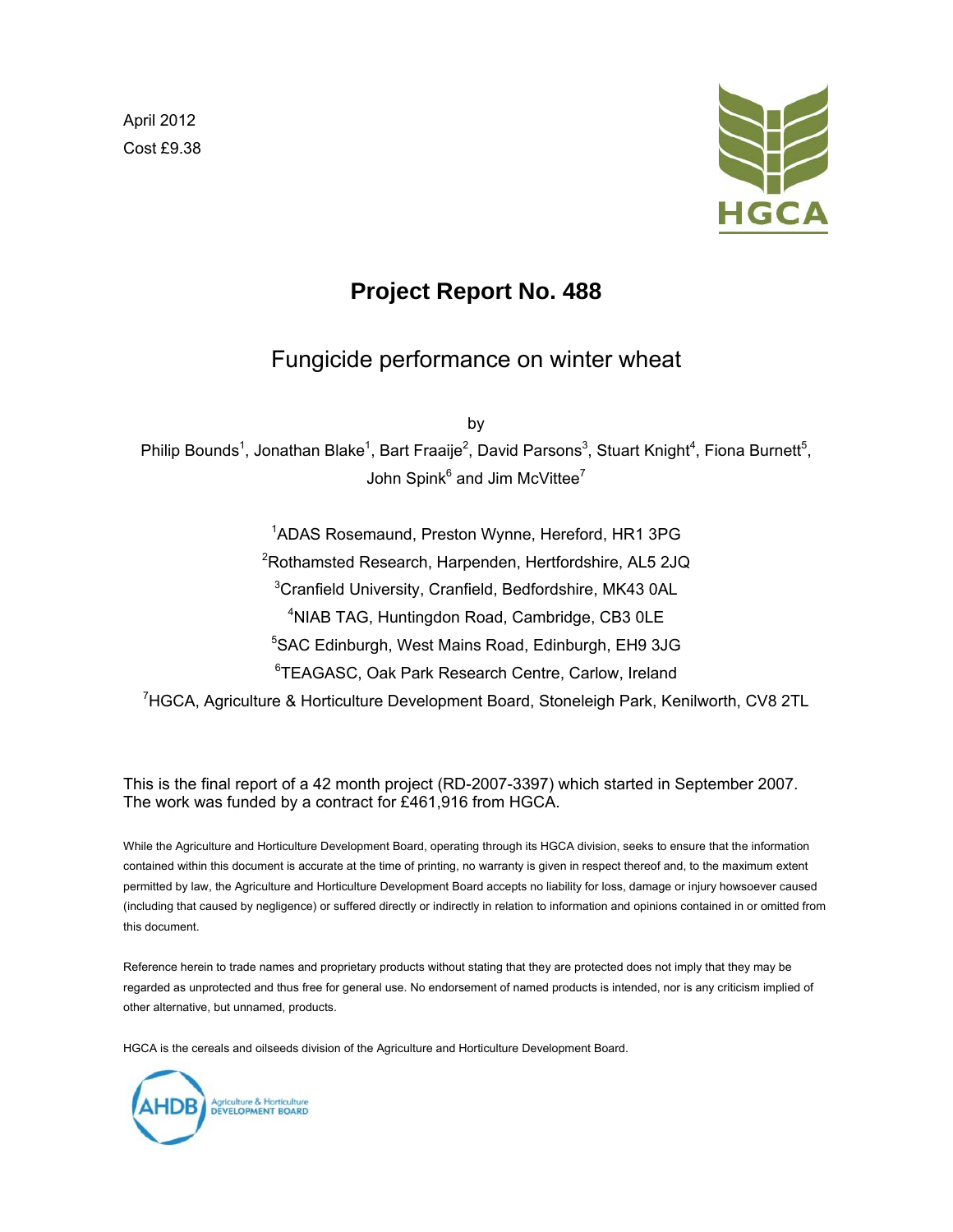# **CONTENTS**

| 1. |        |  |  |  |  |
|----|--------|--|--|--|--|
| 2. |        |  |  |  |  |
|    | 2.1.   |  |  |  |  |
|    | 2.2.   |  |  |  |  |
|    | 2.2.1. |  |  |  |  |
|    | 2.2.2. |  |  |  |  |
|    | 2.2.3. |  |  |  |  |
|    | 2.2.4. |  |  |  |  |
|    | 2.2.5. |  |  |  |  |
|    | 2.2.6. |  |  |  |  |
|    | 2.2.7. |  |  |  |  |
|    | 2.3.   |  |  |  |  |
|    | 2.3.1. |  |  |  |  |
|    | 2.3.2. |  |  |  |  |
|    | 2.3.3. |  |  |  |  |
|    | 2.3.4. |  |  |  |  |
|    | 2.4.   |  |  |  |  |
|    | 2.4.1. |  |  |  |  |
|    | 2.4.2. |  |  |  |  |
|    | 2.4.3. |  |  |  |  |
|    | 2.4.4. |  |  |  |  |
|    | 2.5.   |  |  |  |  |
| 3. |        |  |  |  |  |
|    | 3.1.   |  |  |  |  |
|    | 3.2.   |  |  |  |  |
|    | 3.2.1. |  |  |  |  |
|    | 3.2.2. |  |  |  |  |
|    | 3.3.   |  |  |  |  |
|    | 3.3.1. |  |  |  |  |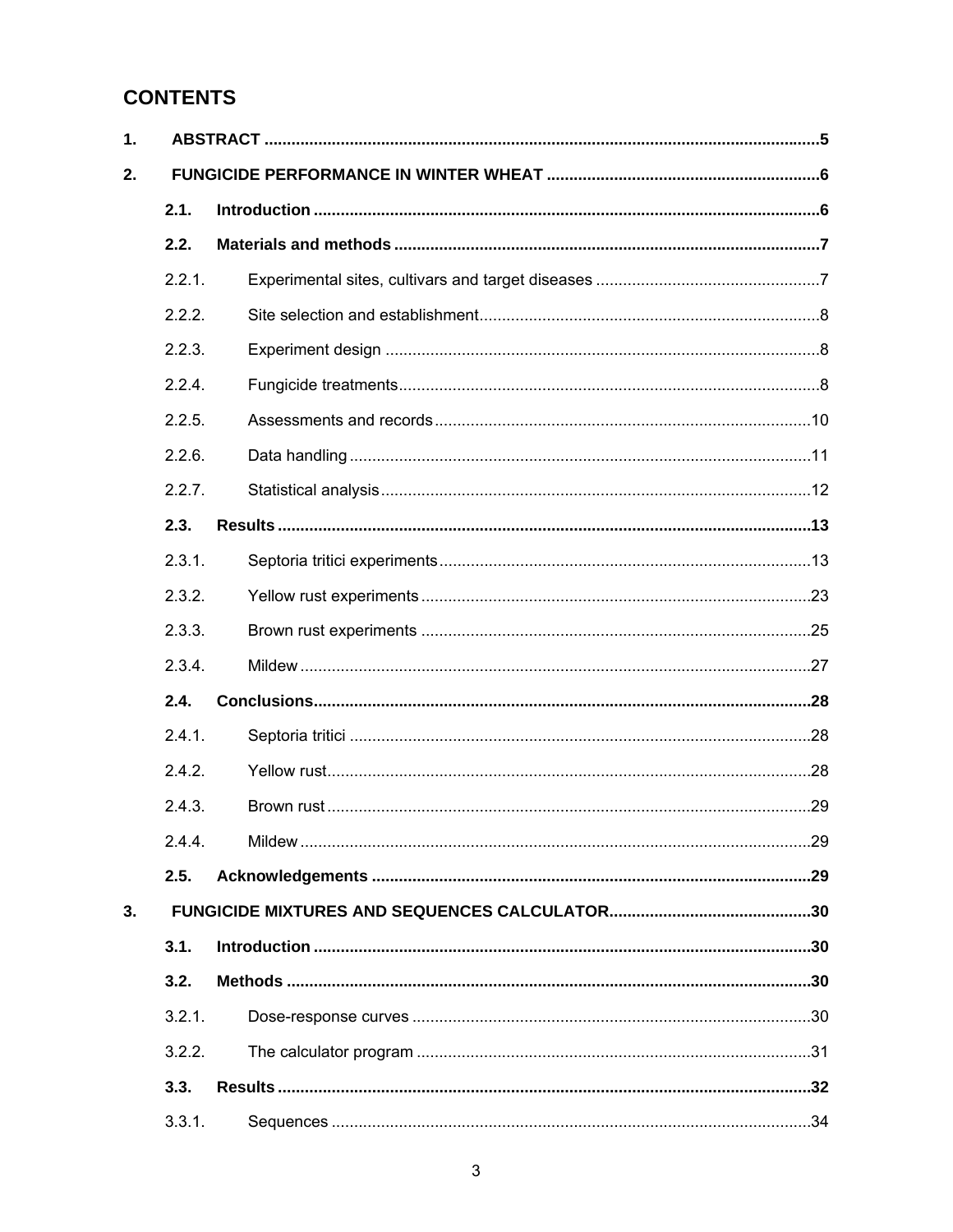|              | 3.3.2.    |                                                           |  |
|--------------|-----------|-----------------------------------------------------------|--|
|              | 3.4.      |                                                           |  |
|              | 3.5.      |                                                           |  |
| $\mathbf{4}$ |           | AZOLE SENSITIVITY STUDIES ON POPULATIONS SAMPLED FROM THE |  |
|              |           |                                                           |  |
|              | <b>41</b> |                                                           |  |
|              | 4.2.      |                                                           |  |
|              | 4 2 1     |                                                           |  |
|              | 4.2.2.    |                                                           |  |
|              | 4.2.3.    |                                                           |  |
|              | 4.3.      |                                                           |  |
|              | 4.3.1.    |                                                           |  |
|              | 4.4.      |                                                           |  |
|              | 4.5.      |                                                           |  |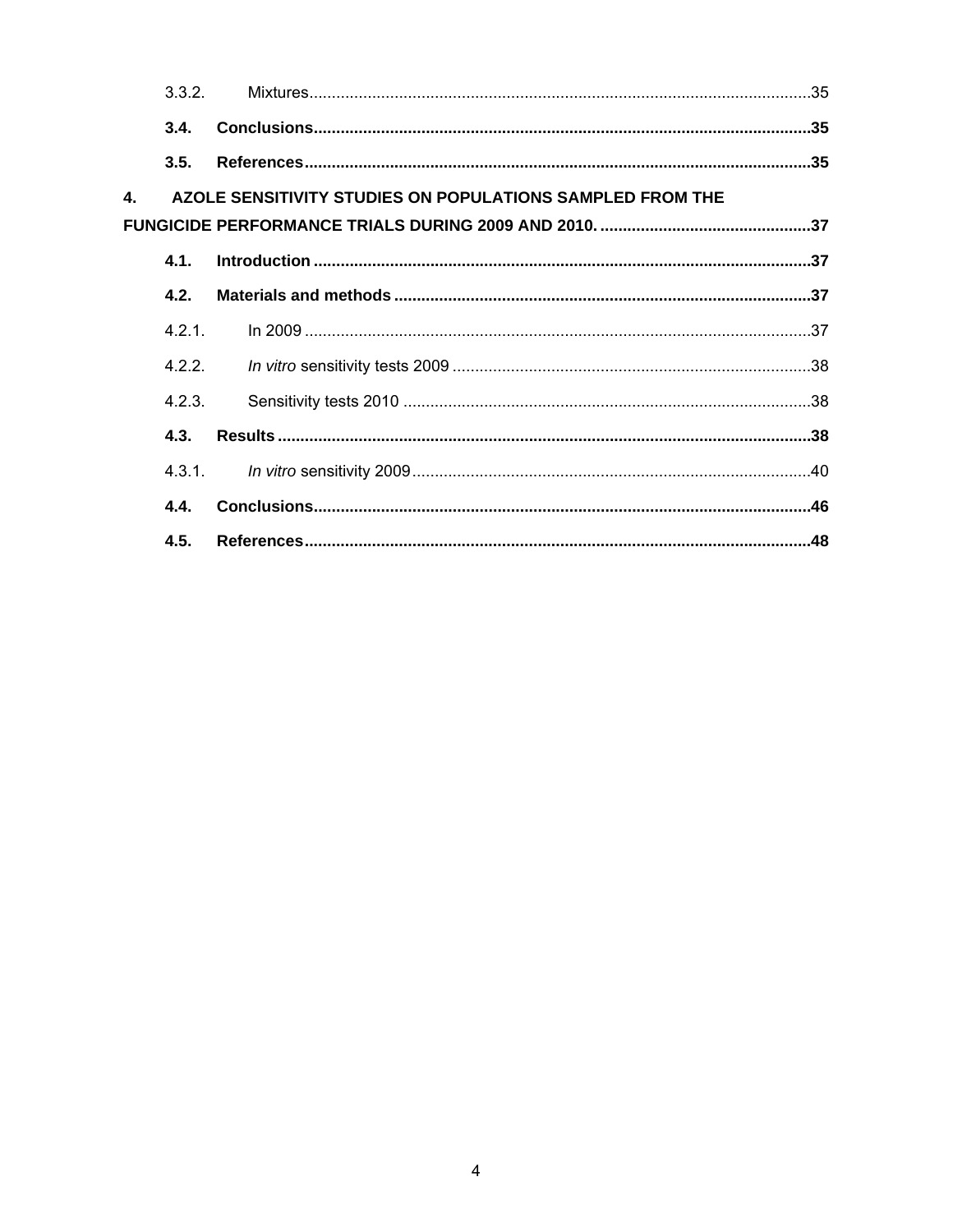# **1. ABSTRACT**

Between 2008 and 2010 the efficacy of eight fungicides was tested in 21 replicated trials in wheat in the UK and Ireland. Four sites each year tested products on Septoria tritici. Three sites (one site per year per disease) tested product efficacy on powdery mildew, brown rust and yellow rust. The fungicides chosen were either new active ingredients, from the succinate de-hydrogenase inhibitor (SDHI) group, or new mixtures of existing chemistry, tested alongside core treatments representing current standards. The new fungicides have since been approved and are registered for use. Fungicides were evaluated as single applications at a range of doses, so that dose response curves could be fitted for each disease. In contrast to previous fungicide performance work, the trials tested products at T1 and T2 spray timings, and also included treatments applied at half dose at two application timings, to better reflect how products would perform in a more commercial situation. The main conclusions were as follows:

On Septoria tritici*,* the rank order of performance of fungicides was similar whether applied at T1 or T2 timings, and in both eradicant and protectant activity. Bravo (chlorothalonil) continued to show useful protectant activity. Opus (epoxiconazole) and Proline (prothioconazole) still provided good eradicant and protectant activity, and were equally matched. Brutus (epoxiconazole and metconazole) and Ennobe (epoxiconazole and prochloraz) provided better eradicant and protectant activity than could be explained simply by the higher triazole loading of these products. This may be due to a change of formulation or a synergy between the two triazoles. The new SDHI products Aviator Xpro (bixafen and prothioconaozole), Seguris (isopyrazam and epoxiconazole) and Adexar (fluxapyroxad and epoxicaonazole) gave better eradicant and protectant activity than the current standards, and there were higher than expected yield increases from these products when compared to Brutus and Ennobe.

On yellow rust all products were effective where a half dose or more of the product was applied. Products containing epoxiconazole (Brutus, Opus and Adexar) appeared to provide the highest levels of control. The addition of fluoxastrobin to prothioconazole (in Firefly) improved the level of control compared to prothioconazole (Proline) applied alone.

On brown rust, the strobilurin (e.g. pyraclostrobin) and SDHI (e.g. isopyrazam) fungicides tested were effective. When tested in mixture with prothioconazole (as Firefly and Aviator Xpro) or epoxicaonazole (as Adexar), they added significantly to activity compared to the triazole alone.

On powdery mildew, the specific mildewicides Talius (proquinazid), Cyflamid (cyflufenamid), Tern (fenpropidin) and Flexity (metrafenone) were effective in 2008, the only season with significant disease levels. SDHIs also appeared to control powdery mildew.

A fungicide calculator was developed to predict how sequences and mixtures of fungicides might perform. Data from the trials were used to validate the calculator. The calculator generally predicted performance within the variation between replicates of the experimental data.

Significant differences in Septoria tritici sensitivity to azoles were recorded between sites. Additionally the use of specific azoles appeared to result in higher proportions of certain mutations in the remaining population. This could lead to the build up of insensitive isolates where the same azoles, (or azoles that select in the same way) are used repeatedly.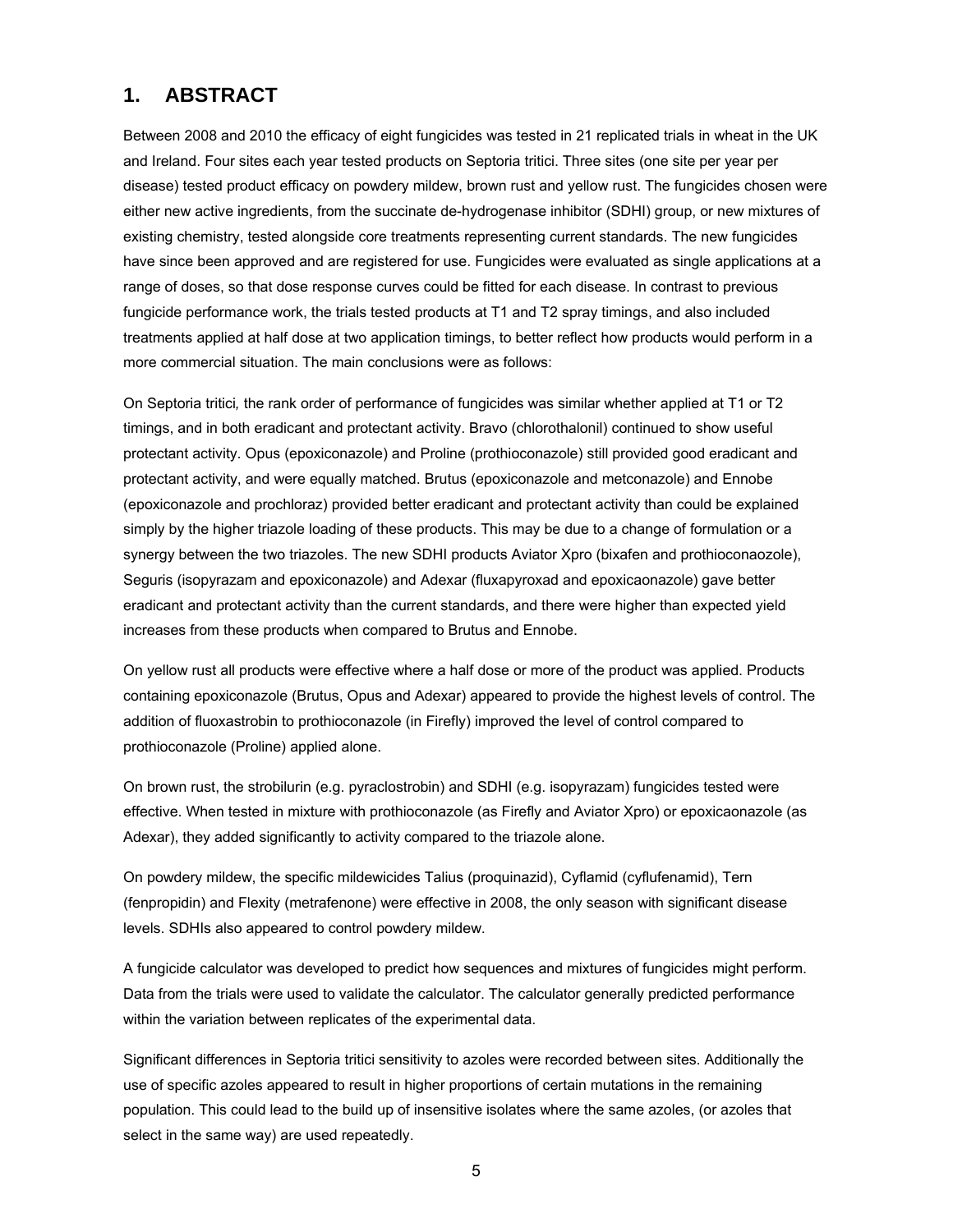# **2. FUNGICIDE PERFORMANCE IN WINTER WHEAT**

# **2.1. Introduction**

An effective disease control strategy plays an important role in winter wheat management, and current high wheat prices make it important to invest in fungicides that minimise yield loss to disease. Triazoles have a broad spectrum of activity and form the foundation for most fungicide programmes, although strobilurins still give useful control of rusts and chlorothalonil adds useful protectant activity against Septoria tritici. New fungicide products continue to be registered for use, in particular the Succinate Dehydrogenase Inhibitors (SDHIs) launched for wheat in 2011. These have a different mode of action, which broadens the armoury to control foliar diseases. New fungicides typically demand a premium price, so it is important that growers and agronomists have access to independent data on the performance of different fungicide products to enable a costbenefit analysis.

Applying appropriate fungicide products at the right time and correct dose is critical for effective disease control. Use of sub- or super-optimal doses can result in reduced margins either through reduced yields or unnecessary expenditure.

Effective control of disease in wheat usually relies on using mixtures of fungicides that combine both protectant and eradicant ability. All diseases are most effectively controlled by protecting against infection, however, some products give effective eradicant activity that can prevent disease developing, even if the treatment is applied after infection. It is therefore important that differences between products in protectant and eradicant activity are determined so that the correct fungicides for each situation are selected at the right dose to ensure effective disease control.

This report provides a summary of the main findings from three years of fungicide performance experiments in harvest years 2008, 2009 and 2010. Dose response curves and graphs of sequential treatments show the activity of a range of fungicides against the major economic diseases in the UK. A full set of data can be found on the HGCA website (www.hgca.com).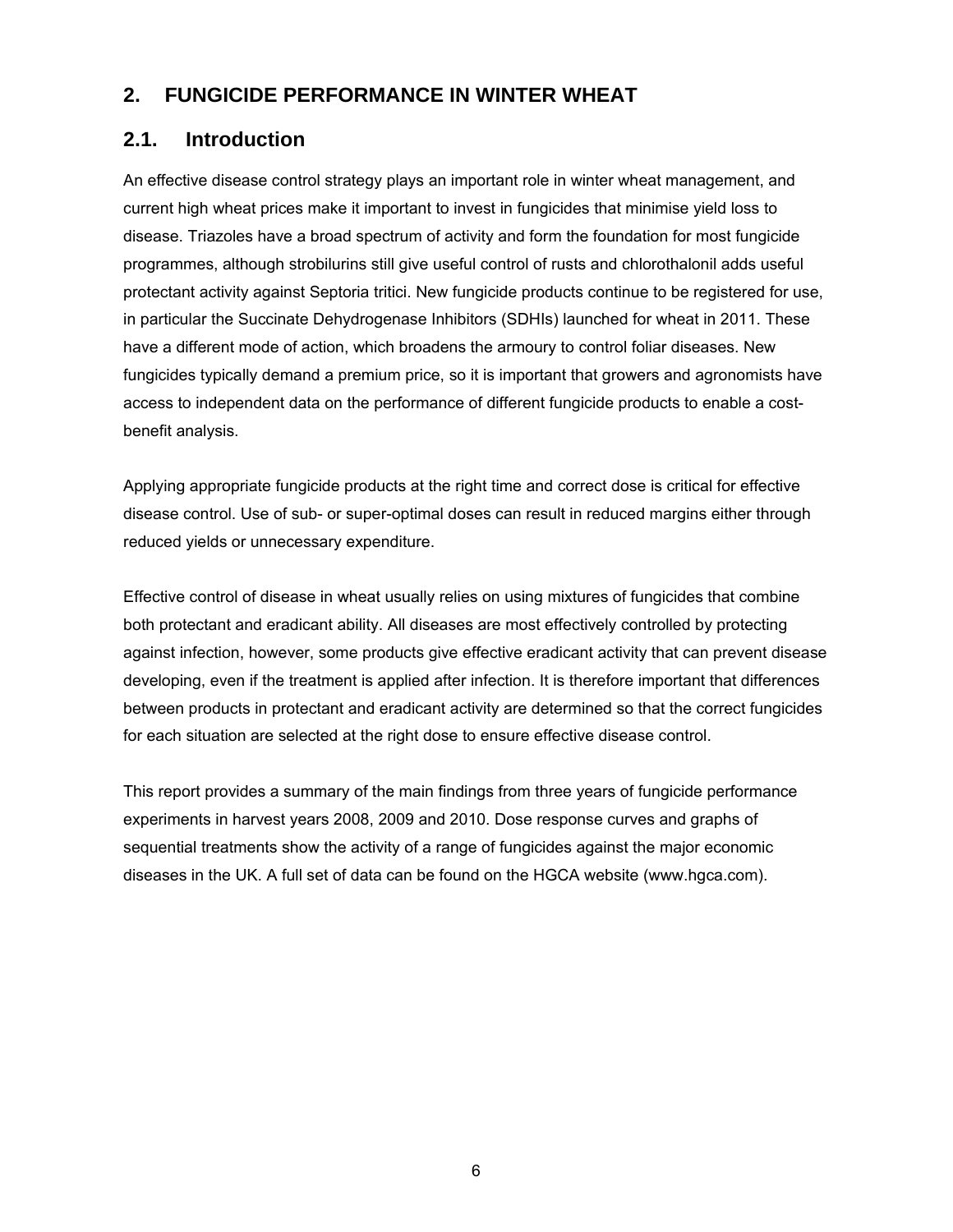# **2.2. Materials and methods**

### **2.2.1. Experimental sites, cultivars and target diseases**

Experiments were conducted over three harvest years (2008-2010) at 7 sites in the UK and Ireland. Sites and cultivars were selected to create high disease pressure for one of the following main foliar diseases of winter wheat – Septoria tritici, yellow rust, brown rust and mildew (table 1).

| Location                  | <b>Harvest</b> | <b>Cultivar</b> | <b>Target disease</b> |
|---------------------------|----------------|-----------------|-----------------------|
|                           | year           |                 |                       |
| Rosemaund, Herefordshire  | 2008           | Ambrosia        | Septoria tritici      |
| Andover, Hampshire        | 2008           | Ambrosia        | Septoria tritici      |
| Fife, Perthshire          | 2008           | Consort         | Septoria tritici      |
| Terrington, Norfolk       | 2008           | Robigus         | Yellow rust           |
| Biggleswade, Bedfordshire | 2008           | Alchemy         | Brown rust            |
| Fife, Perthshire          | 2008           | Claire          | Mildew                |
| Carlow, Ireland           | 2008           | Humber          | Septoria tritici      |
| Rosemaund, Herefordshire  | 2009           | Ambrosia        | Septoria tritici      |
| Andover, Hampshire        | 2009           | Ambrosia        | Septoria tritici      |
| Fife, Perthshire          | 2009           | Consort         | Septoria tritici      |
| Terrington, Norfolk       | 2009           | Robigus         | Yellow rust           |
| Biggleswade, Bedfordshire | 2009           | <b>Hereford</b> | Brown rust            |
| Fife, Perthshire          | 2009           | Claire          | Mildew                |
| Carlow, Ireland           | 2009           | Einstein        | Septoria tritici      |
| Rosemaund, Herefordshire  | 2010           | Ambrosia        | Septoria tritici      |
| Andover, Hampshire        | 2010           | Ambrosia        | Septoria tritici      |
| Fife, Perthshire          | 2010           | Consort         | Septoria tritici      |
| Terrington, Norfolk       | 2010           | Robigus         | Yellow rust           |
| Biggleswade, Bedfordshire | 2010           | Alchemy         | <b>Brown rust</b>     |
| Fife, Perthshire          | 2010           | Claire          | Mildew                |
| Kilkenney, Ireland        | 2010           | <b>JB Diego</b> | Septoria tritici      |
|                           |                |                 |                       |

**Table 1.** Site numbers, locations, harvest years, cultivars and target diseases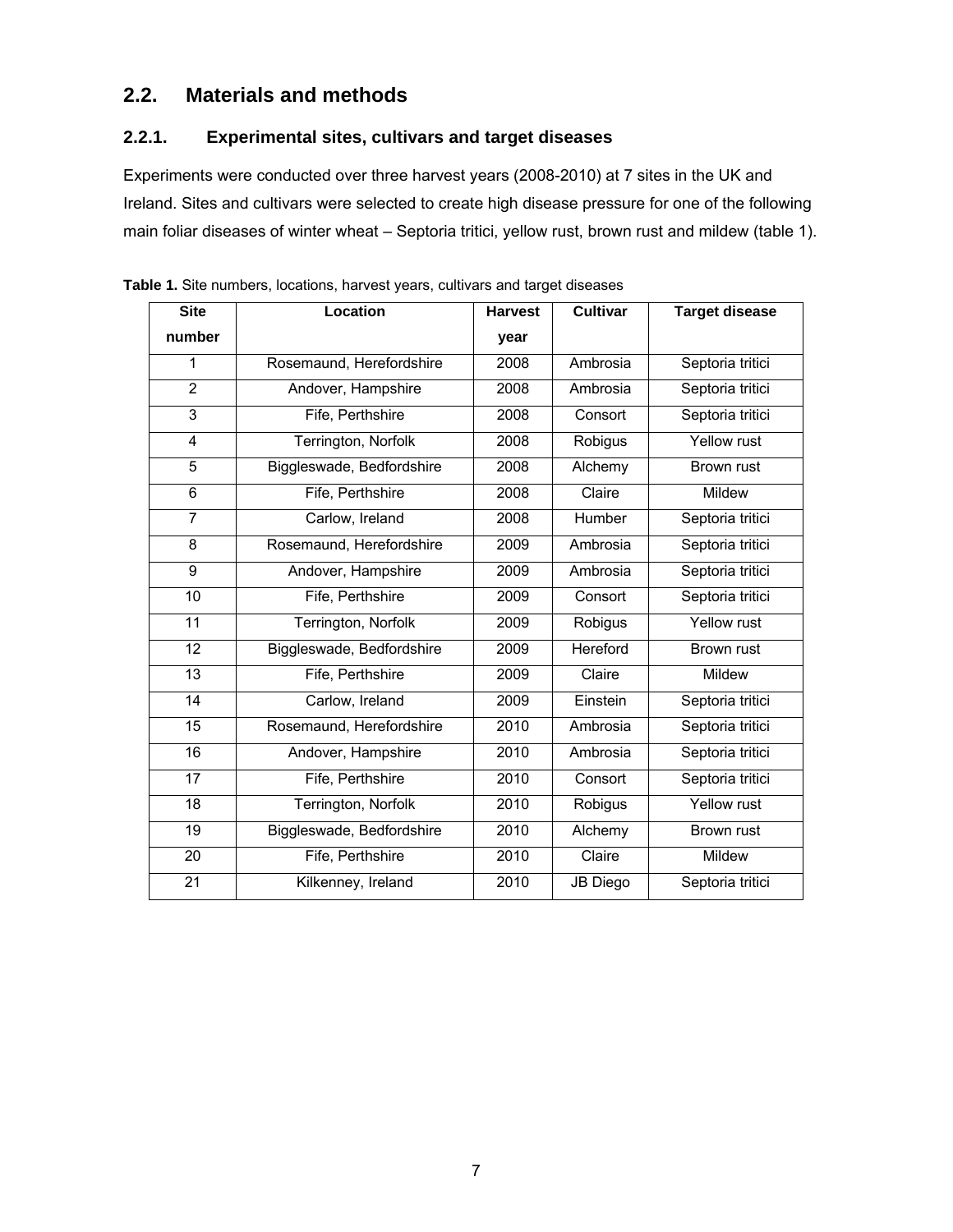### **2.2.2. Site selection and establishment**

To minimise the risk of site variation due to take-all disease, trials were located in fields entering wheat following at least a one year break from wheat and barley. Where this was not possible, in Ireland, seed was treated with Latitude (containing the active substance silthiofam) to reduce the impact of the disease. Soil was sampled for pH and analysed for major nutrients, and plots were drilled using a suitable plot drill (eg Øyjord) at a seed rate appropriate for the locality and soil type. Plot sizes were in the range 20-60 $m^2$ . All inputs other than fungicides were applied to ensure that the crop remained as free as possible from nutritional deficiencies, or pest or weed infestations. In spring 2010, pots of yellow rust infected plants were planted out in a regular grid pattern in the yellow rust trial to maximise the chance of yellow rust development. All other trials relied on natural infection.

### **2.2.3. Experiment design**

Due to the size of the field trials, and to prevent significant field variation effects within replicates, a randomised block design, with blocking within replicates of spray timings, was developed by BIOSS and HGCA. Each trial incorporated between 45 and 79 treatments with three replicates.

### **2.2.4. Fungicide treatments**

Eight fungicides were tested against the four main foliar pathogens of wheat, Septoria tritici*,* yellow rust, brown rust and mildew. Sprays were applied in 200-300 litres water/ha using hand-held pressurised plot spraying equipment fitted with flat fan nozzles, selected to produce a medium spray quality at 200-300kPa pressure. Each fungicide product was applied at quarter, half, full and double the label recommended dose. Double dose treatments were applied for experimental purposes (to ensure accurate dose-response curve fitting). The double dose treatments are shown in this report so that the fit of the curves to the data is transparent. However, treatments above a full label recommended dose are NOT permitted for farm crops. Grain from plot areas that received double dose treatments or new products tested prior to approval was disposed of safely at harvest. Experimental products were applied under an Automatic Experimental Permit. Four sites tested fungicides aimed at Septoria tritici control*,* reflecting its relative importance in UK crops. In 2008 and 2009, to fit with commercial application timings, all sites tested products at T1 (leaf 3 emerged) or T2 (flag leaf emerged) timings, and two Septoria tritici sites (Hampshire and Herefordshire) tested dose responses at both timings. In 2010, six sites tested products at T1 or T2 with two Septoria tritici sites (Hampshire and Perthshire) testing dose responses at both timings. The site in Herefordshire used a new trial design in 2010 where dose responses were tested at leaf 2 emerged (growth stage 37), with half doses of each product applied at 10 and 20 days before, and 10 and 20 days after leaf 2 emerged (Tottman & Broad, 1987). This was designed to provide more accurate information on the flexibility of spray timing for the products tested.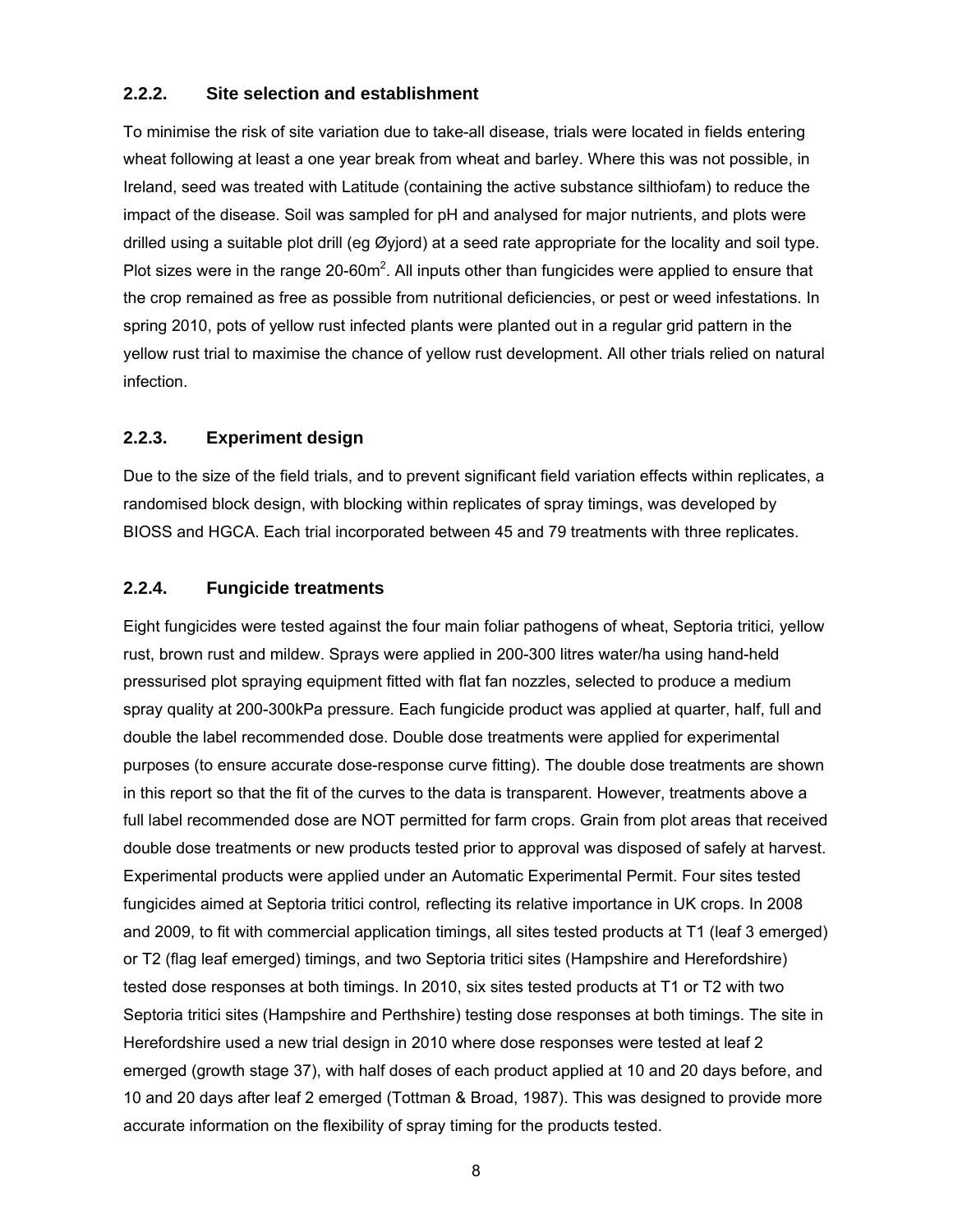In each season, the number of products that could be tested alongside core treatments was limited. Therefore, product selection for inclusion in the trials was prioritised in the following order:

- 1. Products containing a new broad-spectrum active substance
- 2. Products containing a new pathogen-specific active substance
- 3. Filling data 'gaps' for recently approved active substances, or recently approved new mixtures of existing active substances where data for particular diseases are inadequate
- 4. Products included for comparing older active substances against their baseline performance

Where a new active substance was only available commercially as a formulated mixture, the relevant mixture partner/s were also included in the trials. Spectrum of activity was used to determine the target diseases (and hence trial sites/varieties) against which each new product should be tested.

Fungicides tested included a range of existing products that were commercially available and those in the process of registration. Since the start of the project, the products Aviator Xpro (bixafen + prothioconazole) from Bayer CropScience, Seguris (isopyrazam + epoxiconazole) from Syngenta, Ignite (a new formulation of epoxiconazole) and Adexar (fluxapyroxad + epoxiconazole) from BASF have become commercially available. Ignite was only tested in 2010. A tank mix of Opus and isopyrazam was tested in 2008 and 2009, whilst in 2010 a co-formulation product of epoxiconazole and isopyrazam (Seguris) in the same proportions was used. Aviator Xpro tested in all years contained prothioconazole 150g/l and bixafen 75g/l, the same proportions as the product registered for use in Ireland. In the UK however, the registered product is Aviator 235 Xpro which contains a slightly higher loading of prothioconazole (prothioconazole 160g/l + bixafen 75g/l).

Fungicide doses stated in this report are all expressed as a proportion of full label rates. Full label rates for each product tested are given in Table 2.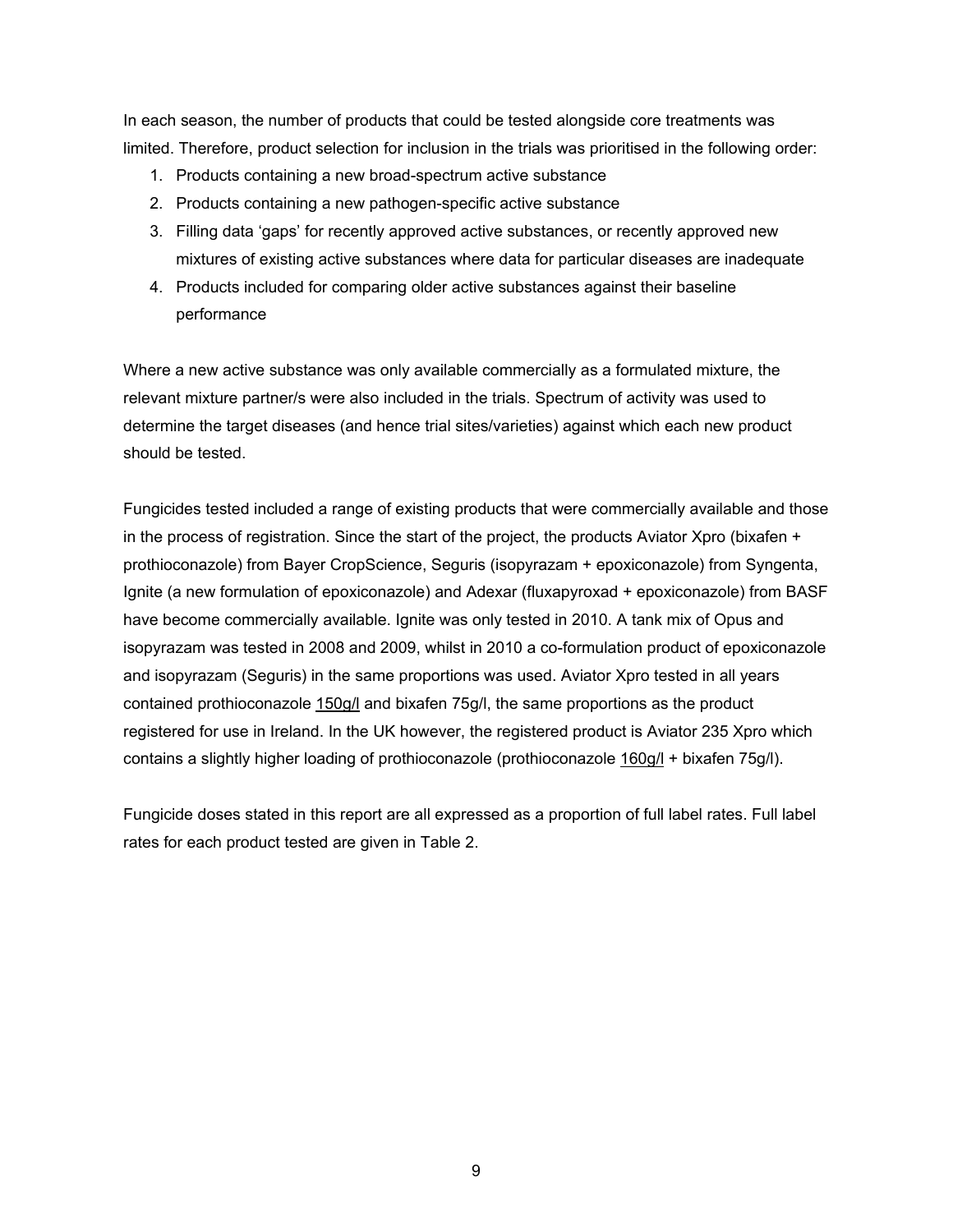**Table 2.** Full label rates l/ha, and active substance g/ha, for products tested for the control of one or more diseases between 2008 and 2010.

| <b>Product tested</b> | <b>Full label rate</b> | Active substance (a.s.) g/ha at full label rate |
|-----------------------|------------------------|-------------------------------------------------|
|                       | l/ha                   |                                                 |
| Adexar                | 2.00                   | epoxiconazole 62.5g/l + fluxapyroxad 62.5g      |
| Aviator Xpro          | 1.25                   | prothioconazole 187.5g + bixafen 94g            |
| <b>Bravo</b>          | 2.00                   | chlorothalonil 1000g                            |
| <b>Brutus</b>         | 3.00                   | epoxiconazole 113g + metconazole 83g            |
| Comet 200             | 1.25                   | pyraclostrobin 250g                             |
| Cyflamid              | 0.50                   | cyflufenamid 25g                                |
| Ennobe                | 1.80                   | epoxiconazole 113g + prochloraz 405g            |
| Firefly               | 1.50                   | prothioconazole 150g + fluoxastrobin 75g        |
| Flexity               | 0.50                   | metrafenone 150g                                |
| Ignite                | 1.50                   | epoxiconazole 125g                              |
| Isopyrazam            | 1.00                   | isopyrazam 125g                                 |
| Opus                  | 1.00                   | epoxiconazole 125g                              |
| Proline / Proline275* | 0.80 / 0.72            | prothioconazole 200g /198g                      |
| Seguris               | 1.00                   | epoxiconazole 90g + isopyrazam 125g             |
| <b>Talius</b>         | 0.25                   | proquinazid 50g                                 |
| Tern                  | 1.00                   | fenpropidin 750g                                |
| Torch                 | 1.50                   | spiroxamine 750g                                |
| Tracker               | 1.50                   | epoxiconazole 100g + boscalid 350g              |

\*Proline and Proline275 were considered equal as they both delivered more or less the same loading of a.s. at full label rate. This was a concentration rather than a formulation change.

#### **2.2.5. Assessments and records**

#### *Assessments of leaf disease and green leaf area*

Levels of foliar disease, % green leaf area and stem-base diseases were assessed on 25 shoots randomly selected from across the untreated experiment area immediately prior to fungicide application. At the time of the T2 application, all untreated plots and those treated at T1 were assessed for foliar diseases. All plots were assessed for foliar diseases approximately three and six weeks after T2 applications. Precise assessment timings were at the discretion of the site manager, so that the first of these assessments recorded disease expression on eventual leaf 3, and the second assessment recorded optimal disease expression on leaves 1 and 2. Optimal disease expression was determined as the point at which good disease expression had occurred but it is still possible to assess untreated plots prior to the leaves senescing due to disease. For the new design trial in Herefordshire in 2010, all plots sprayed prior to the growth stage 37 application were assessed at the time of this application, and all plots were assessed at approximately three and six weeks later. Disease assessments were carried out by randomly sampling 10 shoots per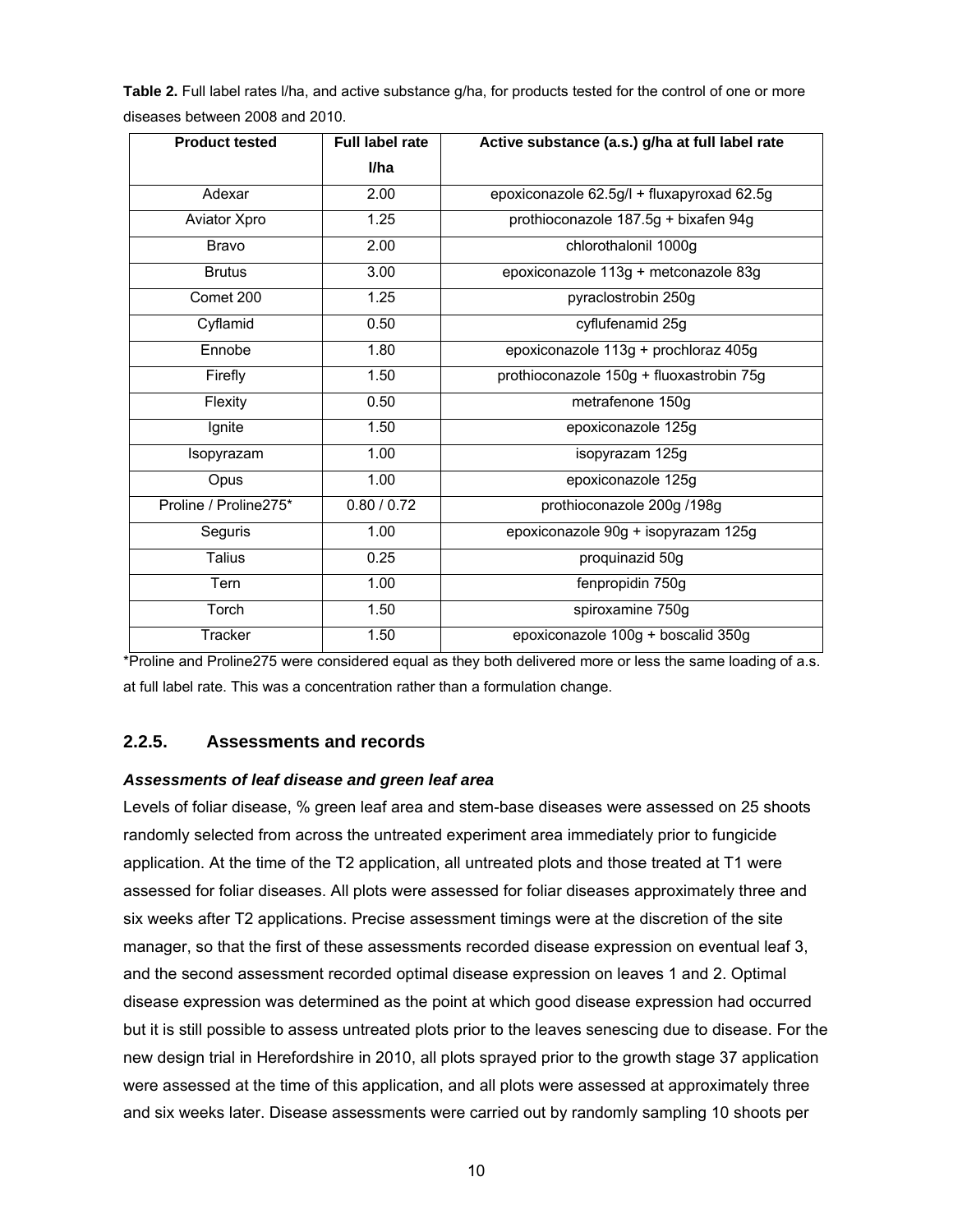plot and estimating the average percentage leaf area affected by disease symptoms (including any necrosis or chlorosis attributable to disease) on each leaf layer.

#### *Assessment of ear diseases*

Diseases were assessed on a random sample of 10 ears per plot at GS 85 if more than 10% ear area was affected by a particular disease.

### *Stem-base disease*

Stem-base diseases (eyespot, sharp eyespot and *Fusarium spp.*) were assessed on 25 stems per plot in untreated plots at GS75. If over 25% of stems had moderate or severe lesions, or if over 10% of stems had severe lesions, then all plots were assessed.

### *Lodging*

If plots were affected by lodging, the percentage plot area affected was recorded just prior to harvest.

### *Yield*

All plots were harvested using a plot combine harvester. Grain samples were taken for moisture determination and grain quality assessments. Yields were calculated at 85% dry matter.

### *Grain quality*

Specific weight of grain was measured for each plot and adjusted to 85% dry matter.

### *Agronomic records*

Details of site, soil type and all agrochemical inputs were recorded.

### **2.2.6. Data handling**

Disease, green leaf area, yield and grain quality data were collected manually or directly onto portable computers. All data were transferred to Microsoft Excel worksheets after collection.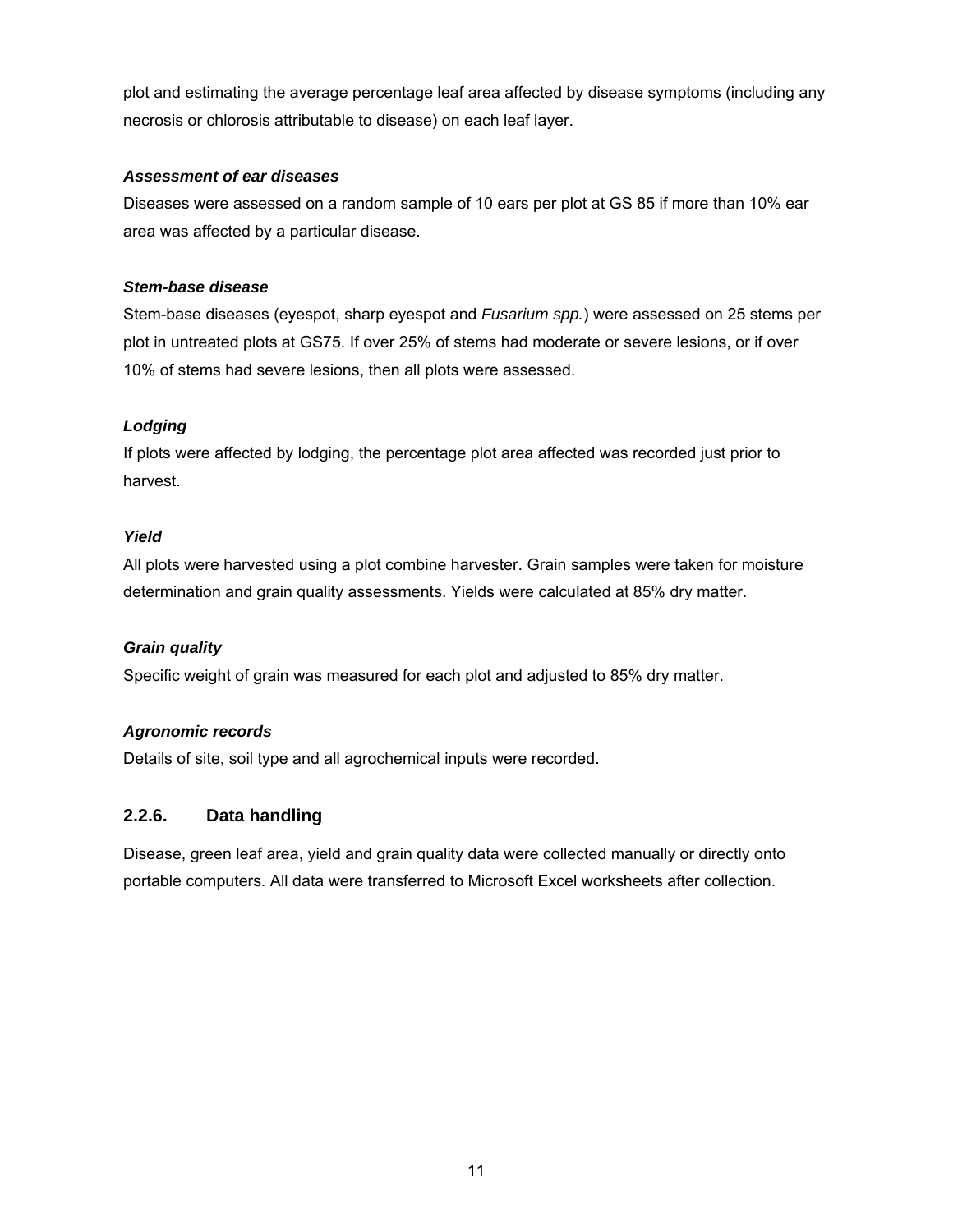### **2.2.7. Statistical analysis**

#### *Individual season and site assessments*

For all sites and seasons, each assessment of disease by leaf layer, and yield, was summarised by analysis of variance and the validity of the analysis was checked by the examination of residuals.

For each disease assessment, dose response curves were plotted for each fungicide. Exponential curves of the form  $y = a + be^{kx}$  were fitted, where  $y = %$  disease and  $x =$  proportion of the recommended dose. Exponential curves were also fitted to the green leaf area, yield and specific weight data. All curves were constrained to pass through the mean of the untreated (dose = 0) plots.

Variables that did not contribute useful or reliable information were excluded from further analysis. This was considered on a site by site basis, as a guide data were excluded where there was no significant effect of treatment, and where there was an average of less than 3% or more than 70% disease on untreated plots. In addition, assessments where more than one disease was recorded on a particular date were examined to determine if results for either disease were compromised by an interaction. Any assessments thought to be compromised were excluded from the analysis.

For each site, the mean disease and green leaf area were calculated, based on the categorisation of leaf layers as indicating eradicant, protectant or mixed activity from the fungicide. This was based on leaf emergence relative to spray timing and, in the case of Septoria tritici*,* chlorothalonil (Bravo) a fungicide known to have only protectant activity, was used as a check. For Septoria tritici*,*  means were calculated separately for protectant fungicide activity (leaves just emerged, or still to emerge at time of treatment), and eradicant fungicide activity (the first two non-protectant leaves down the stem). For other diseases, the eradicant and protectant categories were combined.

Each season, results from all sites were combined to provide an across site mean for disease and yield. Analysis from previous fungicide performance projects has shown that, whilst no transformation is needed for yield or specific weight, a logit transformation of % disease and % green leaf area provides a more valid analysis. Therefore, disease and green leaf area were analysed on a logit scale and back-transformed for ease of evaluation. This process provided a more equal weighting between sites.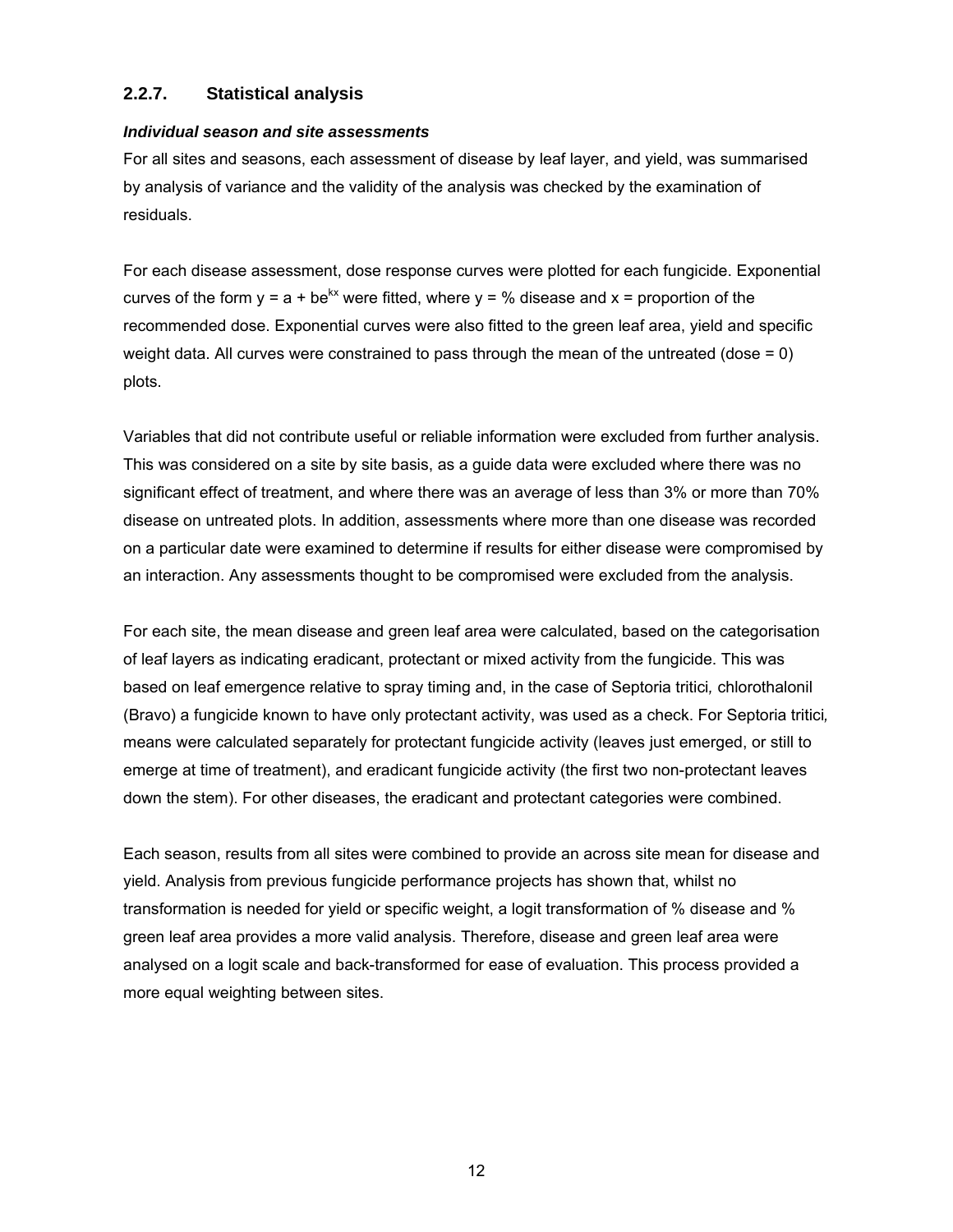#### *Combining results from different seasons*

Residual maximum likelihood (REML) has been developed for the analysis of across year data analysis. The REML method has the advantage of including information on product differences that may be available in site means and of calculating the appropriate weight to give this information in the combined means. REML means are always between the individual site means and the combined means. If the variability between sites was small relative to the variation within sites, REML means would be close to the unadjusted means.

REML analysis is sensitive to the proportion of the data matrix that is missing. Although it is theoretically possible to include all the data from individual assessment dates and leaf layers at each site, the resulting matrix is sparse and investigation has shown that the method does not converge to give a solution. The average percentage disease was calculated from the leaves categorised as showing eradicant, protectant or mixed activity at each site. This provided a suitable measure of disease for combining over experiments using the REML method. Exponential curves were fitted to the REML adjusted means to provide over-site means and season summaries.

### **2.3. Results**

### **2.3.1. Septoria tritici experiments**

#### *Disease control*

In 2008, favourable conditions for Septoria tritici resulted in high disease pressure in all trials. The two triazole standards tested, Opus (epoxiconazole) and Proline (prothioconazole), were equal in their protectant and eradicant activity. Bravo (chlorothalonil) provided useful protection (Figure 1). Brutus (epoxiconazole + metconazole) and Ennobe (epoxiconazole + prochloraz) gave higher levels of protectant and eradicant activity than Opus or Proline (Figures 1 and 2). The size of this effect was higher than could be explained by the higher azole loading of these products alone, as metconazole and prochloraz had previously been found to be less effective than epoxiconazole in controlling Septoria tritici. The performance of the SDHI-based products Aviator Xpro (prothioconazole + bixafen), isopyrazam and Seguris (epoxiconazole + isopyrazam) indicated that the SDHI components were adding significantly to the protectant and eradicant activity of Proline and Opus. All products were relatively less effective on lower leaves where eradicant activity was required.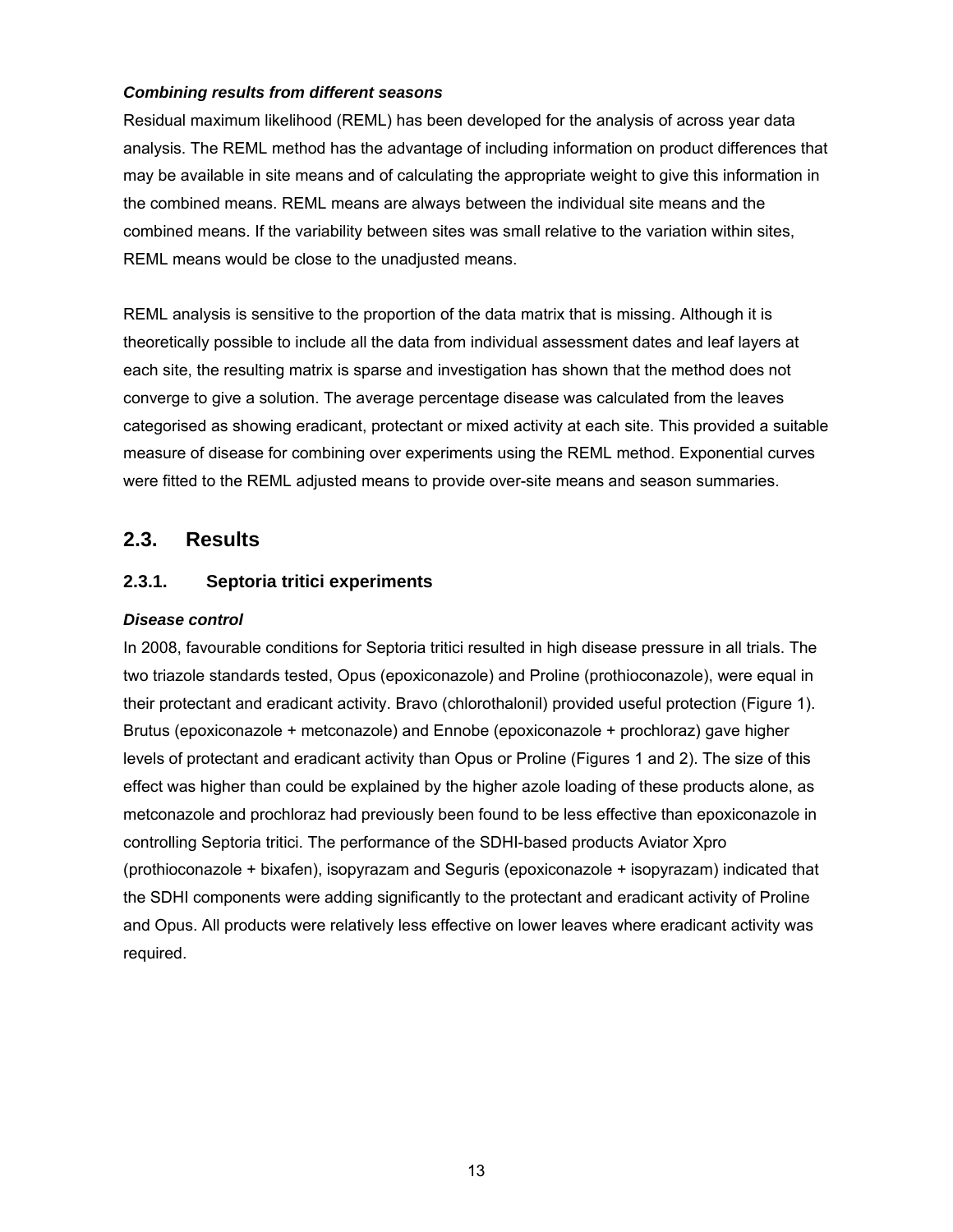In 2009 disease pressure was lower, Opus and Proline were again equal in their protectant and eradicant activity, and Bravo continued to provide useful protectant activity (Figure 3). Brutus gave higher levels of protectant and eradicant activity than Opus or Proline (Figures 3 and 4). Aviator Xpro and Adexar, when compared to Brutus showed similar protectant activity, but appeared to give a higher level of eradicant activity. Aviator and Adexar showed similar protectant activity, although Adexar appeared to have slightly more effective eradicant activity when compared at the same proportion of label rates. Isopyrazam gave similar protectant and eradicant activity to Opus or Proline, although the isopyrazam + Opus tank mix gave a higher level of protectant and eradicant activity, which was similar to Brutus.

In 2010, a dry spring resulted in low Septoria tritici levels and protectant activity was tested more than eradicant activity. As a result, data on eradicant activity was only obtained from two sites. Opus and Proline again gave very similar levels of protectant and eradicant activity (Figures 5 and 6). Aviator Xpro, Adexar, Brutus, isopyrazam, Seguris and Ignite (reformulation of epoxiconazole) all appeared to have improved protectant activity over Opus and Proline. Eradicant activity followed a similar pattern, although Brutus, Aviator Xpro and Adexar appeared more effective. Adexar again appeared to show more effective eradicant activity than Aviator Xpro when compared at equivalent proportions of label rates. There were no improvements in protectant or eradicant activity with Seguris (also containing epoxiconazole) compared to isopyrazam alone.

Cross-site analysis over three years showed that Opus and Proline gave similar levels of protectant and eradicant control (Figures 7 and 8). Aviator Xpro, isopyrazam, Seguris (or Opus + isopyrazam as a tank mix) and Brutus gave higher levels of protectant activity compared to Opus or Proline. Aviator Xpro, Seguris (or Opus + isopyrazam as a tank mix) and Brutus gave a higher level of eradicant activity than Opus or Proline. Isopyrazam performed best as a protectant but showed some eradicant activity, almost equivalent to that seen for Opus.

Comparison at half doses of the fungicides at T1 and T2 showed a similar rank order of products in the control of disease. In 2008 and across all 3 years, all products tested reduced Septoria tritici to significantly lower levels than the untreated, but there were no significant differences between treatments (Figures 9 and 10).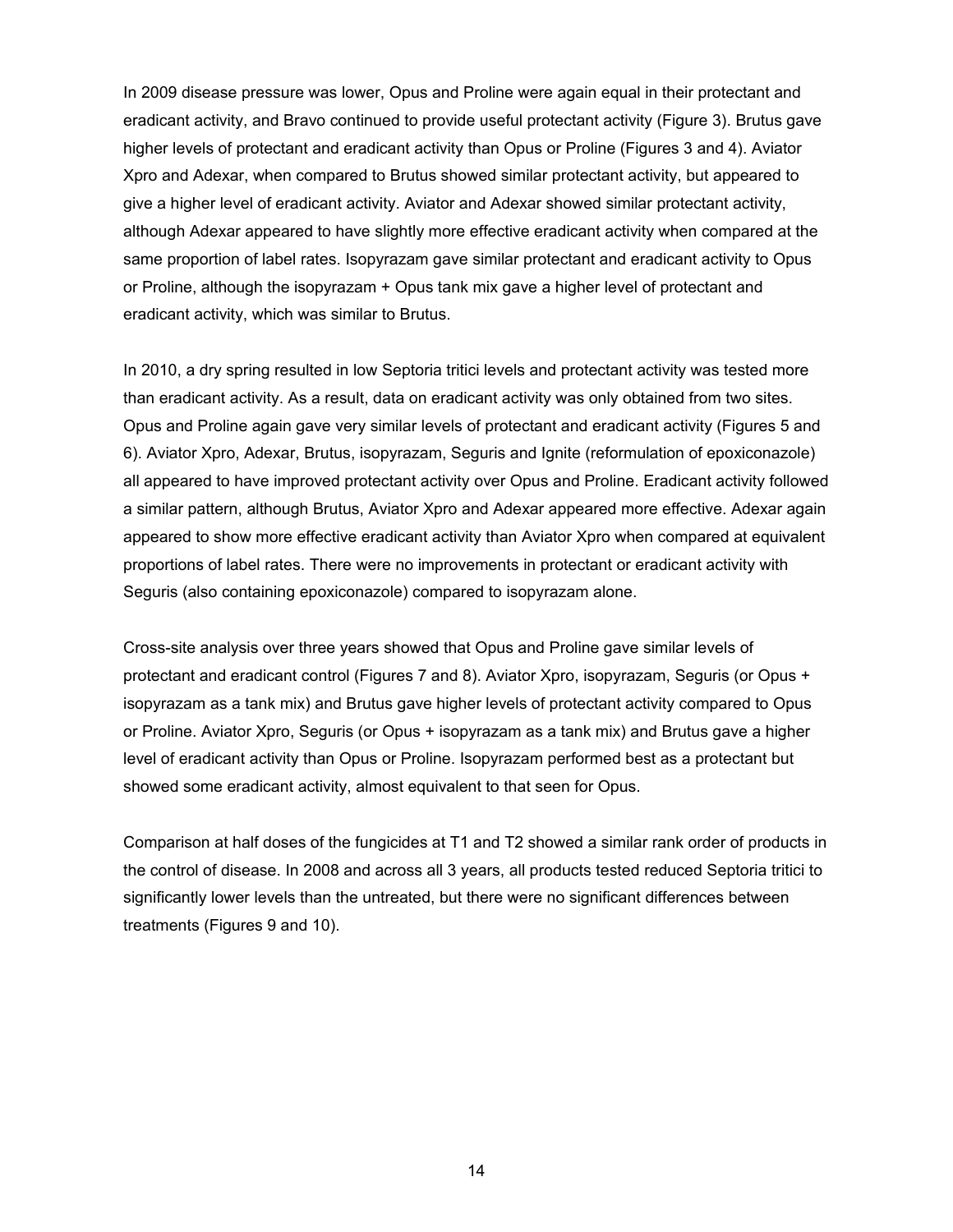

**Figure 1.** Fungicide dose-response curves for protectant activity against Septoria tritici in 2008 (overall means across sites 1, 2, 3 and 7)



**Figure 2.** Fungicide dose response curves for eradicant activity against Septoria tritici in 2008 (overall means across sites 1, 2, 3 and 7)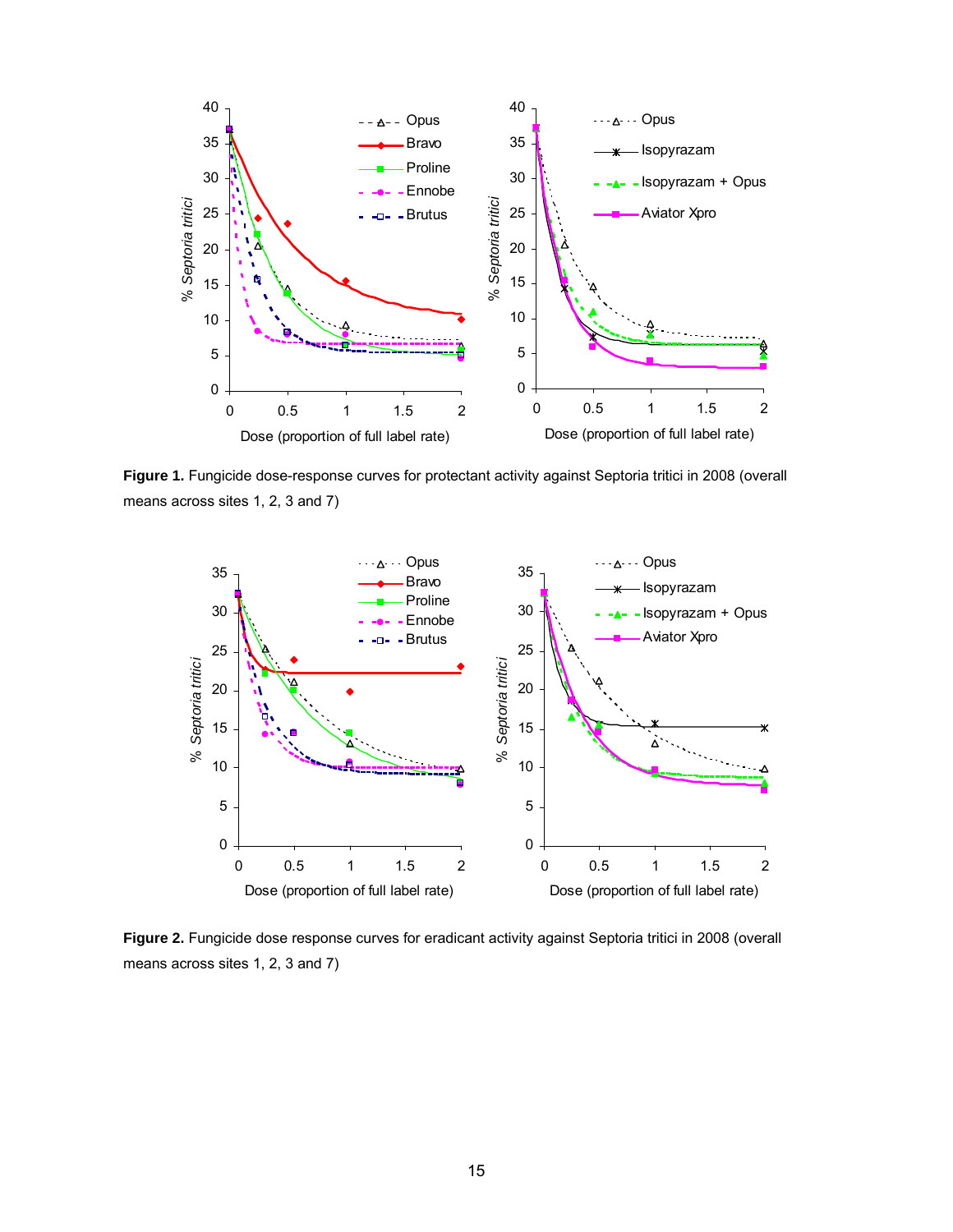

**Figure 3.** Fungicide dose-response curves for protectant activity against Septoria tritici in 2009 (overall means across sites 8, 9, 10 and 14)



**Figure 4.** Fungicide dose-response curves for eradicant activity against Septoria tritici in 2009 (overall means across sites 8, 9, 10 and 14)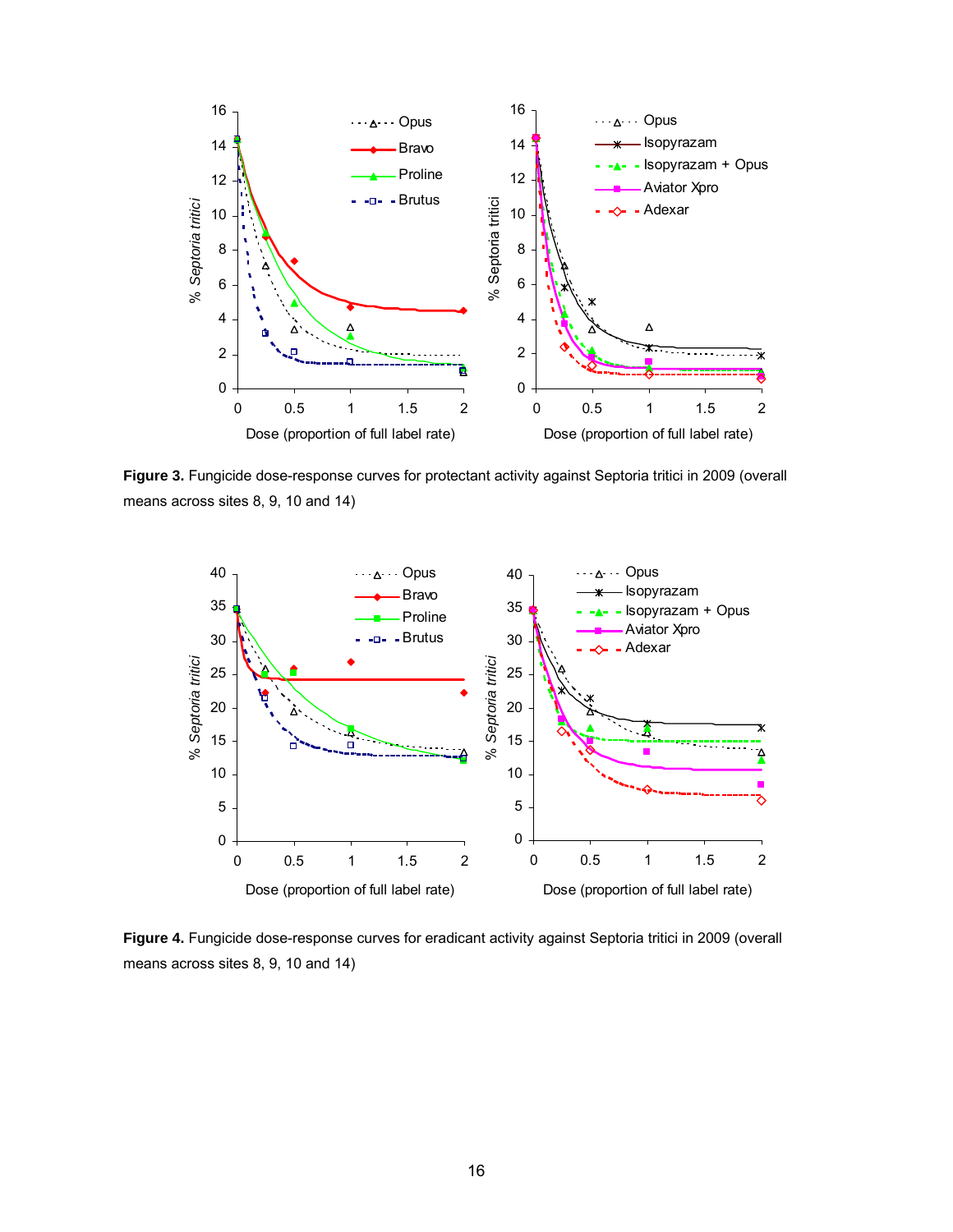

**Figure 5.** Fungicide dose response curves for protectant activity against Septoria tritici in 2010 (overall means across sites 15, 16, 17 and 21)



**Figure 6.** Fungicide dose response curves for eradicant activity against Septoria tritici in 2010 (overall means across sites 16 and 17)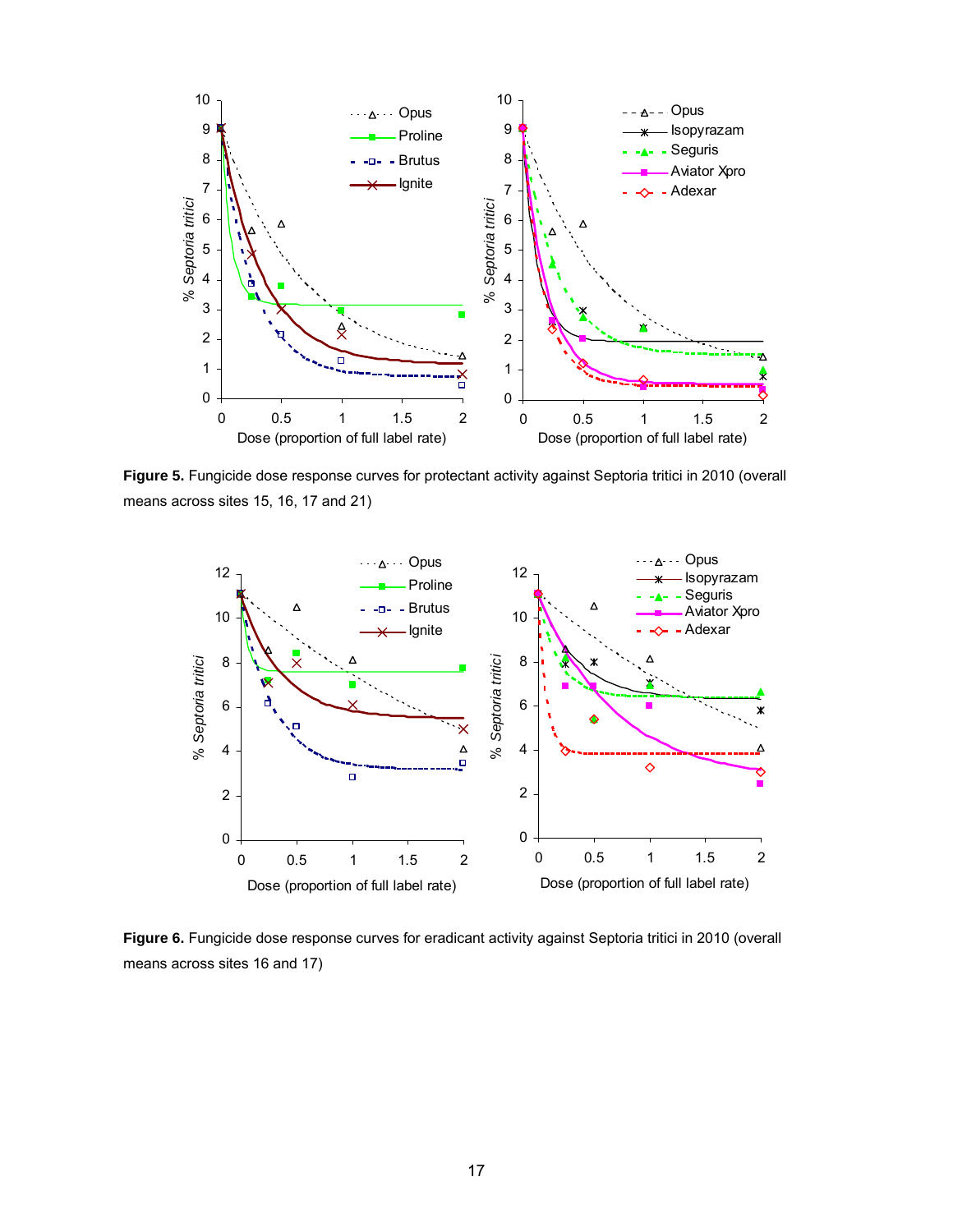

**Figure 7**. Fungicide dose-response curves for protectant activity against Septoria tritici; 2008-2010 (overall means across sites 1, 2, 3, 7, 8, 9, 10, 14, 15, 16, 17 and 21)



**Figure 8.** Fungicide dose-response curves for eradicant activity against Septoria tritici; 2008-2010 (overall means across sites 1, 2, 3, 7, 8, 9, 10, 14, 16 and 17)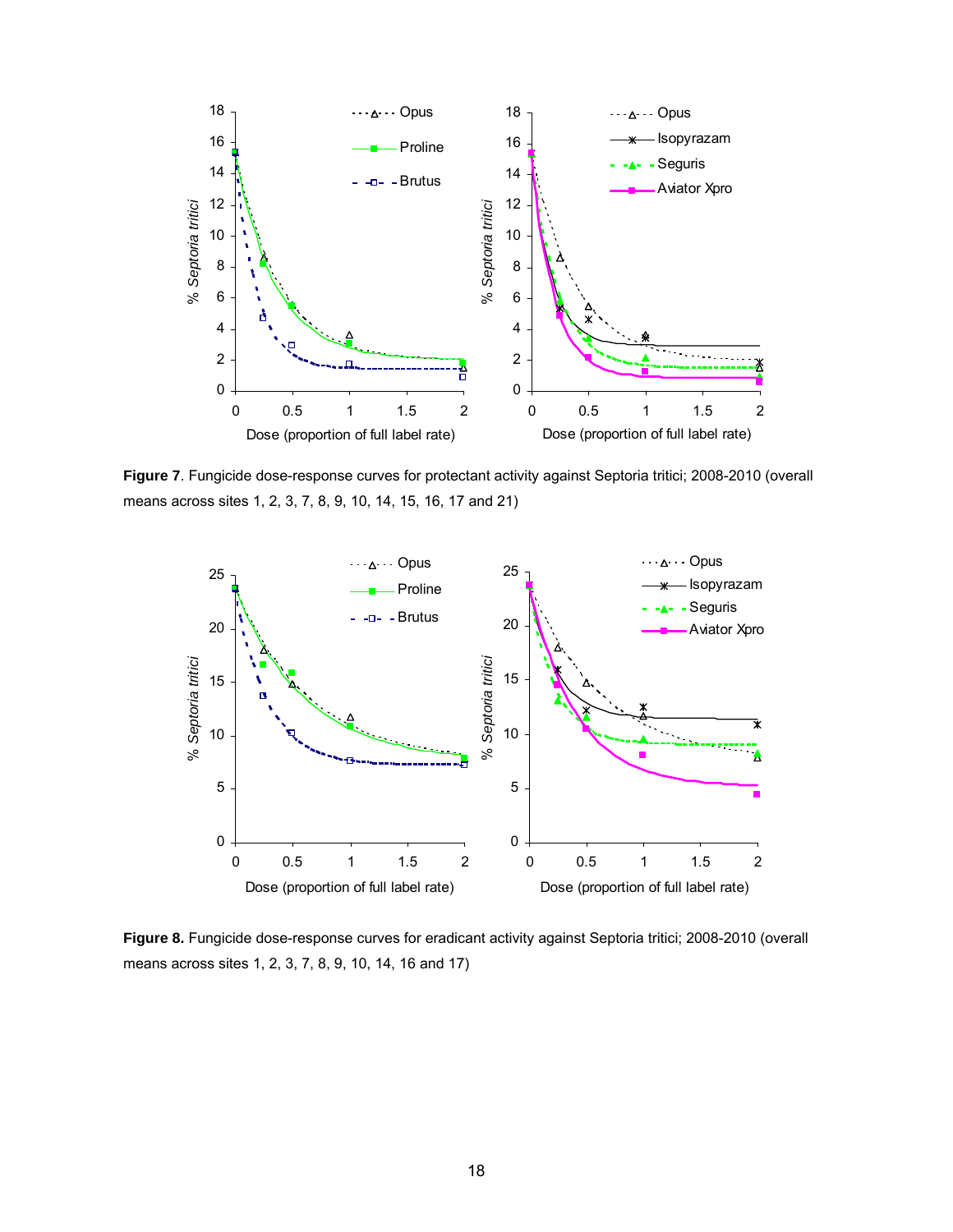

**Figure 9.** Septoria tritici levels as percent leaf area and corresponding grain yields for plots treated with half doses of fungicides at T1 and T2 in 2008 (overall means across sites 1, 2, 3 and 7, Error bars indicate the LSD @ 5%)



**Figure 10.** Septoria tritici levels as percent leaf area and corresponding grain yields for plots treated with half doses of fungicides at T1 and T2; 2008-2010 (overall means across sites 1, 2, 3, 7, 8, 9, 10, 14, 15, 16, 17 and 21)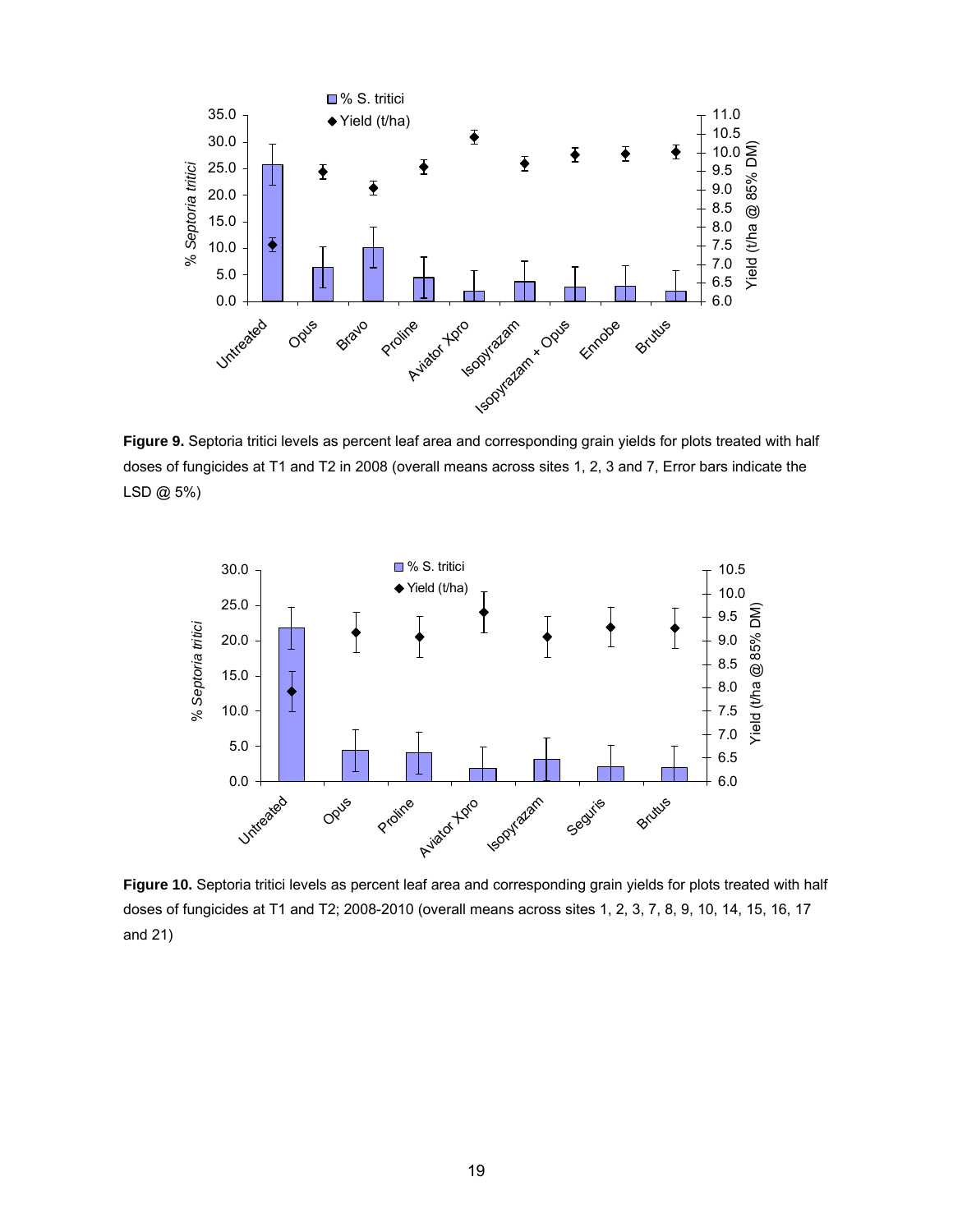#### *Yield*

In practice, most wheat disease control strategies involve between two and four fungicide application timings, with products often being applied in mixtures. Yield responses to single spray applications, which do not fully control disease, will not reflect yield responses that will be seen in practice where a more comprehensive strategy is employed. However, yield response data can support disease control information on products, and can identify effects on yield that may not be attributable to disease control alone.

In 2008, yield increases from applying single full dose applications ranged from 1.0 tonne/ha to over 2.0 tonnes/ha for the most effective products. Isopyrazam, Opus and Proline all gave a similar yield response at full dose (1.45, 1.58 and 1.70 tonnes/ha respectively) (Figure 11). Ennobe, Brutus and isopyrazam + Opus gave slightly higher yield responses (1.8, 1.84 and 1.84 tonnes/ha respectively), and Aviator Xpro gave the highest yield response (2.24 tonnes/ha).

Yield responses were lower in 2009, with yield increases from full dose applications ranging from 0.6 tonnes/ha to 1.6 tonnes/ha. Opus, Proline and Isopyrazam all gave similar yield responses (1.07, 1.13, and 1.05 tonnes/ha) (Figure 12). Isopyrazam + Opus and Brutus gave a slightly higher yield increase from full dose applications (1.39 and 1.32 tonnes/ha), whilst Aviator Xpro and Adexar gave the highest yield responses with 1.55 tonnes/ha and 1.60 tonnes/ha increases respectively when applied at full dose.

Very low Septoria tritici levels in 2010 resulted in low yield responses to fungicide treatment. Yield increases from full dose applications ranged from 0.26 to 0.53 tonnes/ha, with Aviator Xpro and Adexar again giving the highest yield response (Figure 13).

Mean yield data for all Septoria tritici sites over all three years showed that yield increases from full dose applications ranged from 1.02 (Opus alone) to 1.51 tonnes/ha (Aviator Xpro) (Figure 14). Opus, Proline and isopyrazam gave similar yield responses with a full dose increasing yield by 1.02, 1.09 and 0.95 tonnes/ha respectively. Brutus and Seguris gave a slightly higher yield response with a full dose increasing yield by 1.18 and 1.22 tonnes/ha respectively.

Where half dose applications were made at T1 and T2, yields reflected differences in the disease control observed. In 2008, all treatments were significantly higher yielding than the untreated. Bravo increased yield by 1.52 tonnes/ha, whilst Opus, Proline and isopyrazam were similarly matched, increasing yield by 1.92, 2.09 and 2.18 tonnes/ha respectively (Figures 9 and 10). Isopyrazam + Opus, Ennobe and Brutus significantly increased yield compared to Bravo and Opus (2.41, 2.44 and 2.49 tonnes/ha), and Aviator Xpro treated plots had a yield response significantly higher than all other treatments, with 2.89 tonnes/ha. When yield responses were averaged over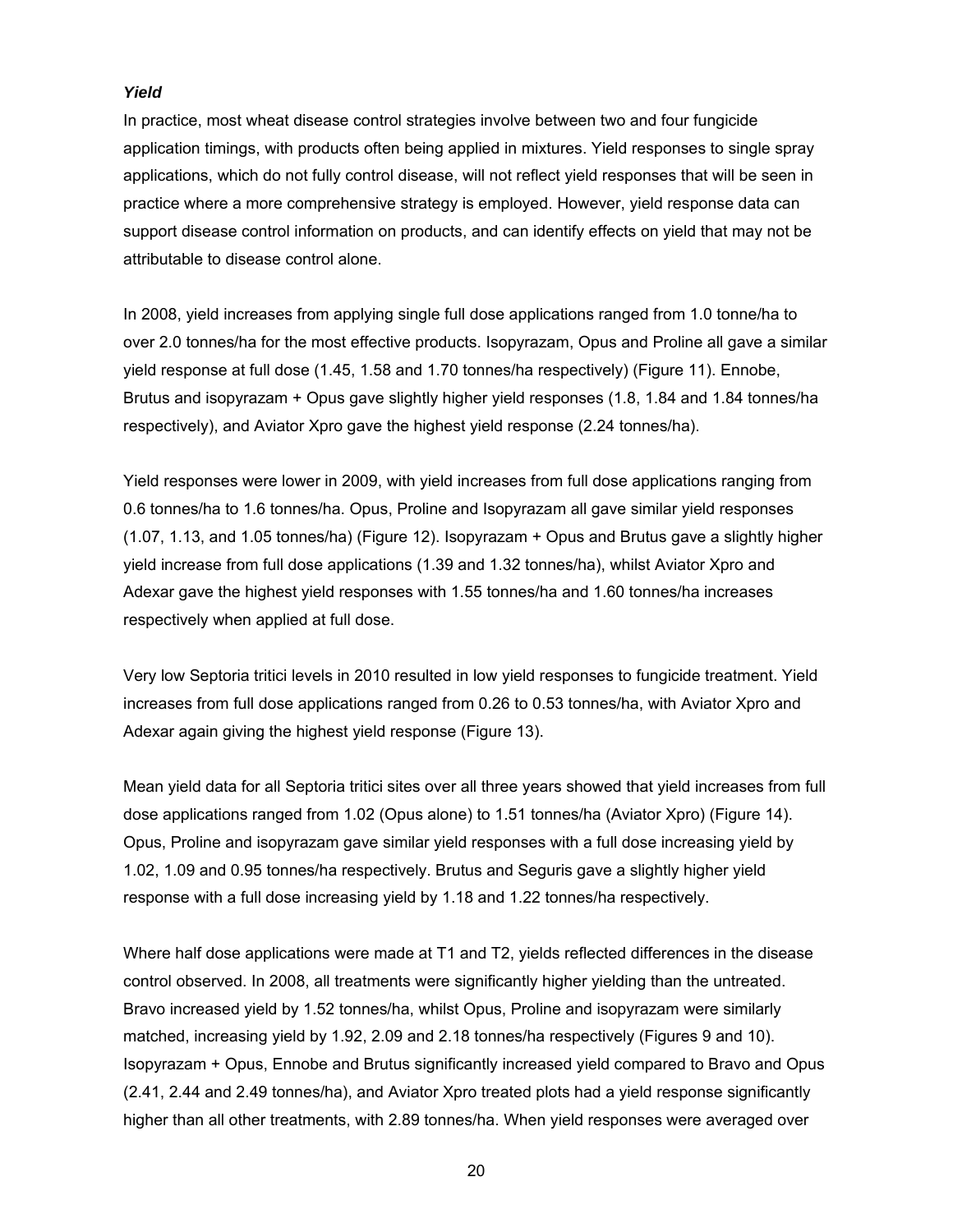the three years, all treated plot yields were significantly higher than the untreated. However despite clear differences between products were single applications were applied (figure 14), there were no significant differences between treatments in the three year T1 + T2 averages. However yields followed a similar rank order to the significant differences observed in 2008.



**Figure 11.** Fungicide dose response curves for yield in 2008 (overall means across sites 1, 2, 3 and 7)



**Figure 12.** Mean fungicide dose response curves for yield in 2009 (overall means across sites 8, 9, 10 and 14)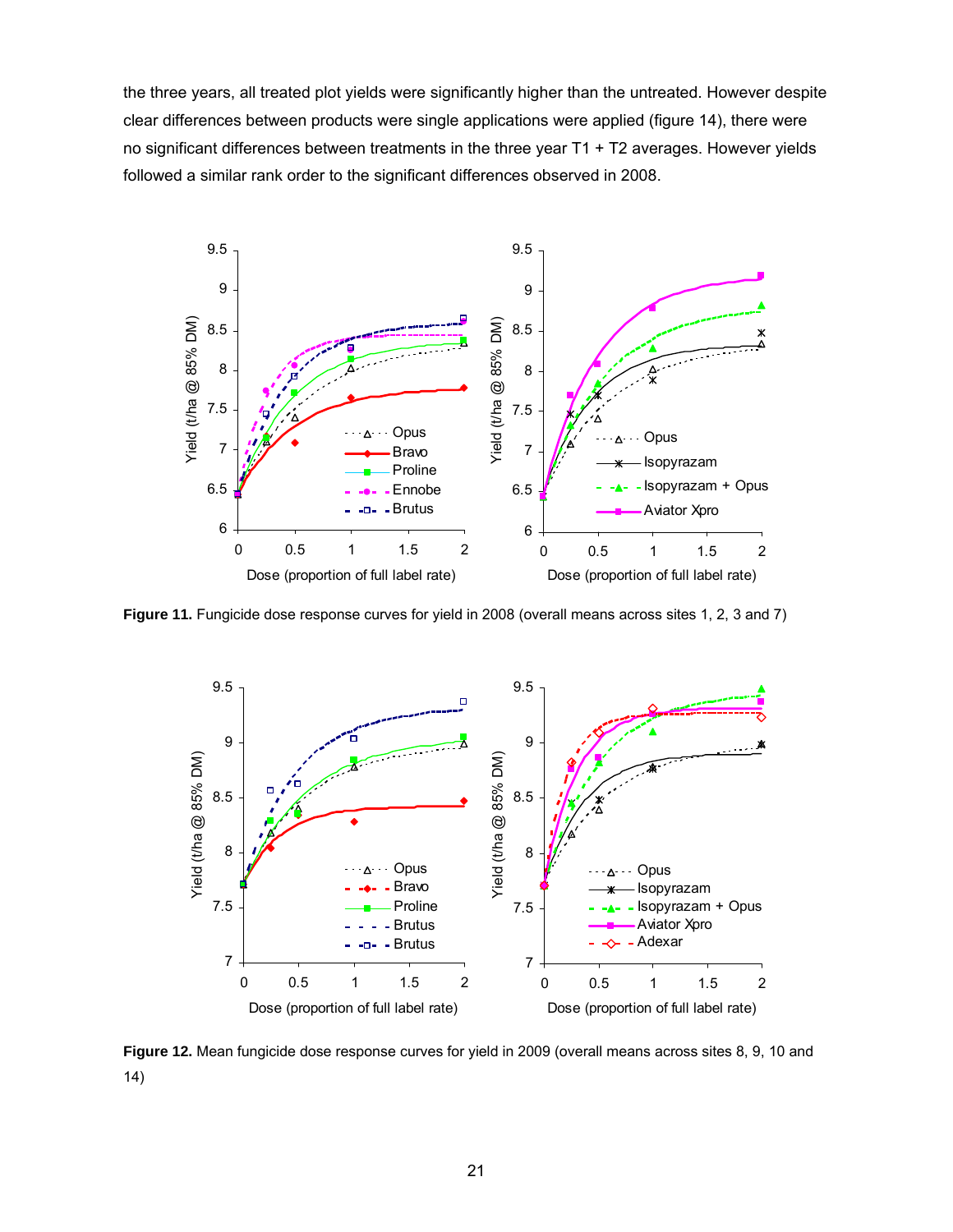

**Figure 13.** Fungicide dose response curves for yield in 2010 (overall means across sites 15, 16, 17 and 21)



**Figure 14.** Fungicide dose response curves for yield; 2008-2010 (overall means across sites 1, 2, 3, 7, 8, 9, 10, 14, 15, 16, 17 and 21)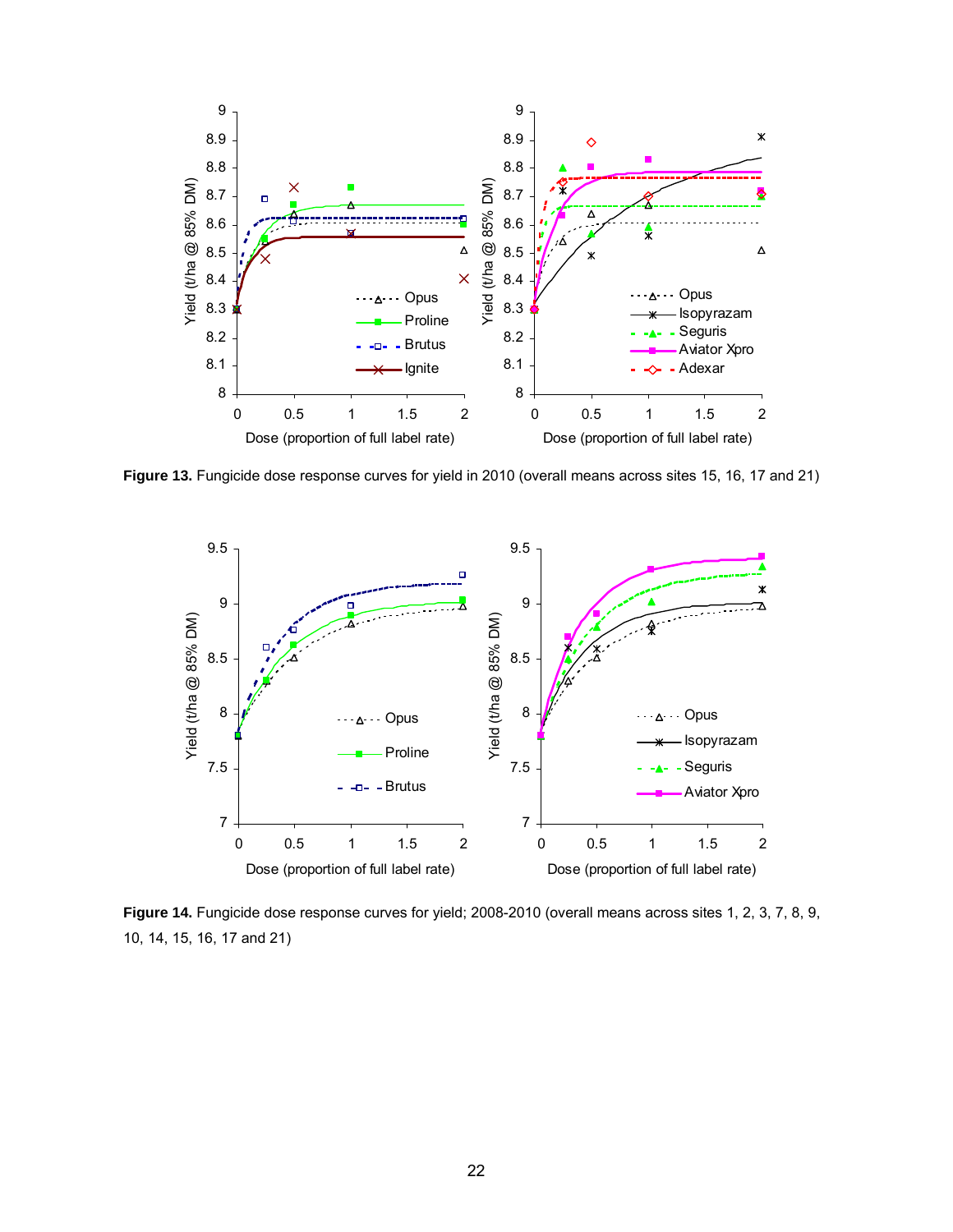#### **2.3.2. Yellow rust experiments**

#### *Disease Control*

In 2010 yellow rust levels were too low for response curves to be fitted. Yellow rust protectant and eradicant data were combined for 2008 and 2009, as disease control showed a similar pattern in both years. Opus (epoxiconazole) provided very effective control of yellow rust, with Brutus (epoxiconazole + metconazole) showing a similar level of activity (Figure 15). Both of these products controlled yellow rust effectively at a quarter of the full label dose. The strobilurin Comet 200 (pyraclostrobin), also gave good control of yellow rust with a half dose keeping levels below 5% leaf area. Proline (prothioconazole) did not control yellow rust as effectively as Comet 200 or products containing epoxiconazole. The addition of fluoxastrobin to Proline (as in FireFly) improved the control of yellow rust. Of the SDHIs, isopyrazam alone was shown to have a useful level of yellow rust activity, with yellow rust control that was similar to Proline. In contrast there was little or no benefit from the addition of bixafen to Proline (as Aviator Xpro) at below quarter dose, although it appeared to give a small improvement in yellow rust control above half dose. Adexar showed good activity on yellow rust giving a level of control similar to Opus and the strobilurins. Tracker (epoxiconazole + boscalid) was only tested in 2008 and gave very effective protectant and eradicant activity against yellow rust. The level of control given by Tracker was similar to that given by Firefly and Comet 200, with a quarter dose keeping levels below 2% leaf area (data not shown). In 2008 and 2009, where T1 and T2 treatments were applied at a half dose, all products tested showed good activity and controlled yellow rust to levels significantly lower than the untreated (Figures 16 and 17). This suggests that product timing may be as important as product selection in the control of yellow rust. In 2008, yellow rust levels reached 26.1% in untreated plots, with just 0 to 4.6% in treated plots and no significant differences between treatments. In 2009, 59% of leaf area was infected with yellow rust in untreated plots, with most treatments controlling levels to between 5.8% and 8.8%. The low level of yellow rust control where half dose T1 + T2 applications of isopyrazam were applied was unexpected, given the level of control seen in the dose response results.

#### *Yield*

For half dose applications applied at T1 and T2, all treatments significantly increased yield over the untreated in 2008 and 2009. In both years, yields broadly reflected differences in disease control. Yield responses from treatment ranged from 2.5 to 3.3 tonnes/ha in 2008 and 1.84 to 3.51 tonnes/ha in 2009. In 2008, there were no statistically significant differences between treatments, although Opus, Tracker, Brutus and Aviator Xpro treated plots appeared to be higher yielding (Figure 16). In 2009, there were statistically significant differences in the yields between treatments, with isopyrazam increasing yield by around 1.5 t/ha over the untreated, but this was significantly less than all other treatments (Figure 17).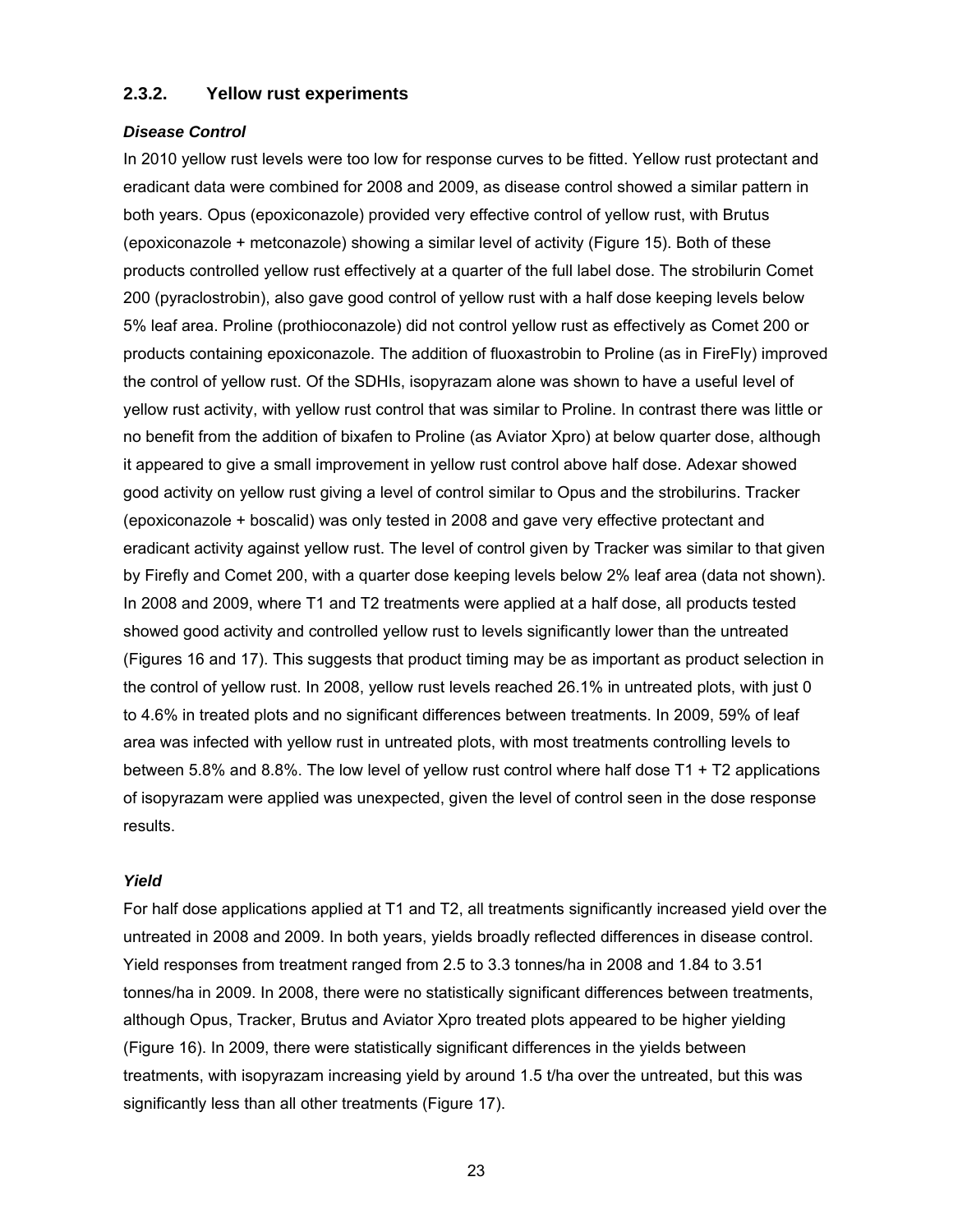

**Figure 15.** Fungicide dose response curves for yellow rust control at sites 4 in 2008 and 11 in 2009



**Figure 16.** Yellow rust levels as percent leaf area and corresponding grain yields for plots treated with half doses of fungicides at T1 and T2 at site 4 in 2008



Figure 17. Yellow rust levels as percent leaf area and corresponding grain yields for plots treated with half doses of fungicides at T1 and T2 at site 11 in 2009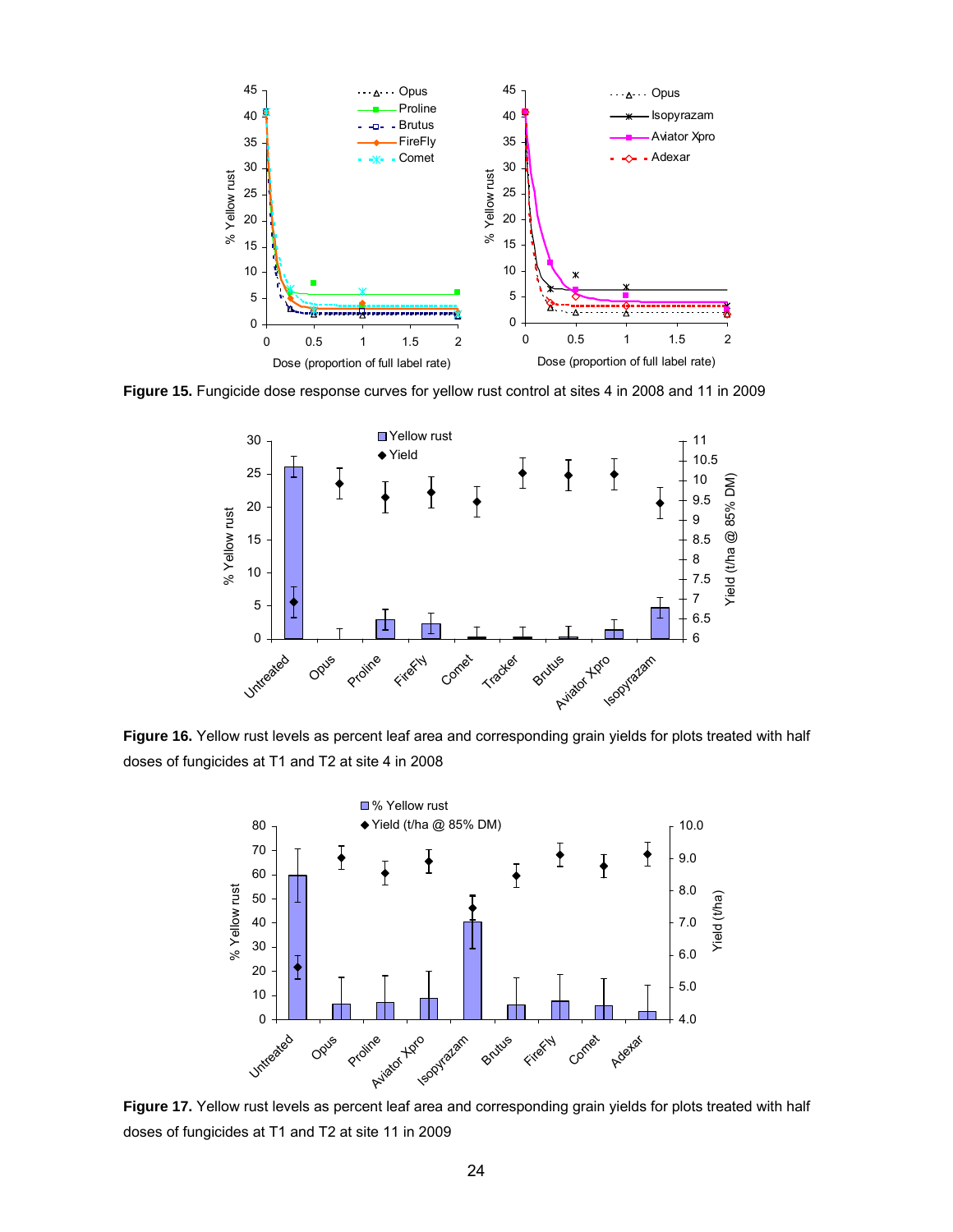#### **2.3.3. Brown rust experiments**

#### *Disease control*

Brown rust was present in 2008 and late in 2009, with data from both years showing a similar rank order of products. Across both years, Opus (epoxiconazole) controlled brown rust more effectively than Proline (prothioconazole), with a full dose of Opus reducing brown rust levels to 1.8% of leaf area affected, compared with 4.7% for Proline. Aviator Xpro (prothioconazole + bixafen), Adexar (epoxiconazole + fluxapyroxad), isopyrazam, Firefly (prothioconazole + fluoxastrobin) and Comet 200 (pyraclostrobin) all controlled brown rust more effectively than Opus and Proline, especially when applied at between half and full dose (Figure 18). A half dose of these products reduced disease levels below 2%, compared to 4% where Opus was applied. Unlike all other products, increasing the dose of Comet 200 beyond half gave no further improvements in disease control. Brutus (epoxiconazole + metconazole) and Adexar controlled brown rust more effectively than all other products, with even a quarter dose reducing levels to 1%. When half doses were applied at T1 and T2, all products reduced brown rust levels to significantly less than the untreated in 2008 and 2009. The triazoles (Opus and Proline) and strobilurins (Comet 200 and Firefly) were particularly effective on brown rust in 2008 (Figure 19). Although there were no statistically significant differences between treatments, two applications of isopyrazam or Brutus appeared to provide excellent control of brown rust. There was no clear benefit from the addition of boscalid to epoxiconazole (as in Tracker). Similar trends were seen in 2009 and there were statistically significant differences between treatments, with Proline controllling brown rust less effectively than all other treatments (Figure 20). In 2010, low levels of brown rust resulted in no brown rust data for that season.



**Figure 18.** Fungicide dose response curves for brown rust control at site 5 in 2008 and site 12 in 2009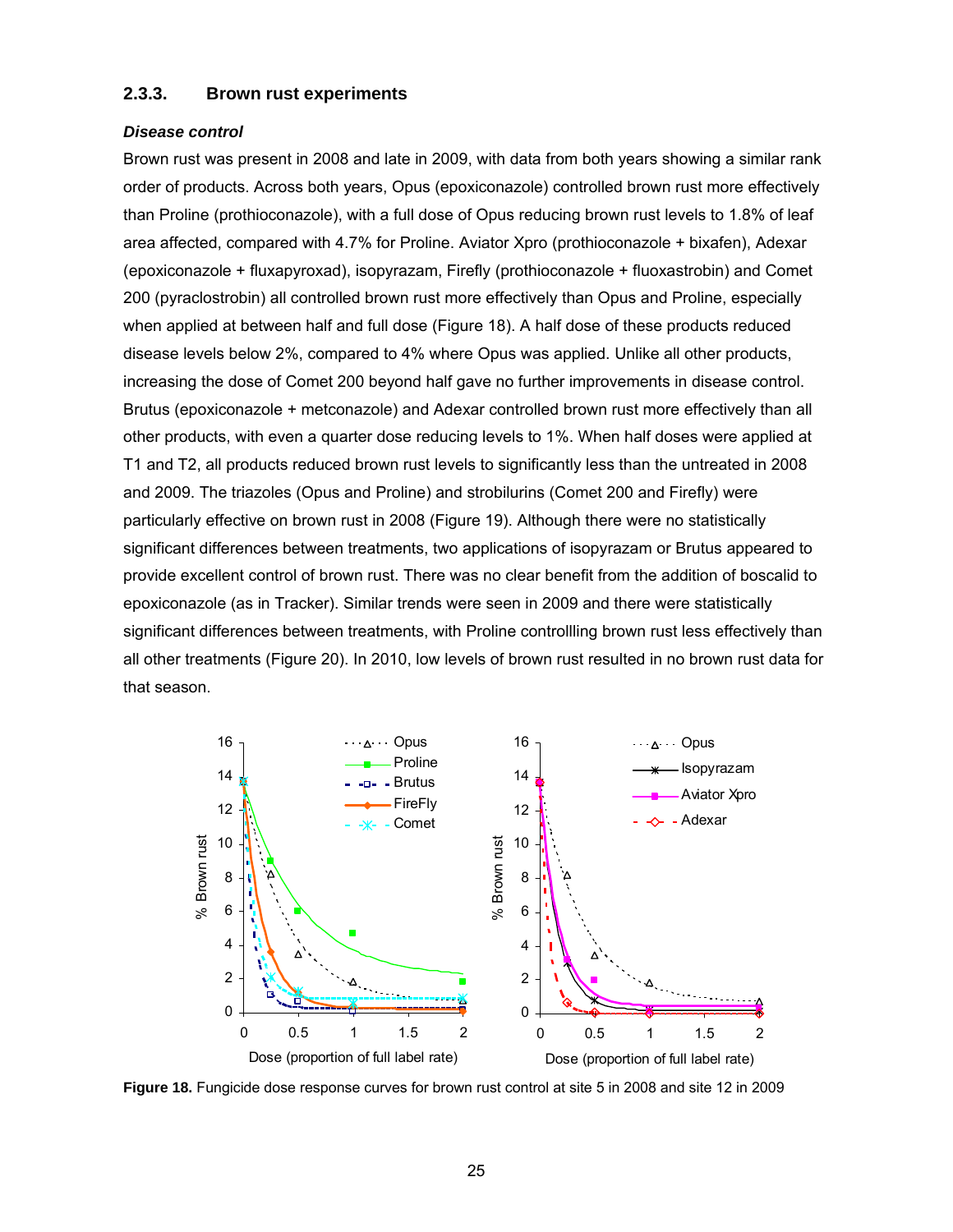### *Yield*

Yield responses from half rate dose applications at T1 and T2 reflect the control of both brown rust and Septoria tritici. All products gave significant increases in yield with responses ranging from 0.8 to 2.0 tonnes/ha (Figures 19 and 20).



**Figure 19.** Brown rust levels as percent leaf area and corresponding grain yields for plots treated with half doses of fungicides at T1 and T2 at site 5 in 2008



**Figure 20.** Brown rust levels as percent leaf area for plots treated with half doses of fungicides at T1 and T2 at site 12 in 2009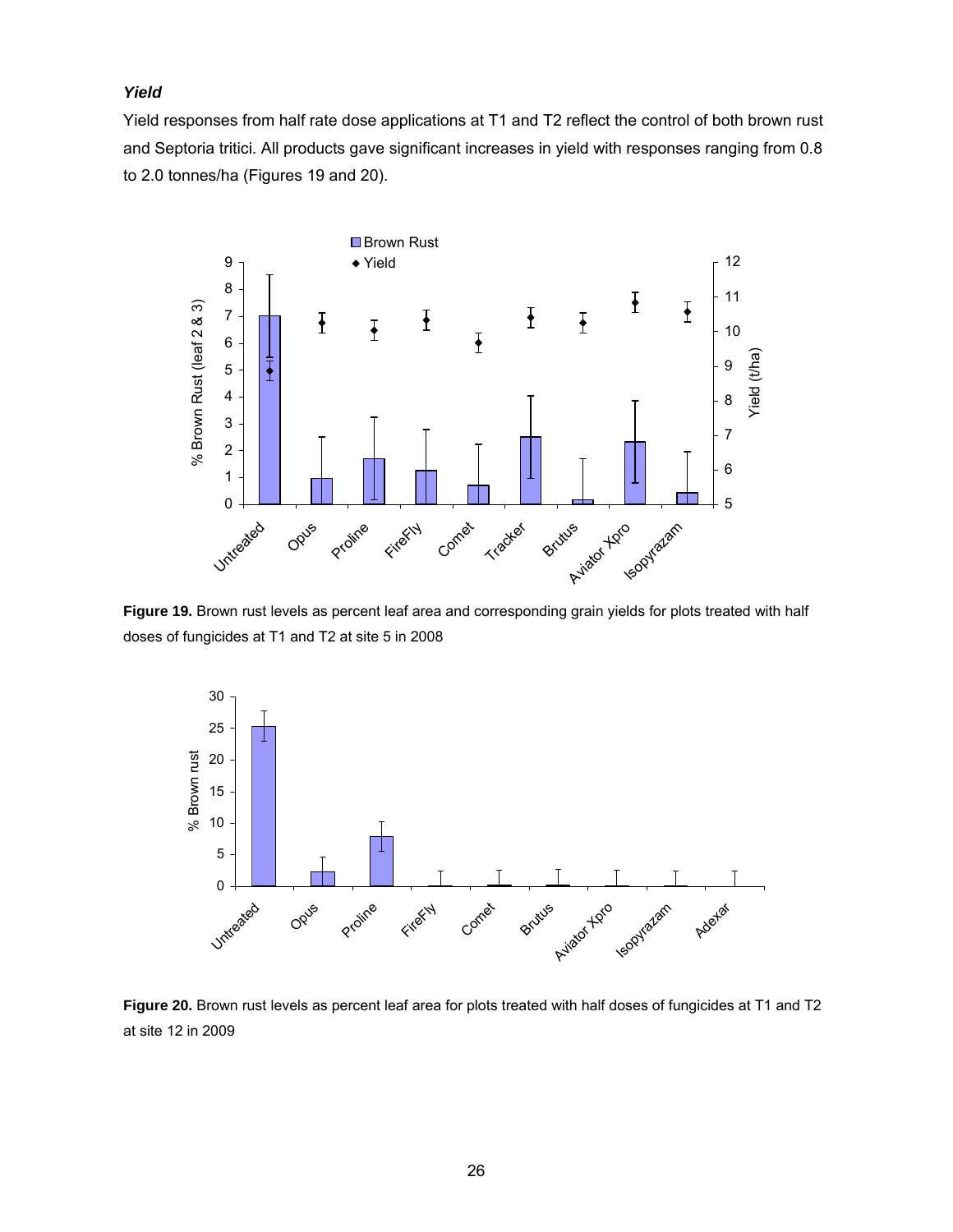### **2.3.4. Mildew**

#### *Disease control*

Mildew levels were generally low in all years. As a result, few clear product differences were observed. In 2008, there was a moderate level of mildew present in the plots, and all products controlled the disease effectively (Figure 21). Where T1 + T2 treatments were applied at half dose, all products showed good activity and reduced mildew to significantly lower levels than the untreated. There were no statistically significant differences between treatments, although the specific mildew products Talius (proquinazid) and Cyflamid (cyflufenamid) appeared to control the disease more effectively. The SDHIs isopyrazam and bixafen both showed some useful mildew activity.



**Figure 21.** Mildew levels as percent leaf area for plots treated with half doses of fungicides at T1 and T2 at site 16 in 2008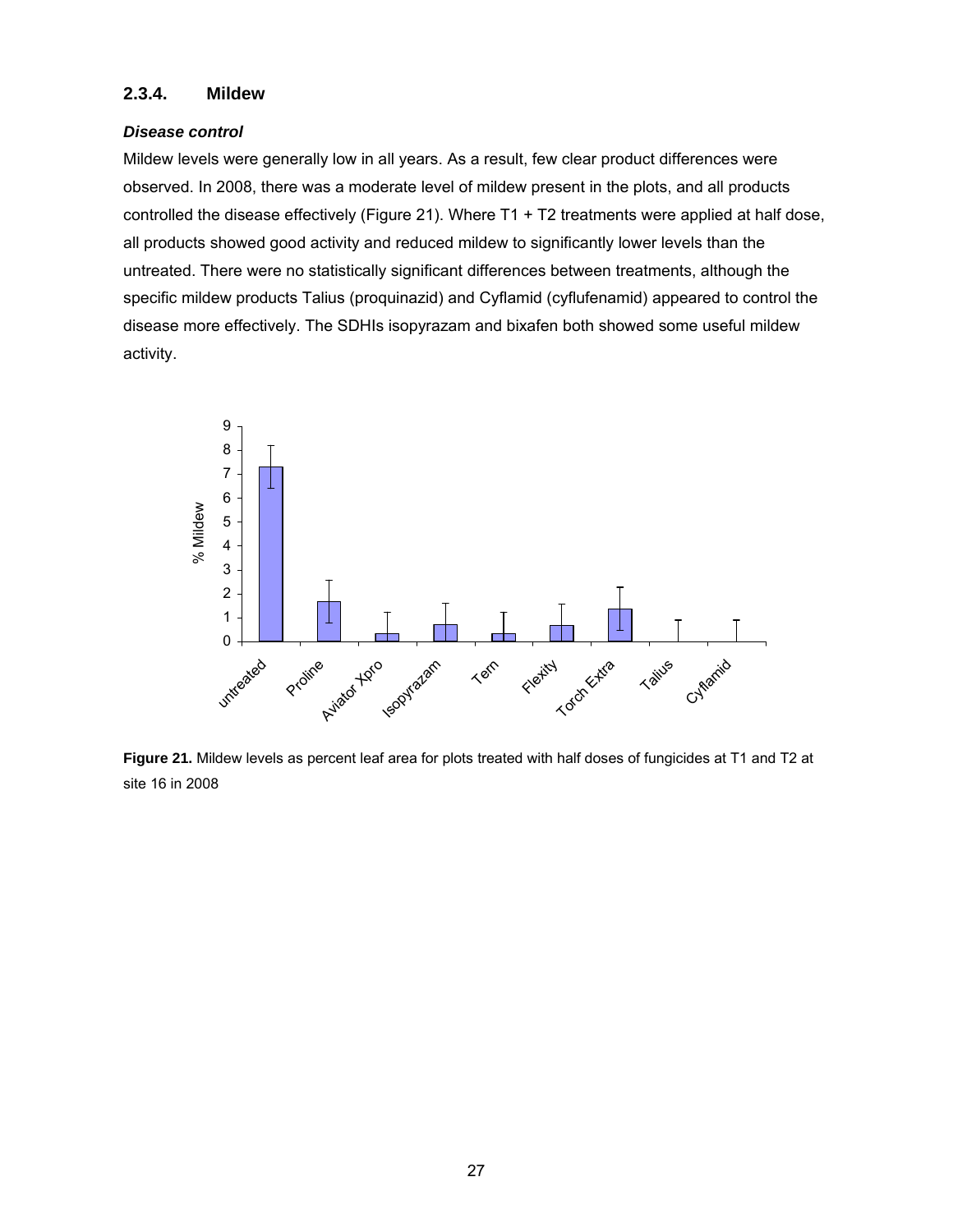# **2.4. Conclusions**

All experiments used varieties that were susceptible to the target disease and were located in areas of the country where natural pressure from that disease was high. As a result, response to fungicides in terms of disease control and yield are higher than those observed on less susceptible varieties, and in lower pressure sites in these seasons.

### **2.4.1. Septoria tritici**

- Chlorothalonil (Bravo) continued to provide effective protectant activity against Septoria tritici*.* The low risk of resistance developing against chlorothalonil due to its multi site mode of action means that it still has an important role in providing an alternative mode of action in sequences and mixtures with higher resistance risk groups such as the SDHIs and triazoles.
- Products based on epoxiconazole and prothioconazole performed equally in trials, both providing effective protectant and eradicant activity against Septoria tritici.
- Brutus (epoxiconazole + metconazole) and Ennobe (epoxiconazole + prochloraz) gave better protectant and eradicant activity than can be explained by higher triazole loading alone. Increased disease control may be due to the change of formulation or a synergy between the two azoles.
- The new SDHI products Aviator Xpro (prothioconazole + bixafen), Seguris (epoxiconazole + isopyrazam) and Adexar (epoxiconazole + fluxapyroxad) provided a higher level of protectant and eradicant activity than existing products. Aviator Xpro, Seguris and Adexar gave similar protectant activity, although Adexar appeared stronger in eradicant situations and Aviator Xpro appeared marginally more effective than Seguris in eradicant situations
- In high disease pressure situations, the protectant and eradicant activity of isopyrazam was greatly improved by the addition of Opus (as in Seguris).
- Yield responses were generally in line with disease control, although in some cases yield increases from Aviator Xpro and Adexar were higher than expected.

### **2.4.2. Yellow rust**

- Products containing epoxiconazole (Opus and Brutus and Adexar) provided excellent control of yellow rust, even at low doses
- The strobilurin pyraclostrobin (Comet 200) also controlled yellow rust effectively.
- Control with prothioconazole (Proline) was improved by the addition of fluoxastrobin as in FireFly.
- The SDHI, isopyrazam gave useful additional control of yellow rust indicating that this may add to yellow rust control when used in mixture with triazoles.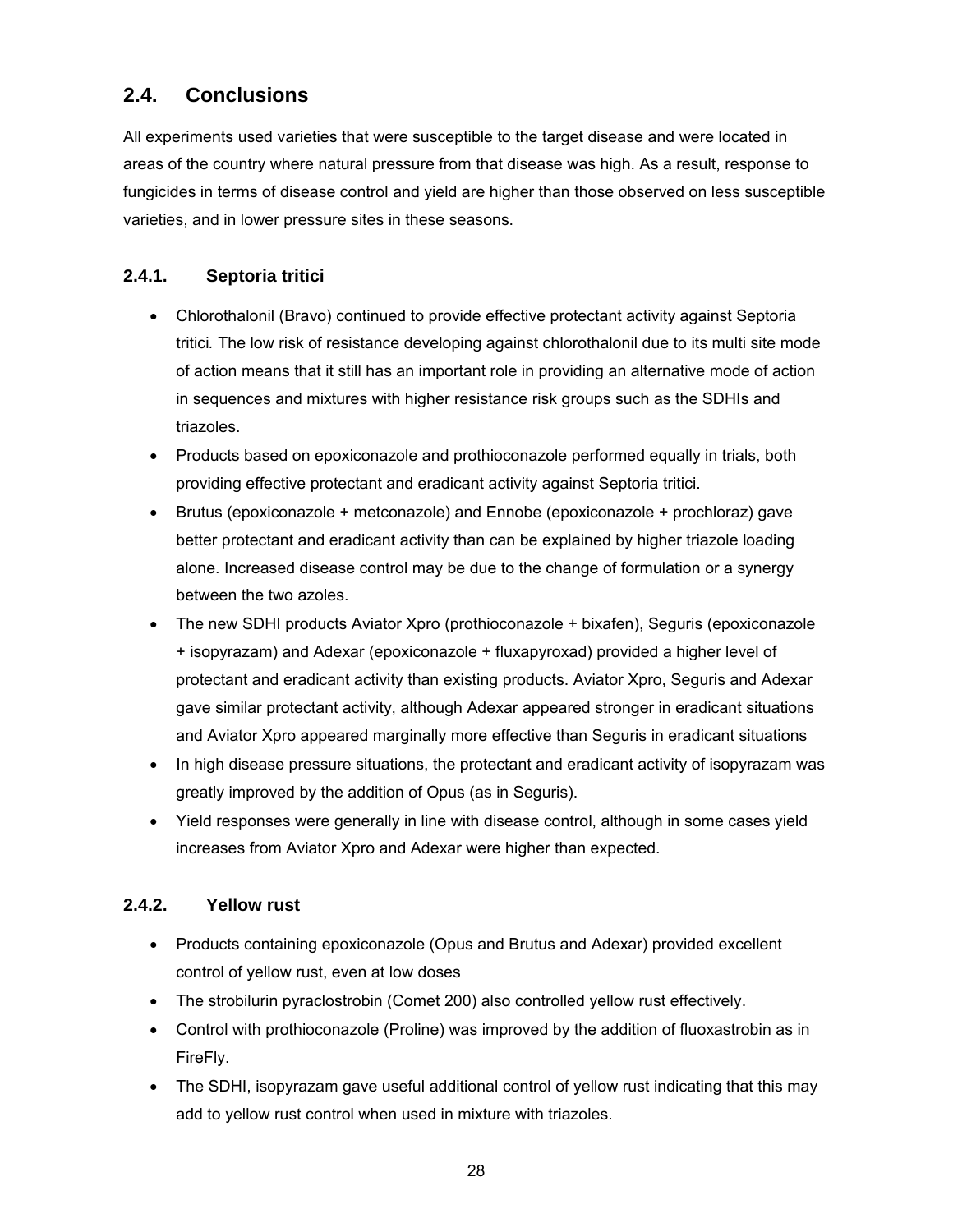### **2.4.3. Brown rust**

- The most effective control of brown rust was provided by the strobilurins, strobilurin + triazole mixtures (Comet and FireFly) and the SDHIs isopyrazam, bixafen (in combination with prothioconazole in Aviator Xpro) and fluxapyroxad (in combination with epoxiconazole in Adexar).
- Prothioconazole controlled brown rust less effectively than epoxiconazole (Opus) and all other products tested.
- Isopyrazam effectively controlled brown rust in both  $T_1 + T_2$  sprays and in dose response trials, indicating that it will add excellent activity against brown rust when applied in mixtures with triazoles, such as in Seguris.

### **2.4.4. Mildew**

- Specific mildewicides proquinazid (Talius) metrafenone (Flexity), fenpropidin (Tern) and cyflufenamid (Cyflamid) provided very effective control of mildew in 2008.
- SDHIs showed some mildew activity in addition to partner products. Note that Seguris does not have a label claim for mildew control.

# **2.5. Acknowledgements**

The UK work was funded by HGCA, and the Irish site by Teagasc. The considerable effort given by ADAS, SAC, NIAB TAG and Teagasc staff in spraying and assessing the experiments is gratefully acknowledged. Thanks are also due to Jim McVittie for data management and statistical analysis of the data and BIOSS for statistical support.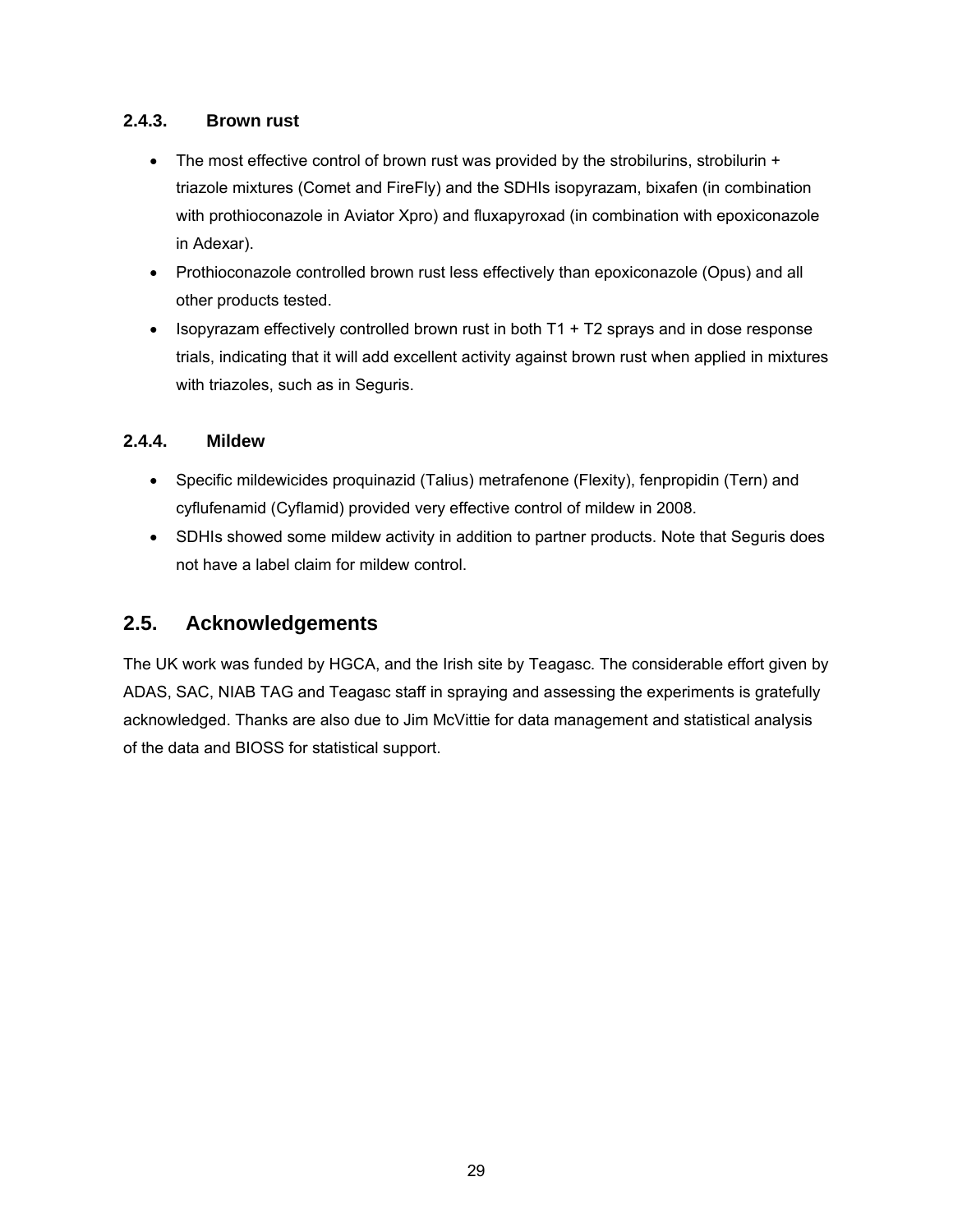# **3. FUNGICIDE MIXTURES AND SEQUENCES CALCULATOR**

### **3.1. Introduction**

Project RD-2004-3026 (Knight *et al*., 2008) included development of a fungicide mixture calculator which predicts the combined dose-response of fungicide tank mixes with reasonable accuracy from the dose-responses of the constituent active ingredients. Previous research by Paveley *et al*. (2003) described a method to predict the effective dose for two fungicides applied in sequence. For this project, the fungicide mixture calculator was extended to calculate the effectiveness of sequences of fungicide applications using a simple model of disease and fungicide interaction. It used the data for individual trial sites and seasons to predict results that were then compared with data from the two-spray treatments in the trials.

### **3.2. Methods**

### **3.2.1. Dose-response curves**

A dose-response curve was fitted to the raw data for the three replicates of each fungicide (9)  $\times$ timing (T1, T2)  $\times$  leaf (1–4)  $\times$  site (2)  $\times$  season (2008, 2009) combination (see Chapter 1) using the later observation for each leaf where there were two. In addition, curves were fitted to the sum of the disease on leaves 1 and 2 as an indicator of potential yield loss. In 2009 there were no useful data for leaves 1–3 from the Andover site from the T1-only treatments, so there were three complete data sets and one partial one.

The dose-responses are exponential curves of the form

$$
u = a + be^{-kx} \quad (1)
$$

where *x* is dose, *u* is the disease remaining (% of leaf), *a*, *b* and *k* are positive fitted parameters. The interpretation of the parameters is that (*a*+*b*) is the disease with no treatment, *a* is the disease that cannot be controlled even at very high doses and *k* controls the steepness of the curve. If *k* is large, the curve falls very steeply, meaning that the fungicide achieves most of its potential efficacy at low doses. Note that (*a*+*b*) must be the same for all treatments of the same disease, since it is the untreated disease level, so there are only two independent parameters.

In order to combine dose-response curves, it is useful to convert the disease remaining to the proportion *z* of the original disease that survives (the survival rate), which is *u*/(*a*+*b*), so

$$
z = \frac{a + be^{kx}}{a + b}
$$
 (2)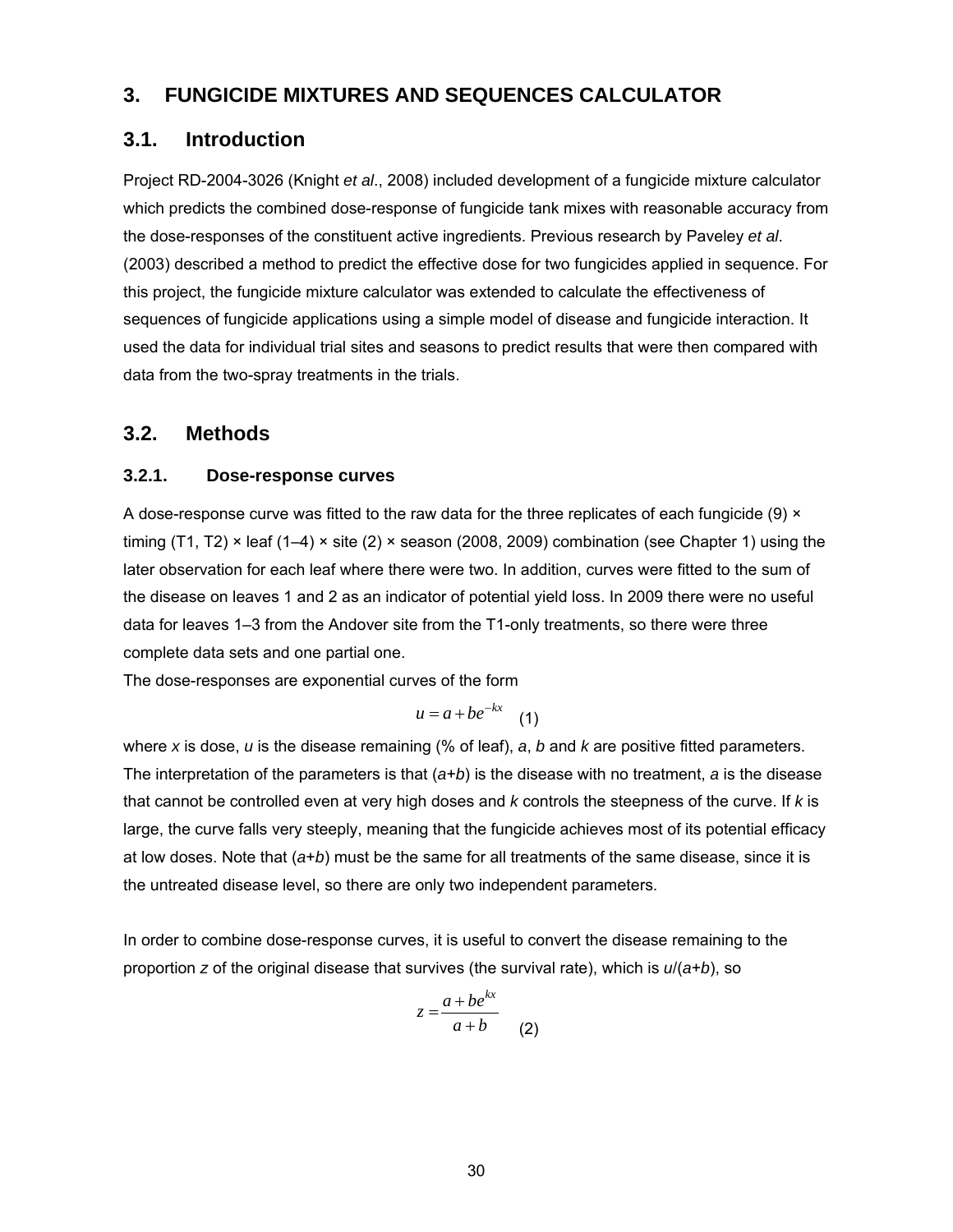There are two ways of combining dose-response curves, known as the additive dose method (ADM) and the multiplicative survival method (MSM) (Milne *et al*., 2007), both of which were used in the calculator for mixtures. The MSM assumes that one fungicide controls the disease that survives the other with the same proportional effectiveness as it would control the total disease. So if the survival rates for the two fungicides at particular doses are  $z_1$  and  $z_2$ , the survival rate for the combined application is  $z_1z_2$ . This method is most appropriate when the two fungicides have different modes of action, because it assumes that the fungi respond independently to the two fungicides.

The MSM model is inappropriate for mixtures of active substances of the same mode of action. This can be illustrated by considering the notional case of applying two simultaneous doses of the same fungicide. Applying the MSM gives a lower survival rate than considering it as one dose of double the amount, unless *a* = 0. The ADM addresses this issue and is more suitable for chemicals of the same mode of action. First consider two identical fungicides applied simultaneously at doses  $x_1$  and  $x_2$ . The combined effect is clearly that of a single application of dose  $x_1 + x_2$ . This is generalised to two different chemicals by converting the less effective one into the equivalent (lower) dose of the more effective one, that is, the dose giving the same survival rate, then adding the dose of the more effective chemical and calculating resulting survival rate. If applied to fungicides with different modes of action, this usually gives a higher survival rate than the MSM.

When considering a sequence of two applications at different times, it is appropriate to treat these as acting independently and use the MSM, even for two applications of the same fungicide (Paveley *et al*., 2003). This is the method used in the calculator.

#### **3.2.2. The calculator program**

The calculator developed for RD-2004-3026 was revised to meet the requirements of this project. The program was originally written in Microsoft Visual C++ V6.0™ and compiled to an executable with minimal additional dependencies other than its data file, so that no installation program was required. As the data requirements for this project were more complex, the data were moved to a database using the free and open source SQLite engine (www.sqlite.org), which is deployed as a single file (sqlite3.dll), maintaining the ease of installation. The program can now calculate and display dose-responses for single applications of products at T1 or T2 (i.e. the fitted curves), mixtures of products at either time and sequences of products or mixtures applied at T1 and T2. Within any mixture or sequence, the dose of a product may be fixed or variable. If all are set to fixed, the program displays a point; otherwise it displays the response curve resulting from varying the doses of the products that are not fixed.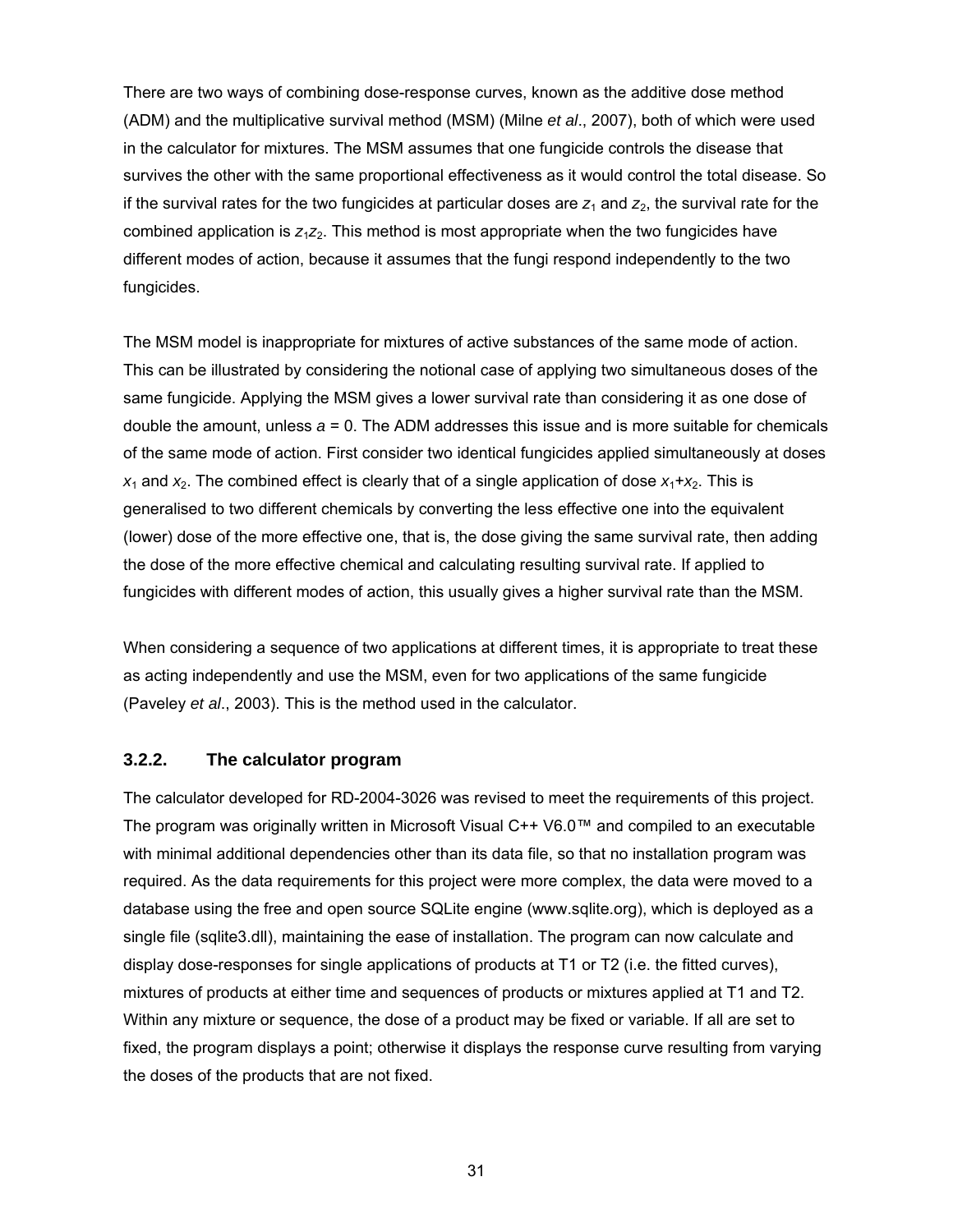In addition to the curves, the program can display the trial data points used to derive the doseresponse curves for each product and the point for the double treatment as either means or individual replicates. The program selects the points that are relevant to the curves being shown. Figure 2.1 shows the program displaying the fitted curve and data for Opus (epoxiconazole) applied at T2 at Andover in 2008. Figure 2.2 shows the results for a sequence of applications of Opus: it displays the two dose-response curves for single applications, the trial points for the double treatment and the predicted response for the same sequence. In this case, the agreement was very good. The data points for the single treatments are not shown, to avoid making the graph too cluttered.

The key design decision was the scale to use for the dose axis for mixtures and sequences. For mixtures at a single time, it uses the same scale as the previous mixture calculator: dose in relative units, where 1.0 means the full dose of a product. This was based on the principle that the curve for a mixture should be as would be expected for a formulated product containing that mixture. As a test case, a mixture of a product with itself adding up to a full dose (e.g., 0.5 Opus + 0.5 Opus) should produce the original dose-response curve for the product. For a mixture, 1.0 means a full dose of the mixture as specified, where the specification is in relative units. For example, if the mixture is 0.5 Bravo (chlorothalonil) + 0.75 Opus, 1.0 means 1.0 l/ha Bravo + 0.75 l/ha Opus, because the full dose of Bravo is 2 l/ha.

For a sequence, the axis shows the total dose, so the double treatments  $(0.5 + 0.5)$  are shown at 1.0 on the axis. This makes it easy to compare the effect of the double treatment with a full dose at T1 or T2, because these are shown at the same point on the dose scale.

### **3.3. Results**

Results are reported for approved products Opus, Bravo, Proline (prothioconazole), Aviator Xpro (prothioconazole + bixafen), Seguris (epoxiconazole + isopyrazam) and Brutus (epoxiconazole + metconazole) plus isopyrazam which is approved as a component of Seguris.

#### *Curve fitting*

As the dose-response curves were fitted to individual site × season combinations, there were fewer data and hence larger error variation for each curve than in the cross-site and cross-season means. As a result, in some cases it was not possible to fit the model for one or more leaves. Thus there were complete sets for three site × season combinations, with the exception of a poor fit for Bravo at Andover 2008.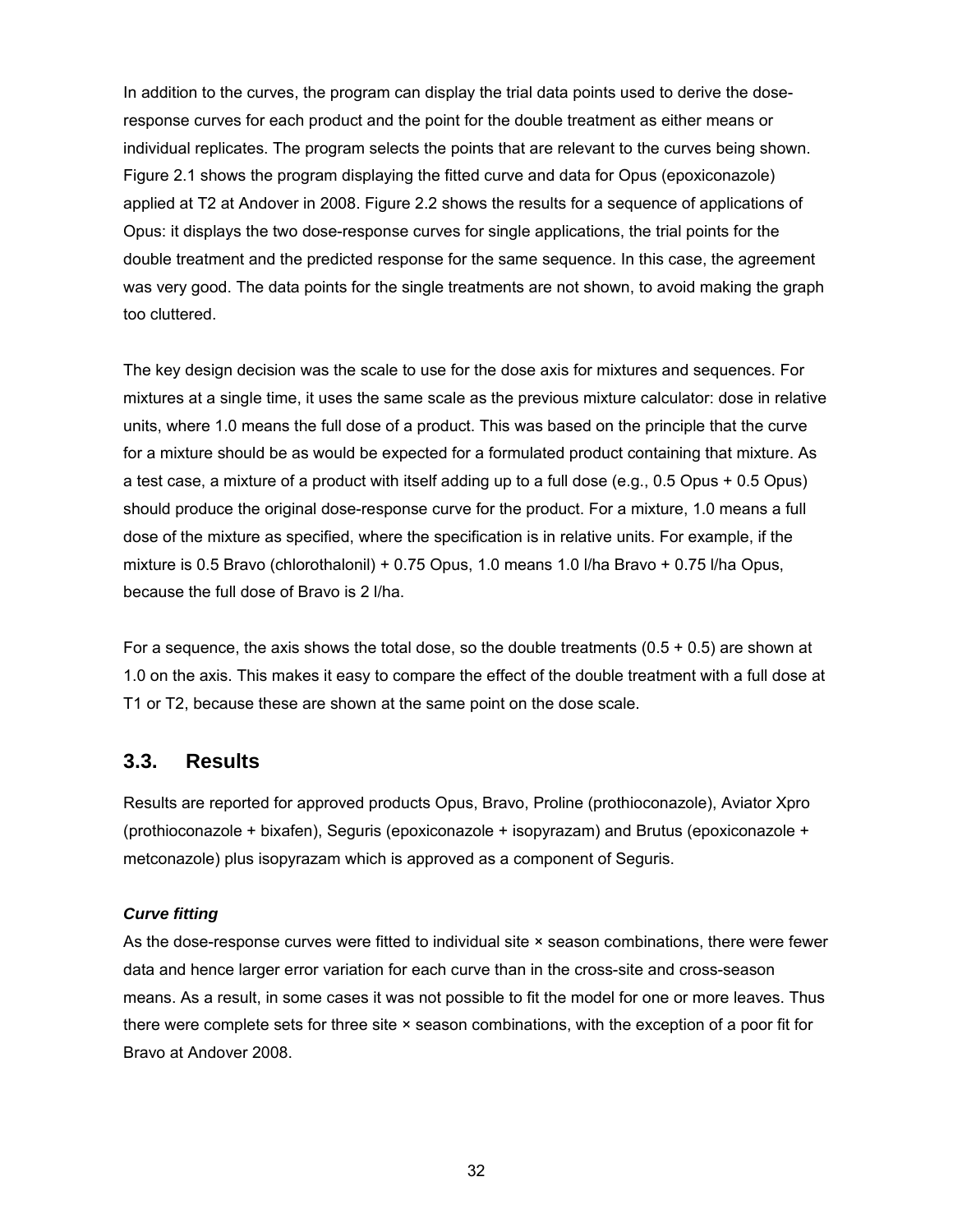

**Figure 22.** The calculator program showing the curve and trial data for Opus applied at T2



**Figure 23.** The calculator program showing curves for Opus and the predicted and trial results for the double treatment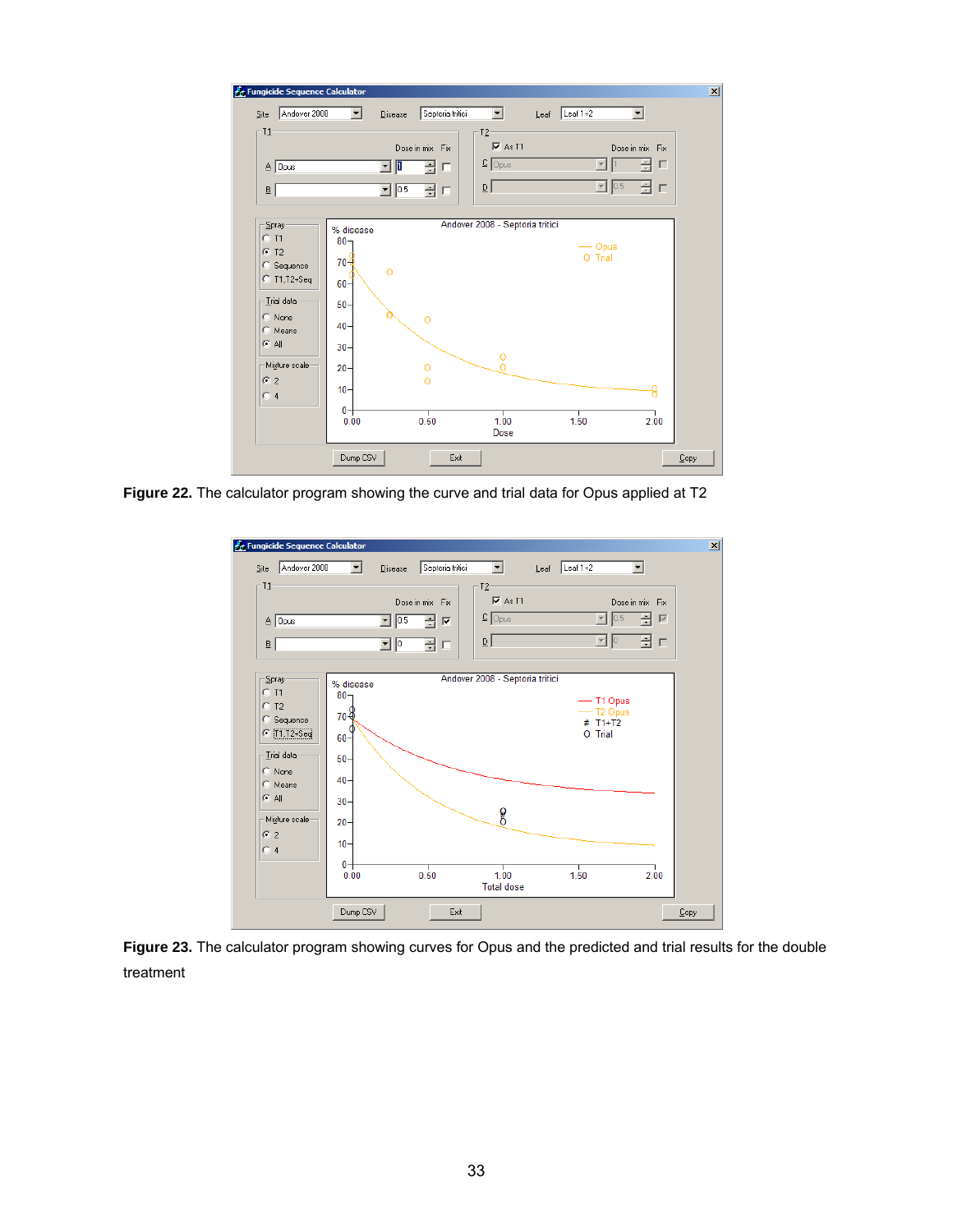#### **3.3.1. Sequences**

In the majority of cases, the predicted values were within the observed values (Figure 24), for the double treatments for all products (except Bravo, because of the poor fit of the dose-response curves in several cases) and for the three site × season combinations for which all the results were available. The results are coded, so for example, A8O means Andover, 2008, Opus. It should be noted that each of the predicted points in Figure 2.3 has error variation arising from the data for the single treatments to which the curves were fitted, but these cannot easily be computed. Overall, the multiplicative survival method was successful at predicting the performance of the double treatments.



**Figure 24.** Observed and predicted ( $\times$ ) disease using the double treatments. Bars show maxima and minima for the 3 replicates, the horizontal mark shows the middle result (if present). A = Andover, R = Rosemaund; 8 = 2008, 9 = 2009; O =Opus, P = Proline, A = Aviator Xpro, I = isopyrazam, S = Sequris, B = Brutus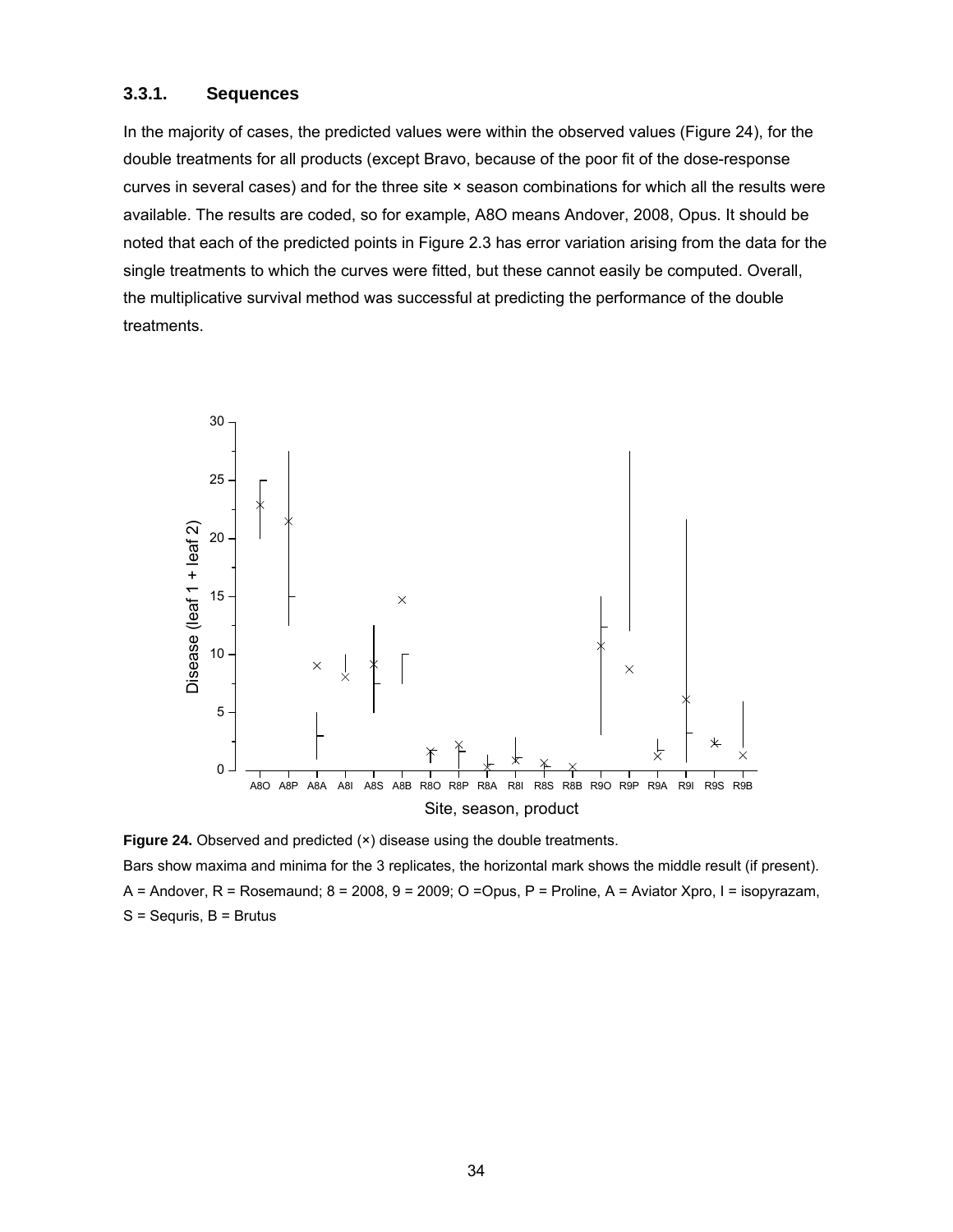### **3.3.2. Mixtures**

The mixture model was tested and shown to work for the limited number of mixtures available in RD2004-3026. The inclusion of Seguris, isopyrazam and Opus in the trials provided a further test of the model, as the active ingredients in a full dose of Seguris are equivalent to a full dose of isopyrazam and three quarters dose of Opus. The results showed a range from good agreement for T2 at Andover in 2009 (leaf 2 only) to poor agreement for T1 at Andover in 2008 (Figure 25). In the cases where agreement was poor, the response to Seguris measured in the experiments was counter to expectations (being no better than one or both of its components), whereas the response predicted by the model was logical (with the mixture performing better than the components). The data for these cases generally showed that there were no statistically significant differences between the treatments and that the predicted mixture response was within the variation in the observed data for Seguris. The validity of the model could not be tested further with these data.

# **3.4. Conclusions**

- The sequences model has been tested for all the double treatment cases with a complete data set and shown to give results that are within the experimental variation in the data.
- The mixtures model has been tested by comparing Seguris with a mixture of isopyrazam and Opus. The agreement between predictions and observations varied from good to poor, but was within the error variation in the data from the trials of Seguris from single experiments.

# **3.5. References**

- Knight, S.; Blake, J.; Oxley, S.; Parsons, D. (2008) Fungicide doses in sequence and mixtures for winter wheat. HGCA Project Report No. 439
- Milne, A.; Paveley, N.; Audsley, E.; Parsons, D. (2007) A model of the effect of fungicides on disease-induced yield loss, for use in wheat disease management decision support systems. *Annals of Applied Biology*, 151, 113–125
- Paveley, N.D.; Thomas, J.M.; Vaughan, T.B.; Havis, N.D.; Jones, D.R. (2003) Predicting effective doses for the joint action of two fungicide applications. *Plant Pathology*, 52, 638–647
- Tottman, D. & Broad, H. (1987) The decimal code for the growth stage of cereals, with illustrations. *Annals of Applied Biology,* 110, 441-454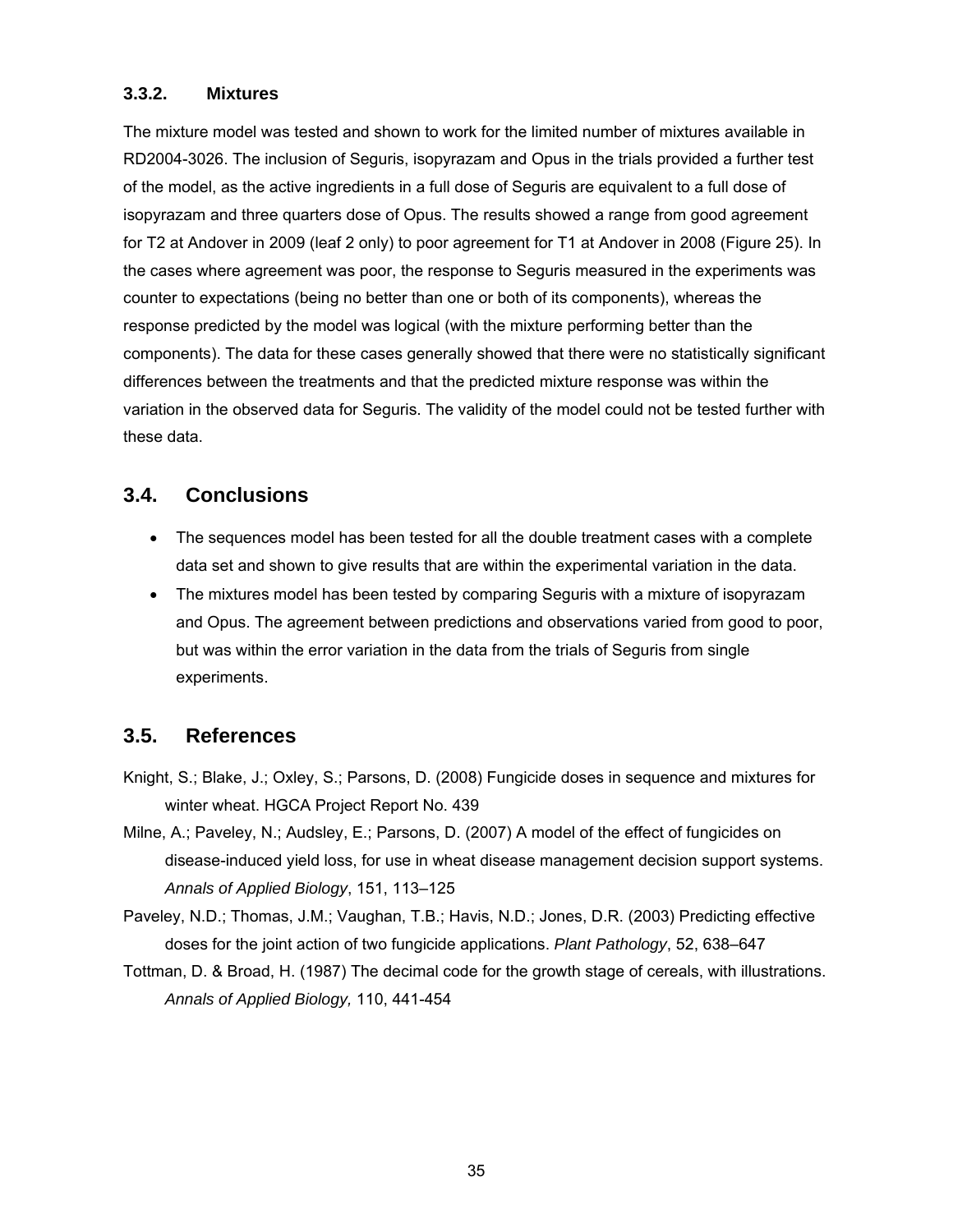





Andover 2008 T1 leaves 1+2 Andover 2008 T2 leaves 1+2



Rosemaund 2008 T1 leaves 1+2 Rosemaund 2008 T2 leaves 1+2









Rosemaund 2009 T1 leaves 1+2 **Rosemaund 2009 T2 leaves 1+2** 

**Figure 25.** Comparison of predicted response of IZM + 0.75 Opus mixture with Seguris. On the dose axis, 1 means a full dose of Seguris in both the data and the model, and full doses of IZM and Opus in the individual curves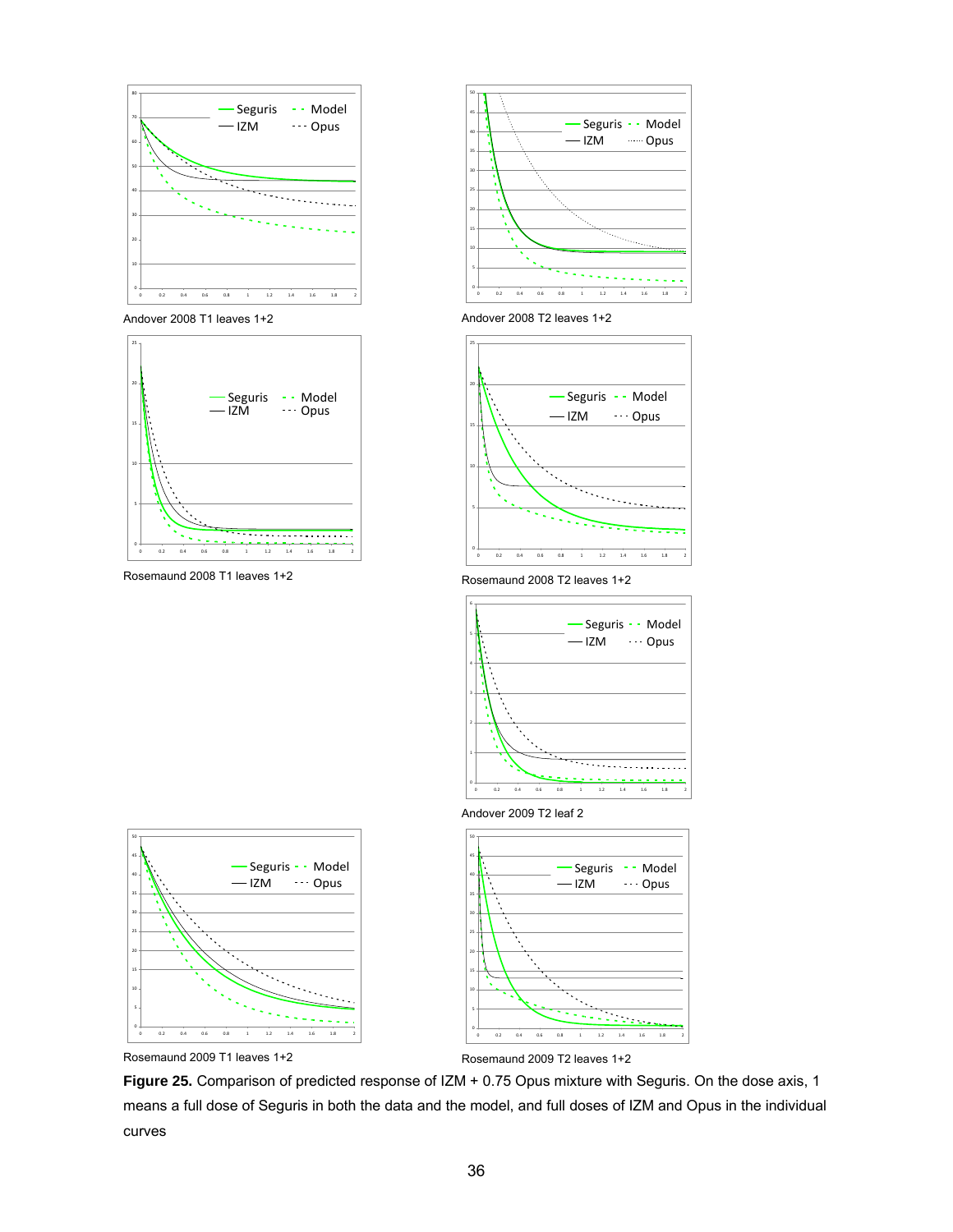# **4. AZOLE SENSITIVITY STUDIES ON POPULATIONS SAMPLED FROM THE FUNGICIDE PERFORMANCE TRIALS DURING 2009 AND 2010.**

# **4.1. Introduction**

Azole fungicides have been widely used for over 30 years to control *Septoria tritici* (teleomorph *Mycosphaerella graminicola*)*.* In recent years, shifts in the sensitivity of *Septoria tritici* to azoles have been detected, however these have not reduced the efficacy of all azoles equally. Generally older azoles are more affected and now offer relatively poor control in commercial situations. Changes at specific locations in the azole target protein of the pathogen CYP51 (sterol 14αdemethylase) have been linked to these changes in sensitivity. In comparison with wild-type CYP51, for example, isolates carrying V136A mutations are less sensitive to prochloraz, whereas isolates carrying I381V are generally less sensitive to tebuconazole and metconazole. Isolates carrying A379G, I381V and deletion of amino acid residues Y459 and G460 (∆Y459/G460) combined are more sensitive to prochloraz and higher doses of tebuconazole and epoxiconazole are needed to control these strains *in vitro*.

New mutations and combinations of existing mutations continue to evolve. Samples were collected and assessed from the fungicide performance trials to help explain differences between sites in the performance of specific azoles, to indicate how specific treatments may select for certain mutations, and to provide information on how Septoria tritici populations may be changing over time.

# **4.2. Materials and methods**

### **4.2.1. In 2009**

Due to discoveries made during the HGCA co-sponsored LINK project 'Understanding evolution and selection of azole resistance mechanisms in UK populations of *Mycosphaerella graminicola'*  (Fraaije *et al.*, 2011) it was decided to use both DNA diagnostics, able to detect changes in the azole target protein CYP51 (sterol 14α-demethylase) in populations, and *in vitro* azole sensitivity testing of isolates during the harvest 2009 season.

For DNA diagnostics, pyrosequencing assays targeting V136A, A379G and I381V amino acid substitutions in CYP51 were used (see HGCA project report 475 (Fraaije *et al.*, 2011) for methodology). In 2009, 17 treatments were sampled 3 to 4 weeks after the single spray T2 application at each site. Each treatment sample consisted of three pooled samples of 10 infected leaves randomly selected from each from three replicate plots.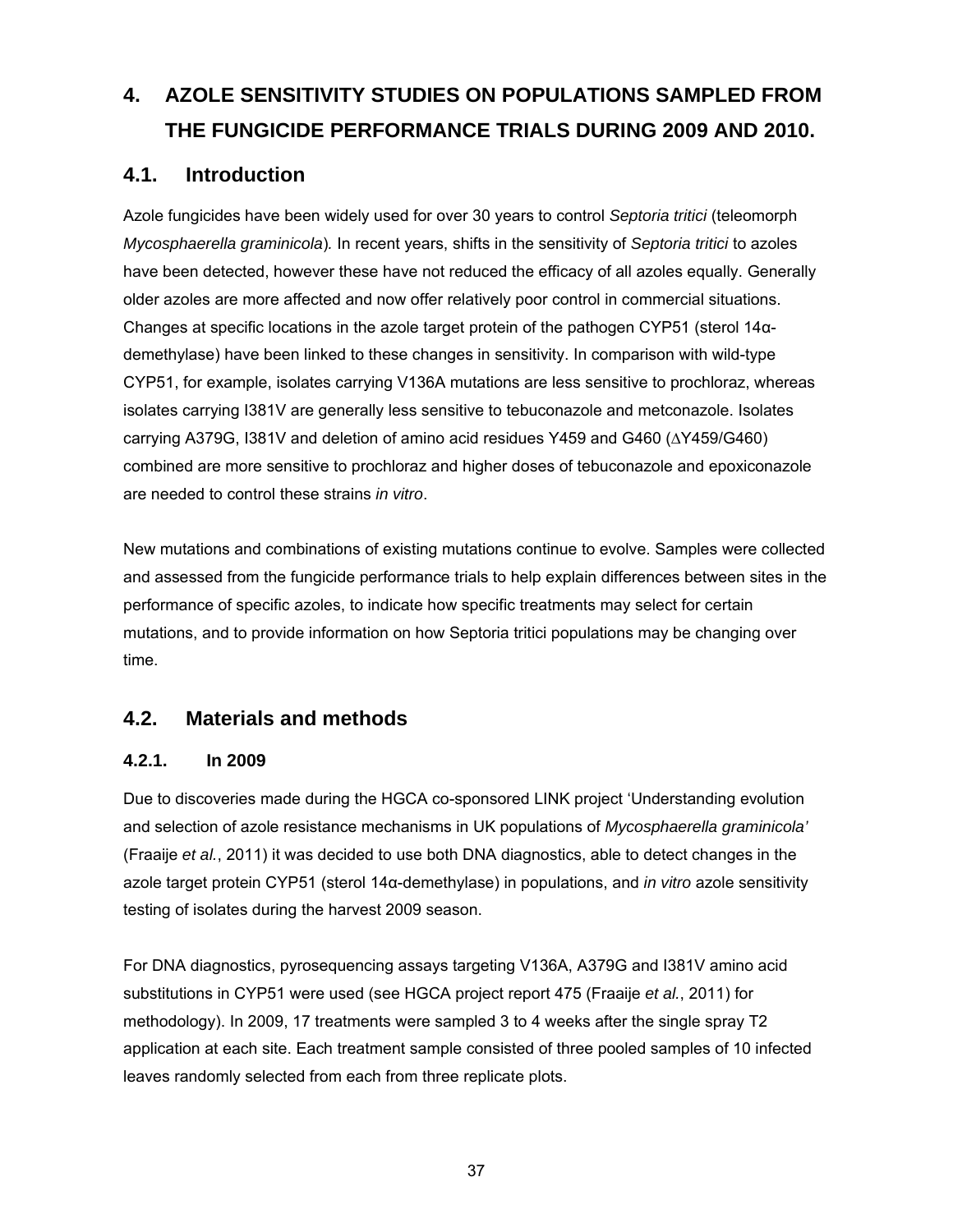### **4.2.2.** *In vitro* **sensitivity tests 2009**

Strains of *M. graminicola* were isolated from the 2009 samples and tested for their *in vitro* sensitivity to azoles using fungicide amended Czapek Dox liquid medium (see HGCA project report 475 for methodology). Part of this work was co-sponsored by CRD. Results are expressed as EC50 values (effective concentration giving 50% control as  $\mu$  ml<sup>-1</sup>)

### **4.2.3. Sensitivity tests 2010**

In 2010, it was decided to focus on *in vitro* sensitivity testing and further characterisation (e.g. *CYP51* gene sequencing and *in planta* fungicide sensitivity testing) of a selection of isolates. This was due to the complexity of CYP51 variants, including strains carrying both V136A and I381V, which meant pyrosequencing assays were not informative enough to monitor further CYP51 evolution and dynamics. Strains were isolated from randomly selected infected leaves sampled after a two-spray programme (T1 and T2) 3-4 weeks after the T2 application. Sabouraud instead of Czapek Dox liquid medium and a lower inoculum was used for fungicide sensitivity testing (see HGCA project report 475).

# **4.3. Results**

The initial frequency of I381V in the untreated populations was lowest for the samples from Fife and Carlow. As expected, these samples also had higher frequencies for V136A (Figure 26). Stammler (2008) had previously reported differences in CYP51 variant composition for populations sampled in England, Scotland and Ireland. The frequency of variants carrying Y461S was high in Ireland and Scotland, whereas high frequencies of ∆Y459/G460 variants were found in England. Higher V136A and lower I381V frequencies were measured in Fife after single Proline (prothioconazole) sprays. This trend, together with a decrease in A379G frequency was also observed with an increasing rate of Opus and Brutus (containing epoxiconazole). The extremely high frequencies, between 90 and 100 %, measured for A379G and I381V after two sprays of Proline (0.4 rate) (prothioconazole) in Fife was unexpected and may have been due to small populations of the pathogen surviving on the leaves after treatment. At Rosemaund, and to a lesser extent Andover, increased frequencies of A379G and I381V were measured after Opus (epoxiconazole) and Brutus (epoxiconazole + metconazole) applications. Overall, shifts in frequencies were not as strong as previously observed for cytochrome *b* G143A after QoI treatments (Fraaije et al, 2003). However, this is mainly due to smaller shifts in sensitivity (lower resistance factor) associated with different CYP51 variants.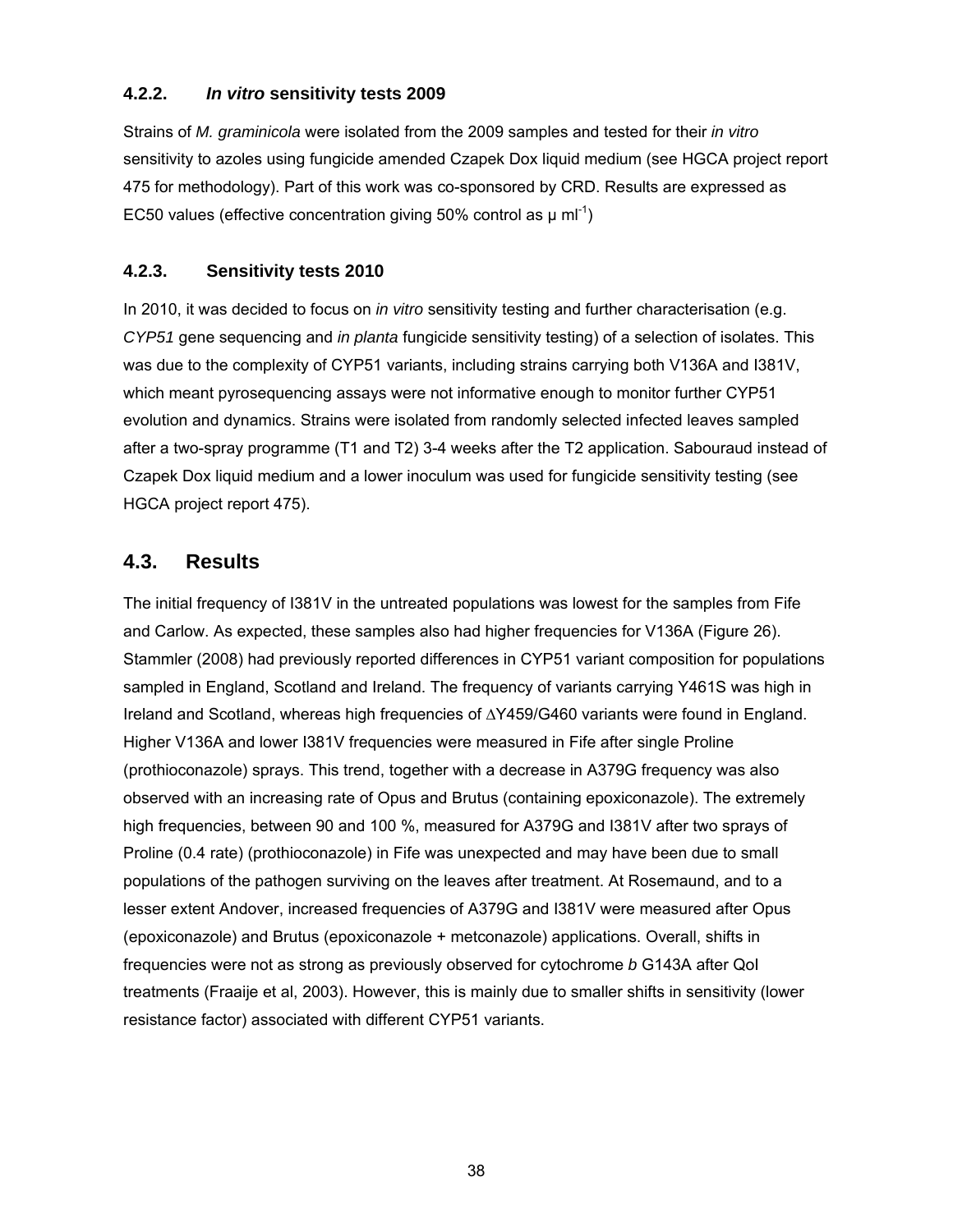

Untr OpusOpusOpus Prol Prol Prol Prol Brut Brut Brut Brut Opus Brav Prol Brut 0.25 0.50 1.00 2.00 0.20 0.40 0.80 1.60 0.75 1.50 3.00 6.00 0.50 1.00 0.40 1.50

**Treatments**



**Treatments**



**Treatments**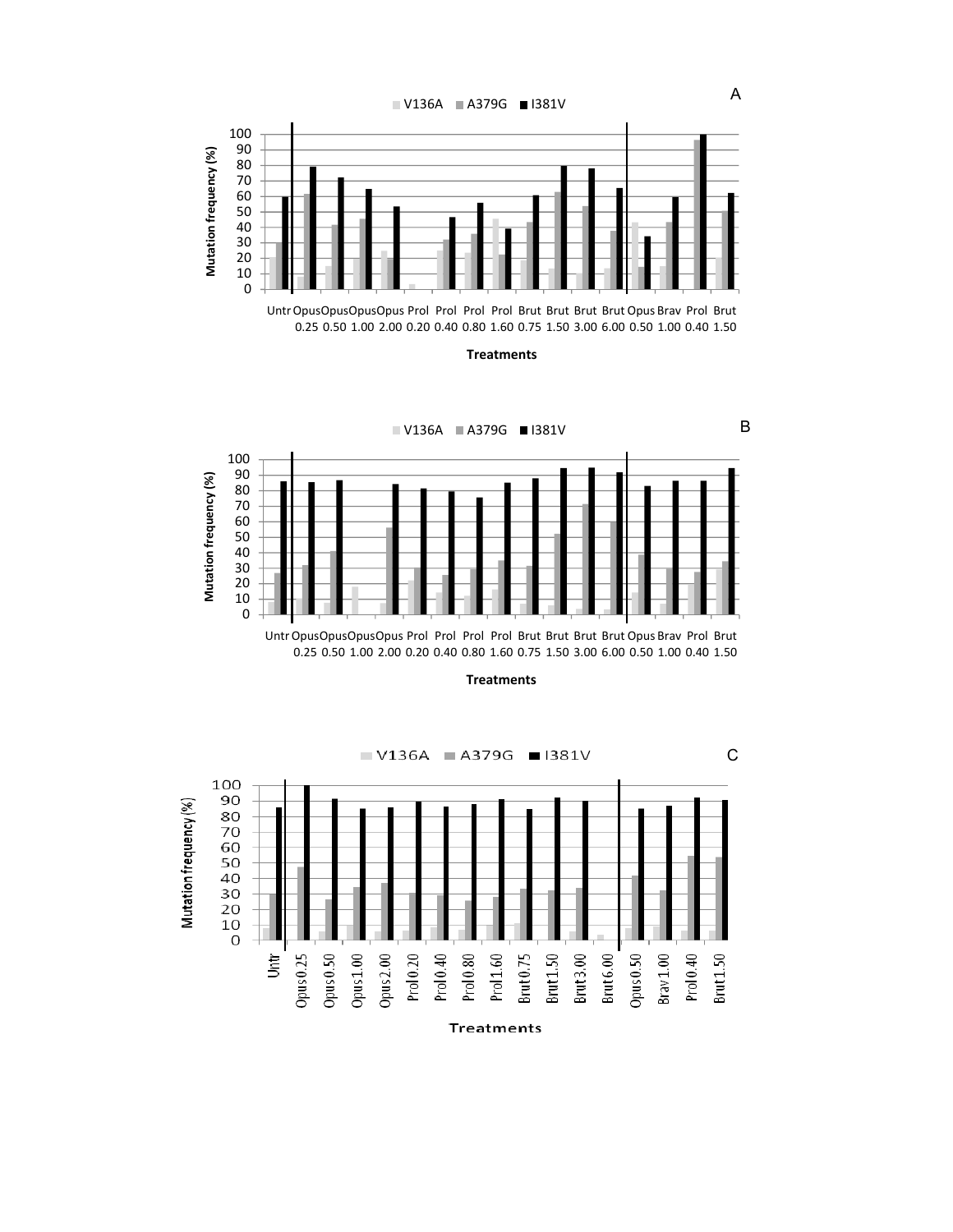

**Figure 26.** Selection of CYP51 amino acid alterations in *M. graminicola* field populations sampled in Fife, Rosemaund, Andover and Carlow (A to D respectively) three weeks after the final spray during the 2008/09 growing season. Samples without results were not collected (Carlow) or not tested using pyrosequencing. Samples (leaf layer T2 sampled at GS73-79) were collected from untreated plots (first sample in figure), plots treated once (samples 2-13) and plots treated twice with fungicides (samples 14-17, last four treatments). Doses are in litres of commercial product per hectare.

### **4.3.1.** *In vitro* **sensitivity 2009**

There were clear differences in *in vitro* sensitivity between the untreated populations (Figure 27). The Andover population was least sensitive to epoxiconazole. The Harpenden population was most sensitive to prochloraz. The Carlow population was most sensitive to tebuconazole, followed by the Harpenden and Andover populations. For prothioconazole, the least sensitive strains were detected in the populations from Harpenden and Andover. Of the remaining treated populations tested, the Kent population was least insensitive to prochloraz and prothioconazole overall. Relatively high numbers of tebuconazole and epoxiconazole less sensitive strains were also found from this location. Problems with measuring  $EC_{50}$  values for prothioconazole, were encountered for some strains. For example,  $EC_{50}$  values could only be determined for 19 out of the 38 strains tested from population W09E. Most of these strains appear to have high levels of prothioconazole resistance *in vitro* based on the curve shape (data not shown), but when the prothioconazole sensitivity was measured *in planta* for a selection of these strains a fully sensitive phenotype was observed (data not shown). Only a few strains could be isolated from the azole-treated Andover populations.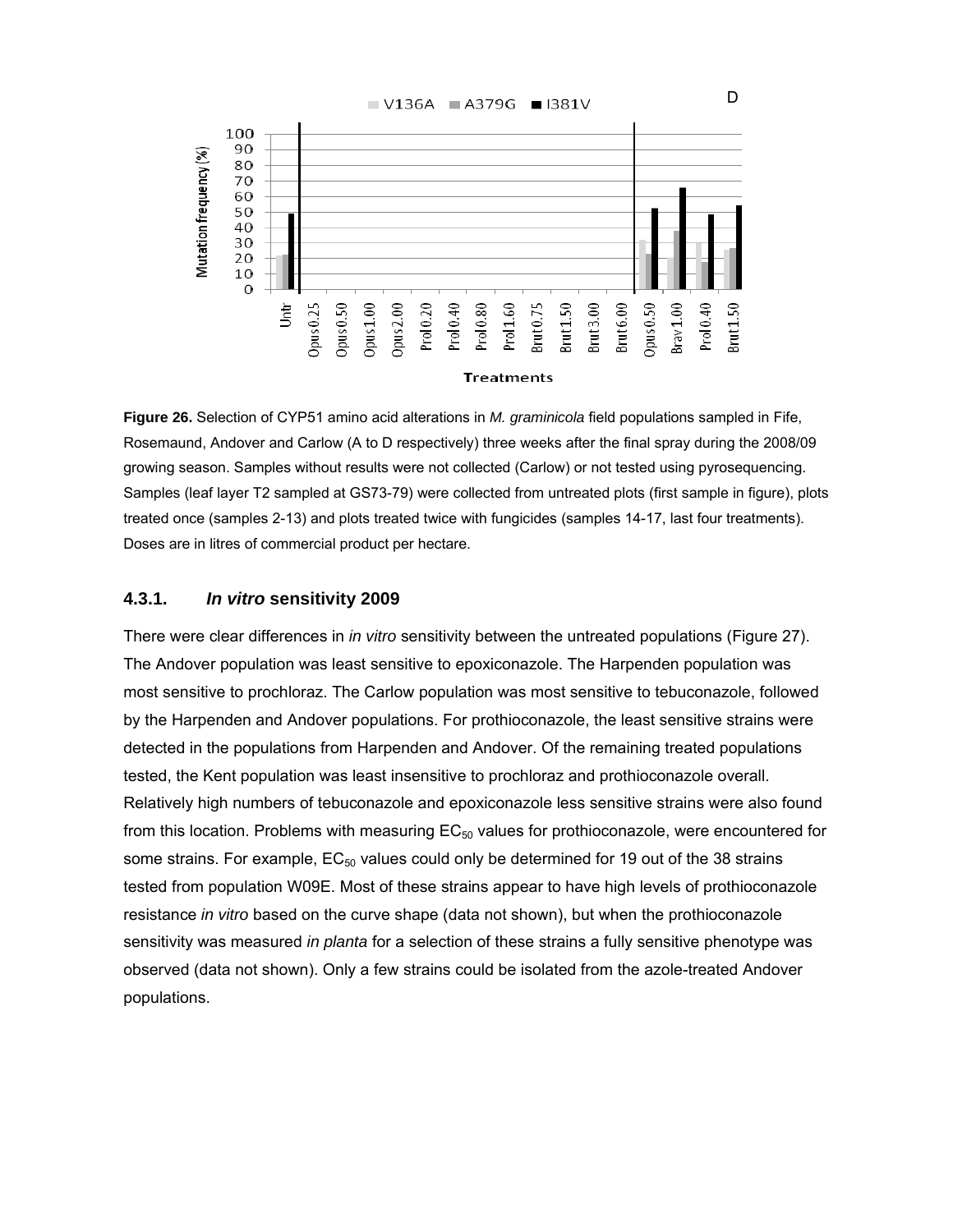

**Epoxiconazole**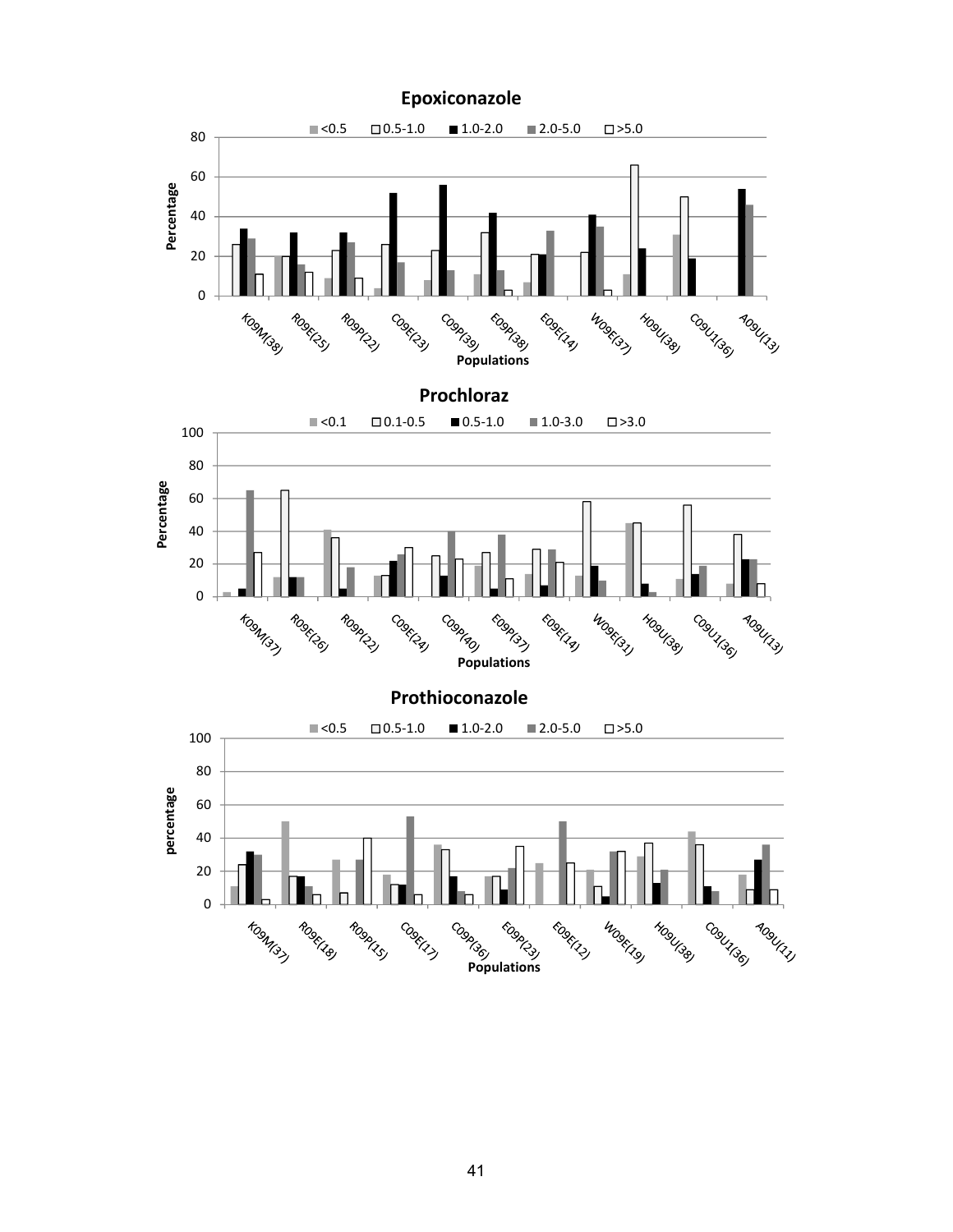

**Figure 27.** Distribution of azole sensitivities within field populations of *Mycosphaerella graminicola*. Data are presented as ranges of  $EC_{50}$  values ( $\mu$ g ml<sup>-1</sup>). Populations tested: K09M (Kent, cyproconazole, epoxiconazole, prochloraz, propiconazole and prothioconazole-treated), R09E (Rosemaund, epoxiconazoletreated), R09P (Rosemaund, prothioconazole-treated), C09E (Carlow, epoxiconazole-treated), C09P (Carlow, prothioconazole-treated), E09P (Fife, prothioconazole-treated), E09E (Fife, epoxiconazole-treated), W09E (Wellesbourne, epoxiconazole-treated), H09U (Harpenden, untreated), C09U (Carlow, untreated) and A09U (Andover, untreated). Between brackets, the number of strains for each fungicide-population combination for which an EC50 value could be determined using the BMG Labtech OPTIMA Sofware for curve fitting.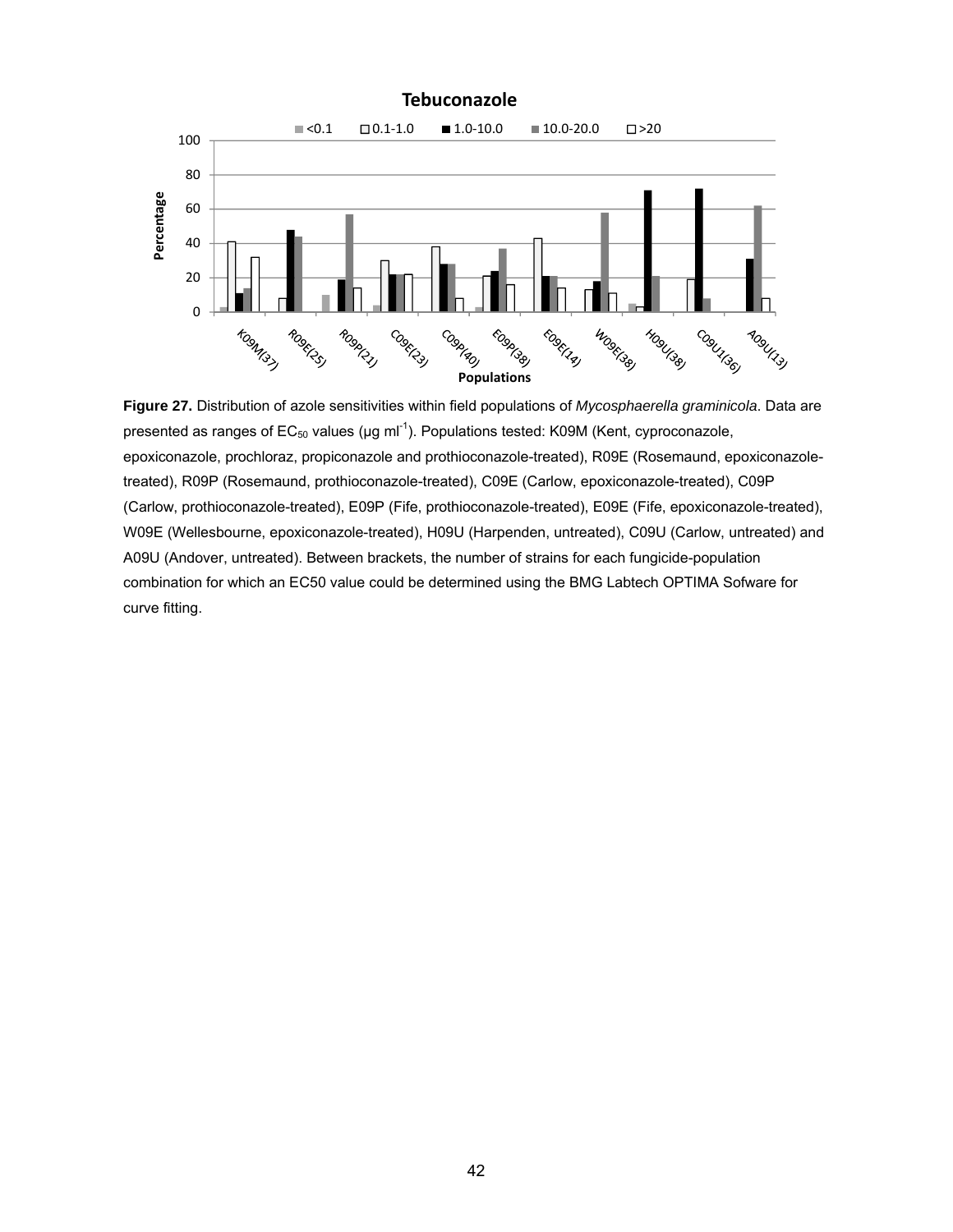In comparison to strains isolated before 2009, several strains had new azole sensitivity phenotypes. Therefore, the *CYP51* gene was sequenced from a selection of these strains. Several new CYP51 variants were found (e.g. L50S, D134G, V136A, I381V & Y461H (Harpenden); L50S, D134G, V136A, Y461S & S524T (Andover); L50S, V136A, S188N, DEL & S524T (Kent) and L50S, V136A, S188N, DEL & S524T (Kent)). The S524T carrying strains were different from the Irish strains reported in 2008 (variant L50S, V136A, Y461S & S524T) and variant L50S, D134G, V136A, Y461S & S524T had lower levels of sensitivity to epoxiconazole and prothioconazole both *in vitro* and *in planta*.

Results obtained for untreated 2010 populations are displayed in Figure 28. The Fife population was most sensitive to epoxiconazole, prothioconazole and tebuconazole. The Andover and Rosemaund populations were similar in their sensitivities to epoxiconazole, prochloraz and prothioconazole, but the Andover population was more sensitive to tebuconazole than the populations at other sites.



**EC50 prothioconazole (ppm)**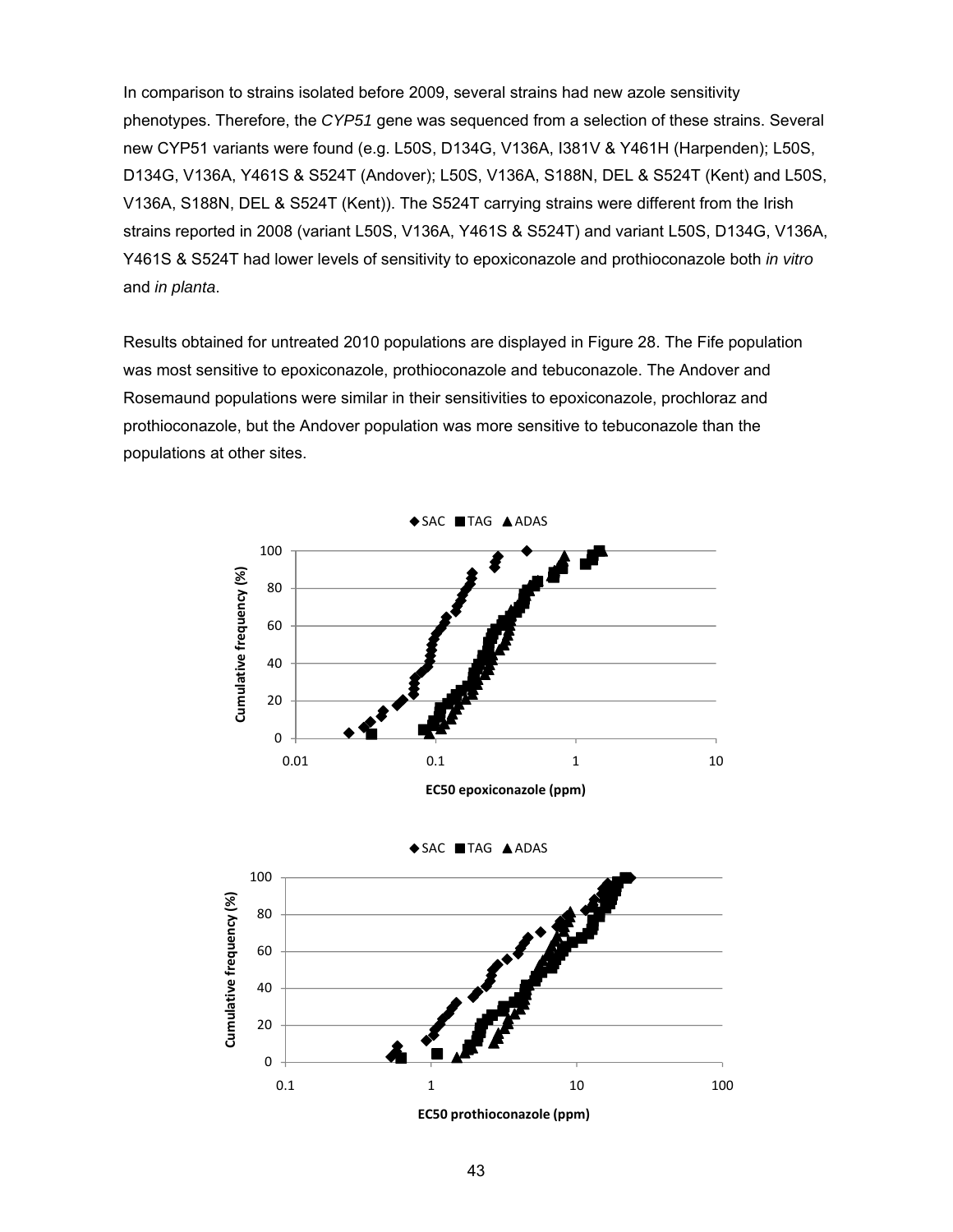

**Figure 28.** Distribution of azole sensitivities within untreated field populations of *Mycosphaerella graminicola* sampled in 2010. Isolates ranked according to increasing EC<sub>50</sub> values (cumulative). Locations SAC (Fife, n=34), TAG (Andover, n=43) and ADAS (Rosemaund, n=38).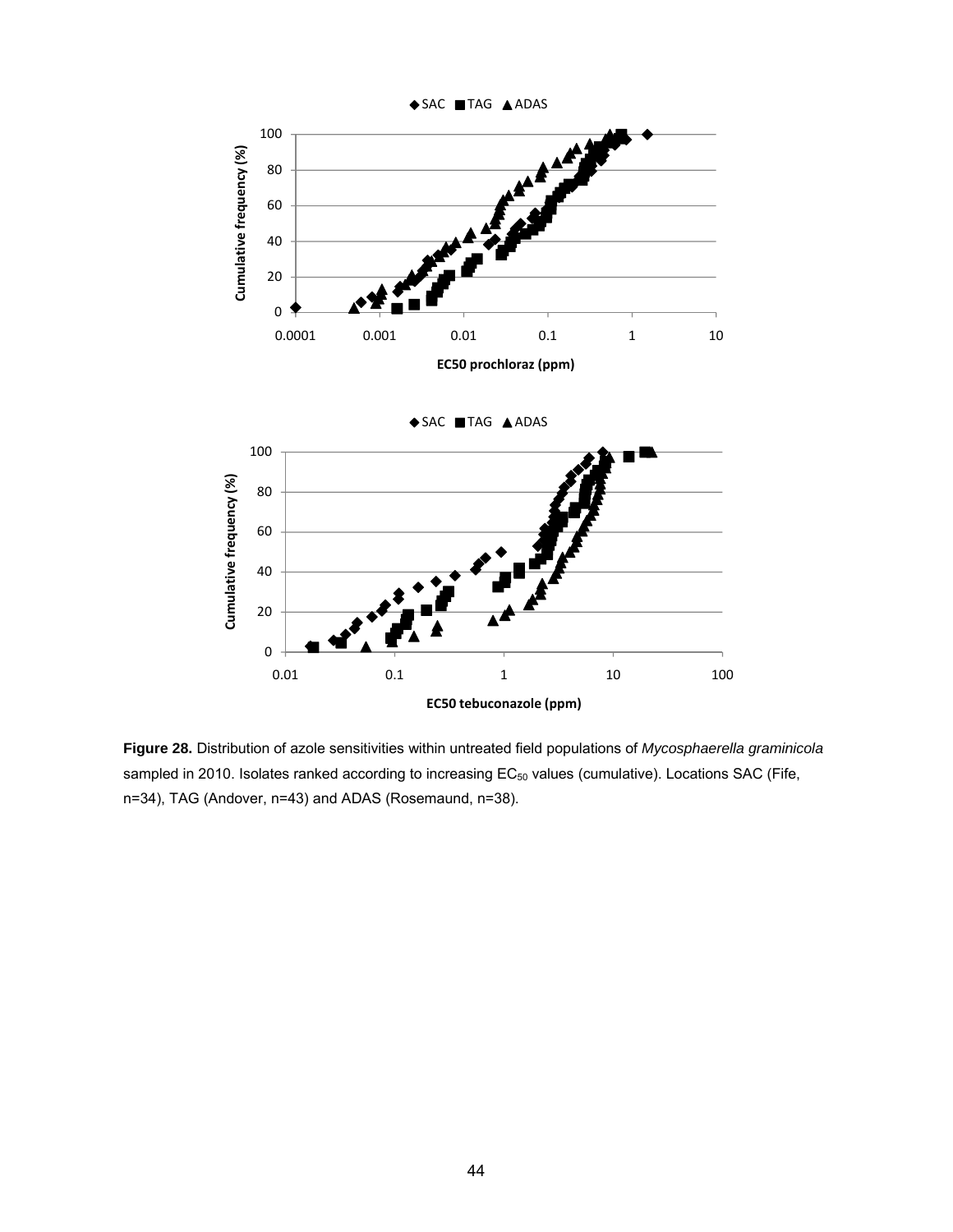Populations were also sampled after treatments with epoxiconazole and prothioconazole, and the sensitivity to epoxiconazole was determined (Figure 29). For the Fife and Rosemaund populations, no significant shift towards less sensitive was measured after treatments with epoxiconazole and prothioconazole, but more 'extreme' isolates were detected.



**Figure 29.** Epoxiconazole sensitivities of untreated and azole-treated 2010 field populations of *Mycosphaerella graminicola*. Isolates ranked according to increasing EC<sub>50</sub> values (cumulative). Populations from SAC (Fife), untreated (treatment 1, n=34), epoxiconazole treated (73, n=27) and prothioconazole treated (74, n=26). Populations from TAG (Andover), untreated (1, n=43), prothioconazole treated (74, n=20) and epoxiconazole + metconazole treated (75, n=19). Populations from ADAS (Rosemaund), untreated (1, n=38), epoxiconazole treated (9, n=19) and prothioconazole treated (13, n=13).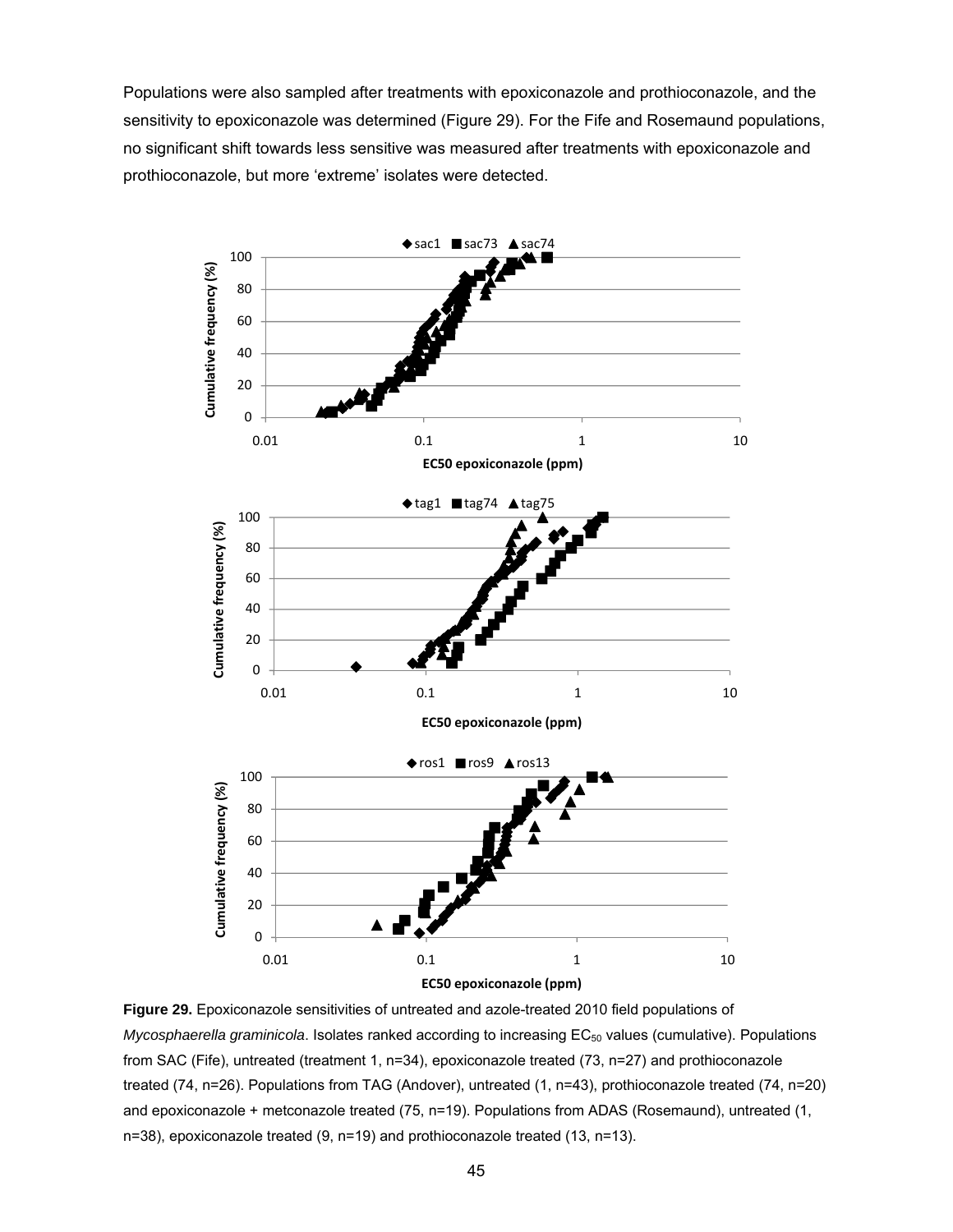### **4.4. Conclusions**

Results from 2009 indicated that between 80 and 90% of all Septoria tritici isolates had the I381V mutation at the Andover and Herefordshire sites. This denotes insensitivity to tebuconazole and to a lesser extent metconazole. At the Scottish and Irish sites Fife and Carlow, the frequency was much lower with 60% and 50% of isolates contained I381V mutations respectively, indicating that tebuconazole and metconazole may be less affected in these regions. Different azoles increased the frequency of some mutations in the population; however the products tested here selected for different isolates. This indicates disease control strategies may benefit from the use of mixtures or sequences of different azoles, rather than repeat applications of the same active. However limited data from epoxiconazole sensitivity monitoring post treatment in 2010, suggests prothioconazole application may increase insensitivity to epoxiconazole, so just sequencing these two azoles may be insufficient alone.

Site differences in both 2009 and 2010 in sensitivity to specific azoles were found, however the differences between sites in their relative sensitivities to azoles, were not consistent across the two seasons; indicating a large spatial mobility of populations due to dispersal of airborne ascospores (Fraaije *et al*., 2005).

Sequencing of *CYP51* genes in the least sensitive isolates confirmed the presence of CYP51 variants found in 2009 and new CYP51 variants (Table 3). Some of the new variants (e.g. L50S, V136A, I381V, Y461S & S524T; L50S, S188N, A379G, I381V, Y459D & S524 and L50S, S188N, A379G, I381V, ∆Y459/G460 & S524T) confer increased EC50 values for both epoxiconazole and prothioconazole, but are relatively sensitive to either tebuconazole or prochloraz. Two different ranges of azole sensitivity were measured for variant L50S, S188N, I381V, ∆Y459/G460 & N513K. Further studies revealed that *CYP51* over-expression was detected in strains belonging to the least sensitive phenotype (Cools *et al*., 2012)

Further monitoring the azole sensitivity profiles of field populations, both *in vitro* and *in planta* should continue as the evolution of CYP51 in *M. graminicola* field populations in response to selection by azole fungicide use is an on-going process. This information could be used directly to advise farmers on the most efficient use of azole-based spray programmes. Further development and application of molecular tools such as *CYP51* gene replacement, site-directed mutagenesis and protein modelling will be required to enable a better understanding of fungicide-target interactions and even predict CYP51 evolution in *Mycosphaerella graminicola*. In addition, the role of alternative resistance mechanisms, such as efflux pumps and over-expression of CYP51, should be further investigated as for some CYP51 variants a wider range of sensitivities to azoles was measured than could be explained by changes to the target protein alone.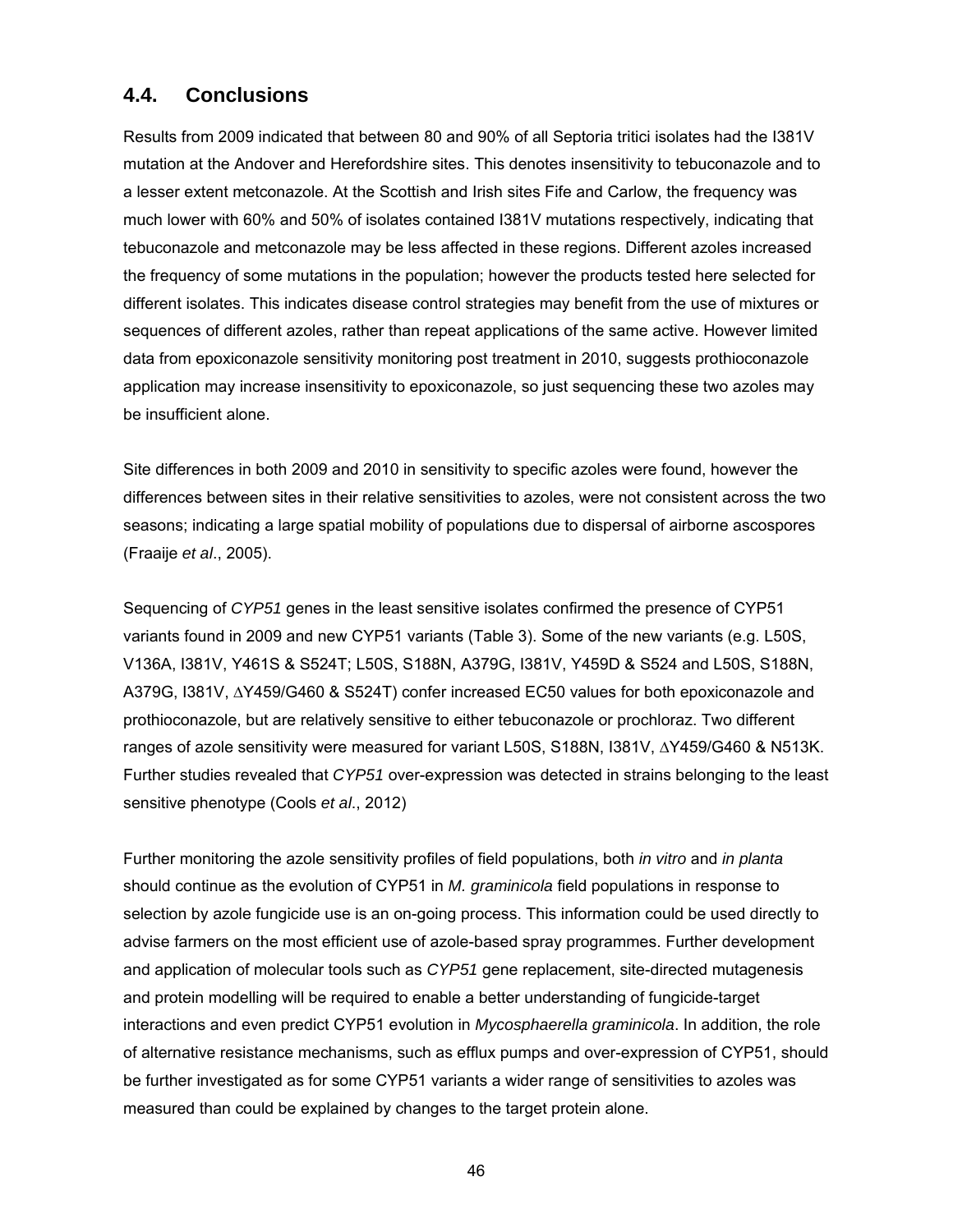| <b>CYP51 variant (number of strains)</b> | Average resistance factor in<br>comparison with wild-type strains <sup>1</sup> |                          |             |                          |
|------------------------------------------|--------------------------------------------------------------------------------|--------------------------|-------------|--------------------------|
|                                          | <b>Epox</b>                                                                    | <b>Proc</b>              | <b>Tebu</b> | <b>Proth</b>             |
| Wild-type (4)                            | $\overline{\phantom{a}}$                                                       | $\overline{\phantom{a}}$ |             | $\overline{\phantom{a}}$ |
| V136C & Y461H (1)                        | 169                                                                            | 24                       | 48          | 19                       |
| L50S, V136A & Y461H (9)                  | 64                                                                             | 25                       | 4.8         | 70                       |
| L50S, I381V & Y461H (17)                 | 87                                                                             | 4.8                      | 54          | 27                       |
| D107V, I381V, N513K & S524T (2)          | 271                                                                            | 6.9                      | 43          | 101                      |
| L50S, V136A, Y461S & S524T (5)           | 203                                                                            | 62                       | 4.2         | 84                       |
| A379G, I381V, ∆Y459/G460 & N513K (1)     | 156                                                                            | 0.5                      | 84          | 128                      |
| L50S, D134G, V136A, Y461S & S524T (1)    | 209                                                                            | $12 \overline{ }$        | 6.5         | 358                      |
| L50S, V136A, I381V, Y461H & S524T (1)    | 511                                                                            | 43                       | 14          | 195                      |
| L50S, D134G, V136A, I381V & Y461H (6)    | 316                                                                            | 24                       | 10          | 186                      |
| L50S, V136A, I381V, Y461S & S524T (1)    | 536                                                                            | 19                       | 11          | 224                      |

L50S, V136A, S188N, ΔY459/G460 & N513K (5) 78 25 2 57 L50S, V136A, S188N, ∆Y459/G460 & S524T (3) 133 74 9.9 94 L50S, S188N, A379G, I381V, Y459D & S524T (1) 560 3.5 208 194

L50S, S188N, I381V, ∆Y459/G460 & N513K\*

L50S, S188N, I381V, ∆Y459/G460 & N513K (7)

L50S, S188N, A379G, I381V, ∆Y459/G460 & N513K

L50S, S188N, A379G, I381V, ∆Y459/G460 & S524T

(19)

(1)

**Table 3.** Azole sensititivity profiles of *Mycosphaerella graminicola* CYP51 variants found in the HGCA Fungicide Performance trials during 2009-2010.

<sup>1</sup>Highest EC<sub>50</sub> values (µg ml<sup>-1</sup>) for the most insensitive (wild type) CYP51 variants, from which the resistance factors are calculated: epoxiconazole: 1.61; prochloraz: 1.21; tebuconazole: 19.6; prothioconazole: 35.0 \* Two azole sensitivity ranges were measured for this variant.

 $(5)$  | 78 | 3.2 | 30 | 59

 $(7)$  | 355 | 24 | 211 | 153

196 1.1 136 45

456 3.3 272 221